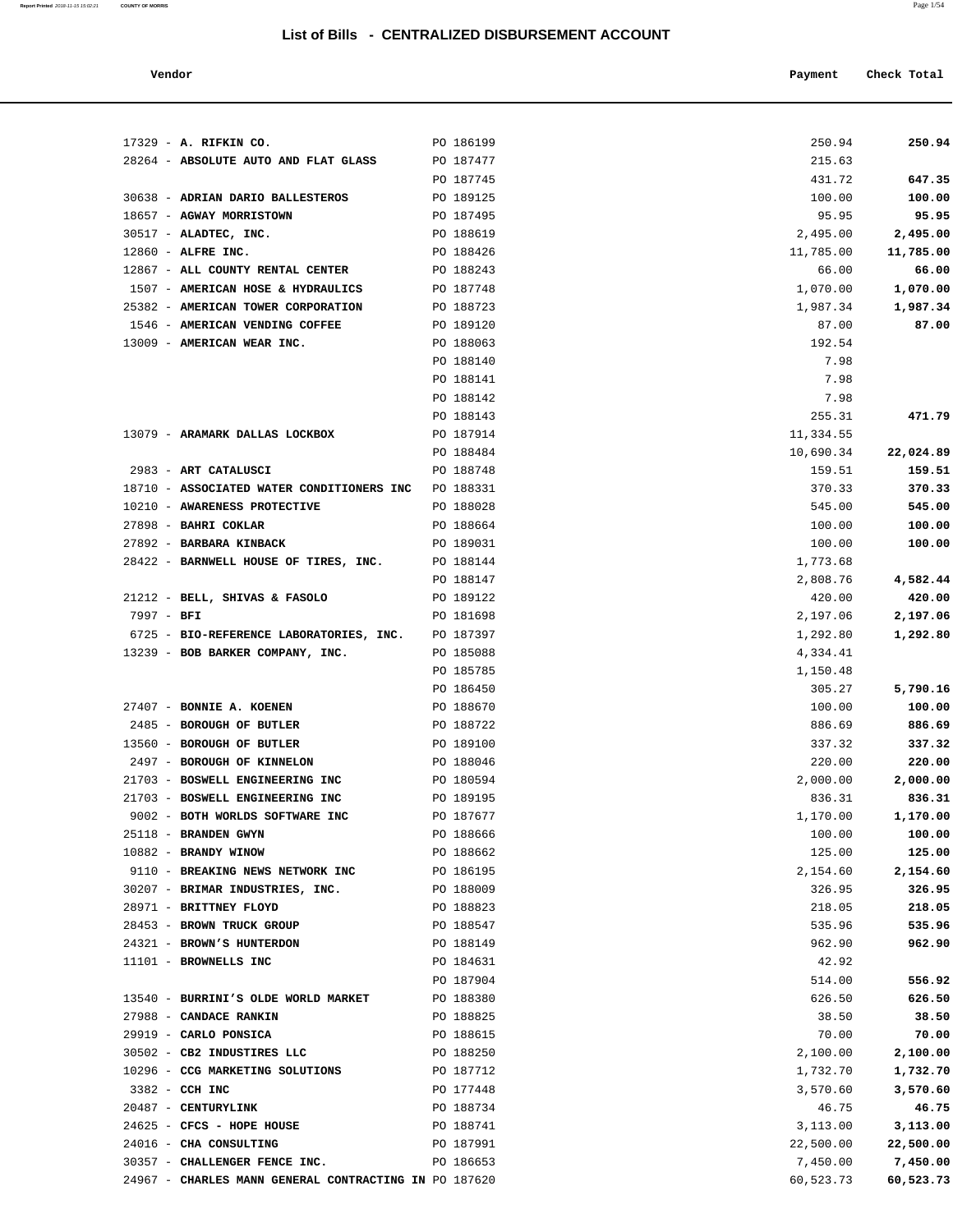24438 - **DOUGLAS W. SHINNICK** PO 188668 100.00 **100.00**

PO 188172 293.89 **434.63**

14379 - **DOVER BRAKE & CLUTCH CO INC** PO 188150 140.74

**Report Printed** 2018-11-15 15:02:21 **COUNTY OF MORRIS** Page 2/54

| Vendor                                             |                        | Payment          | Check Total      |
|----------------------------------------------------|------------------------|------------------|------------------|
| 29506 - CHASAN, LAMPARELLO, MALLON &               | PO 188519              | 2,295.25         | 2,295.25         |
| 5273 - CHEROKEE GLASS INC                          | PO 188357              | 495.00           | 495.00           |
| 29560 - CHESTER VALLEY SHELL                       | PO 188055              | 1,032.00         | 1,032.00         |
| 27896 - CHRISTA SMITH                              | PO 188691              | 100.00           | 100.00           |
| 26915 - CHRISTINE CORCORAN                         | PO 188679              | 100.00           | 100.00           |
| 10779 - CHRISTOPHER J. BASINSKI                    | PO 188684              | 200.00           | 200.00           |
| $28373 - CHLIC$                                    | PO 188494              | 385,644.95       | 385,644.95       |
| 21857 - CITYSIDE ARCHIVES, LLC                     | PO 188608              | 5,001.97         | 5,001.97         |
| 25571 - CLEARY GIACOBBE ALFIERI &                  | PO 188878              | 17,190.00        | 17,190.00        |
| 13857 - CLIFFSIDE BODY CORP                        | PO 188069              | 2,530.97         | 2,530.97         |
| 24252 - COFFEE LOVERS COFFEE SERVICE               | PO 188253              | 228.80           | 228.80           |
| 29429 - COHEN TRAINING & CONSULTING, LLC           | PO 186194              | 5,000.00         | 5,000.00         |
| 13895 - COLONNELLI BROTHERS INC                    | PO 188900              | 11,618.46        |                  |
|                                                    | PO 188900              | 27,748.27        | 39,366.73        |
| 13917 - COMMUNITY HOPE INC.                        | PO 188809              | 25,505.00        | 25,505.00        |
| 21934 - COMPUTER SQUARE                            | PO 188056              | 159.00           | 159.00           |
| 13972 - CONSOLIDATED ENVIRONMENTAL INC             | PO 188591              | 600.00           | 600.00           |
| 8043 - CONTRACT PHARMACY SERVICES INC              | PO 187396              | 26,407.81        | 26,407.81        |
| 26101 - COOPER ELECTRIC SUPPLY CO.                 | PO 188354              | 1,674.49         | 1,674.49         |
| 26101 - COOPER ELECTRIC SUPPLY CO.                 | PO 188361              | 397.28           | 397.28           |
| 28834 - COREY ROSTA                                | PO 189148              | 90.00            | 90.00            |
| 14643 - CORNERSTONE FAMILY                         | PO 188735              | 5,488.24         |                  |
|                                                    | PO 188886              | 20,894.82        | 26,383.06        |
| 14022 - COUNTY COLLEGE OF MORRIS                   | PO 189183              | 417,576.59       | 417,576.59       |
| 13 - COUNTY OF MORRIS                              | PO 189297              | 6,351.22         | 6,351.22         |
| 13 - COUNTY OF MORRIS                              | PO 189298              | 152.39           | 152.39           |
| 14041 - COUNTY WELDING SUPPLY CO                   | PO 187621              | 14.75            | 14.75            |
| 24342 - CROSSTOWN PLUMBING SUPPLY INC.             | PO 187986              | 7,220.48         | 7,220.48         |
| $19233 - \text{CULLIGAN}$                          | PO 188209              | 1,858.50         | 1,858.50         |
| 14102 - CY DRAKE LOCKSMITHS, INC.                  | PO 187380              | 178.50           | 178.50           |
| 11277 - CYNTHIA BELLA                              | PO 188612              | 28.52            | 28.52            |
| 27941 - D & M AUTO BODY                            | PO 188138              | 1,417.10         | 1,417.10         |
| 12523 - D&B AUTO SUPPLY                            | PO 188072              | 2,917.60         | 2,917.60         |
| 14123 - DAILY RECORD<br>14123 - DAILY RECORD       | PO 189095<br>PO 189096 | 47.90            | 47.90            |
|                                                    | PO 189077              | 203.82           | 203.82           |
| 15642 - DALE KRAMER                                |                        | 527.22           | 527.22           |
| 29474 - DANIELLE PAOLELLA<br>28644 - DAVID G MORAN | PO 188687<br>PO 188671 | 100.00<br>100.00 | 100.00<br>100.00 |
| 10375 - DAVID ROBERTS                              | PO 188686              | 100.00           | 100.00           |
| $27169$ - DAVID S LOS                              | PO 188906              | 33.95            | 33.95            |
| 5414 - DEENA LEARY                                 | PO 188584              | 230.16           | 230.16           |
| 14228 - DELL MARKETING L.P.                        | PO 181506              | 10,757.52        | 10,757.52        |
| 28637 - DELTA DENTAL OF NEW JERSEY, INC.           | PO 188495              | 16,073.82        | 16,073.82        |
| 28637 - DELTA DENTAL OF NEW JERSEY, INC.           | PO 188655              | 1,374.32         | 1,374.32         |
| 30555 - DENNIS DOWNS                               | PO 188731              | 100.00           | 100.00           |
| 29597 - DIACO CONTRACTING INC.                     | PO 188902              | 15,497.26        | 15,497.26        |
| 30238 - DIAMONDBACK SIGNAL                         | PO 187512              | 6,812.00         |                  |
|                                                    | PO 187513              | 1,026.00         | 7,838.00         |
| 3292 - DICK BLICK                                  | PO 185127              | 107.83           | 107.83           |
| 552 - DIENANE ETIENNE                              | PO 188650              | 72.00            | 72.00            |
| 24349 - DIRECT ENERGY BUSINESS MARKETING           | PO 188860              | 3,238.36         | 3,238.36         |
| 24349 - DIRECT ENERGY BUSINESS MARKETING           | PO 188861              | 983.85           | 983.85           |
| 8735 - DIRECT TV INC                               | PO 188618              | 77.99            | 77.99            |
| 11808 - DITSCHMAN/FLEMINGTON FORD                  | PO 180040              | 34,752.00        | 34,752.00        |
| 20837 - DONNA BUCHANAN                             | PO 188570              | 204.89           | 204.89           |
|                                                    |                        |                  |                  |

# 1707 - **DREW PAOLELLA** PO 188665 100.00 **100.00**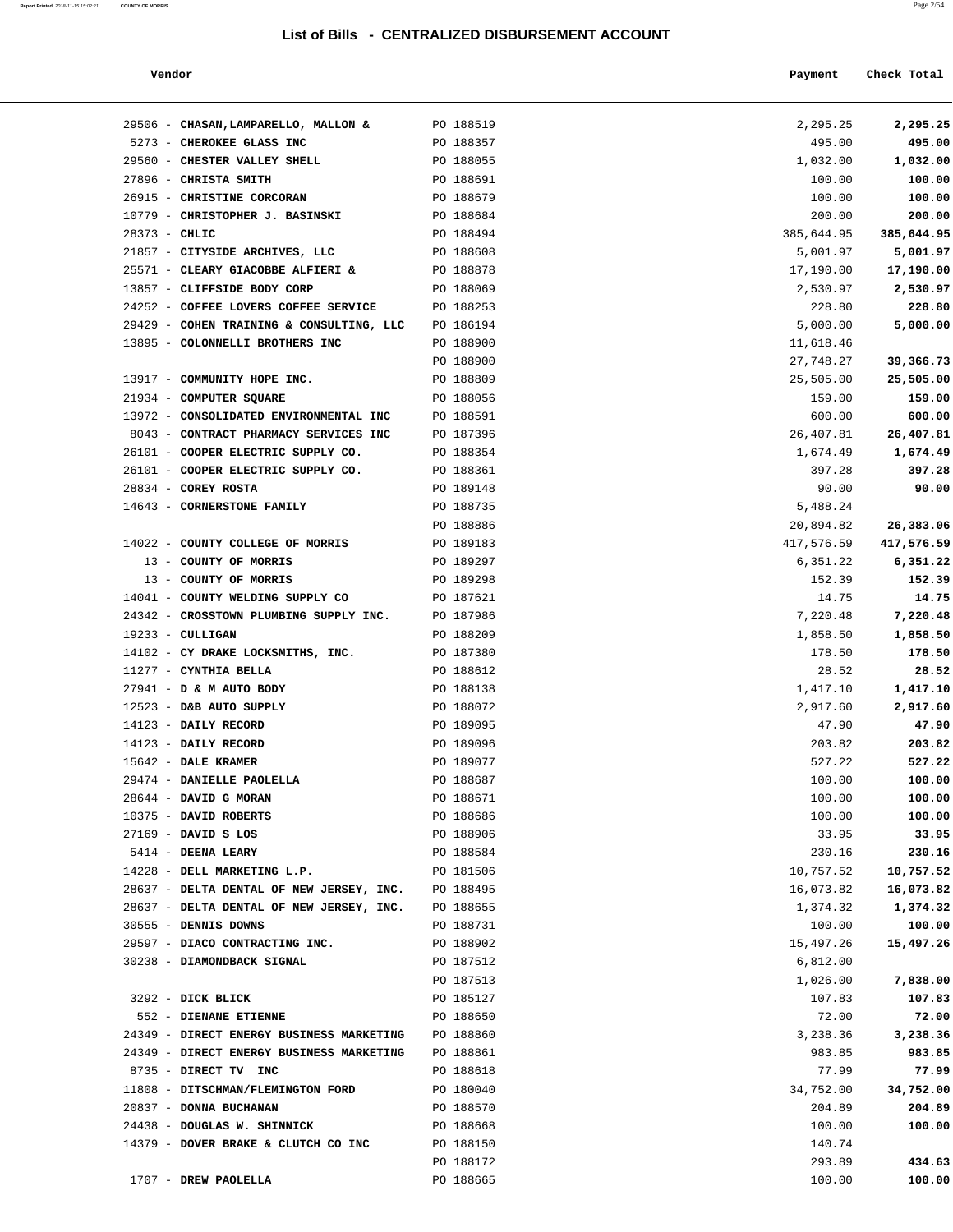#### **Report Printed** 2018-11-15 15:02:21 **COUNTY OF MORRIS** Page 3/54

## **List of Bills - CENTRALIZED DISBURSEMENT ACCOUNT**

| Vendor<br>. | Payment<br>$\sim$ $\sim$ | Check Total |
|-------------|--------------------------|-------------|

| 28752 - CRYSTAL SPRINGS                 | PO 187672 | 1.98       |           |
|-----------------------------------------|-----------|------------|-----------|
|                                         | PO 188754 | 0.99       | 2.97      |
| 18985 - EBSCO INFORMATION SERVICES      | PO 187149 | 875.00     | 875.00    |
| 16114 - ELLEN MEDWAY                    | PO 188376 | 85.99      | 85.99     |
| 2047 - EMPLOYMENT HORIZONS, INC.        | PO 188740 | 19,252.00  | 19,252.00 |
| 6007 - ESPOSITO'S ICE SERVICE           | PO 188503 | 48.00      | 48.00     |
| 6038 - ESSEX COUNTY HOSPITAL            | PO 187969 | 2,336.35   |           |
|                                         | PO 187968 | 3,647.25   | 5,983.60  |
| 27899 - EVELYN JENKINS                  | PO 188676 | 100.00     | 100.00    |
| 26716 - EXECUTIVE POOL SERVICES         | PO 188348 | 1,120.00   | 1,120.00  |
| 14604 - EXTEL COMMUNICATIONS            | PO 185064 | 965.00     | 965.00    |
| 3549 - EZ WHEELS DRIVING SCHOOL         | PO 188572 | 900.48     |           |
|                                         | PO 188579 | 387.00     |           |
|                                         | PO 188571 | 1,069.32   |           |
|                                         | PO 188895 | 399.90     |           |
|                                         | PO 188896 | 1,572.94   |           |
|                                         | PO 188744 | 1,599.60   | 5,929.24  |
| 12515 - FASTENAL COMPANY                | PO 187318 | 188.97     |           |
|                                         | PO 187401 | 38.34      |           |
|                                         | PO 187404 | 17.12      |           |
|                                         | PO 187725 | 24, 177.98 |           |
|                                         | PO 188329 | 1,122.12   |           |
|                                         | PO 188589 | 662.42     | 26,206.95 |
| $5088$ - FBI/LEEDA                      | PO 188049 | 650.00     | 650.00    |
| $14668$ - FEDEX                         | PO 187942 | 38.29      |           |
|                                         | PO 187978 | 173.07     |           |
|                                         | PO 188446 | 383.99     | 595.35    |
| 12068 - FELICIA WILLIAMS                | PO 188993 | 72.00      | 72.00     |
| 25548 - FIRST PRIORITY EMERGENCY        | PO 184380 | 71,926.46  | 71,926.46 |
| 3051 - LAZ PARKING                      | PO 188846 | 7,810.27   | 7,810.27  |
| 28666 - FLAGSHIP HEALTH SYSTEMS, INC.   | PO 188493 | 2,897.88   |           |
|                                         | PO 188653 | 592.04     | 3,489.92  |
| 12151 - FLEMINGTON BUICK CHEVROLET      | PO 188068 | 20.86      | 20.86     |
| 25330 - FLEMINGTON DEPT STORE INC       | PO 186982 | 443.70     | 443.70    |
| 13313 - FORTIS INSTITUTE                | PO 188575 | 934.76     | 934.76    |
| 4618 - FRANK ALOIA                      | PO 189055 | 85.00      |           |
|                                         | PO 189097 | 89.99      | 174.99    |
| 11133 - FRANK PERRINI                   | PO 189007 | 90.00      | 90.00     |
| 14786 - FRED PRYOR SEMINARS             | PO 187809 | 396.00     | 396.00    |
| 14795 - FRENCH & PARRELLO ASSOCIATES    | PO 175671 | 4,035.11   |           |
|                                         | PO 180402 | 12,477.02  | 16,512.13 |
| 5747 - GAETANA GENCARELLI               | PO 188667 | 100.00     | 100.00    |
| $14841 - GALETON$                       | PO 187229 | 412.68     | 412.68    |
| 14852 - GANN LAW BOOKS                  | PO 185804 | 179.00     | 179.00    |
| 26773 - GARDEN STATE ENVIRONMENTAL INC. | PO 188191 | 1,344.05   | 1,344.05  |
| 29123 - GERALD P. MCCREA                | PO 188192 | 250.00     | 250.00    |
| 14916 - GILL ID SYSTEMS                 | PO 187248 | 217.00     | 217.00    |
| 21585 - GIOVANNA ALVES                  | PO 188821 | 371.70     | 371.70    |
| $14983$ - GRAINGER                      | PO 187249 | 424.56     |           |
|                                         | PO 188196 | 559.88     | 984.44    |
| $14984$ - GRAINGER                      | PO 187578 | 532.32     |           |
|                                         | PO 187975 | 189.28     |           |
|                                         | PO 187687 | 800.62     |           |
|                                         | PO 188336 | 1,420.59   |           |
|                                         | PO 188337 | 1,606.09   |           |
|                                         | PO 188343 | 653.52     | 5,202.42  |
| 14993 - GRAY SUPPLY CORP                | PO 188073 | 26.68      | 26.68     |
| 20726 - GUARDIAN TRACKING LLC           | PO 187866 | 1,384.00   | 1,384.00  |
| 30137 - GZA GEOENVIRONMENTAL, INC.      | PO 186654 | 6,265.68   |           |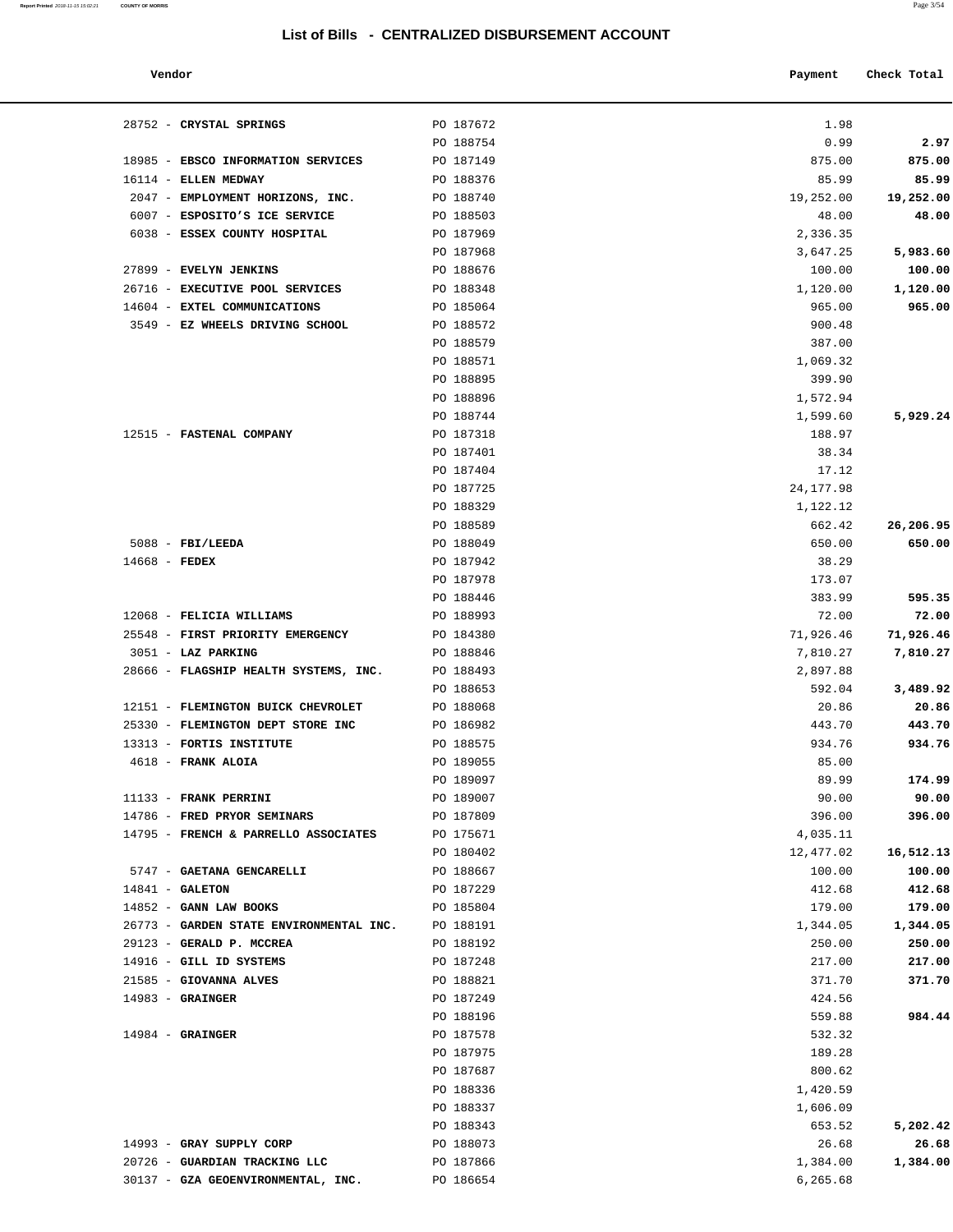#### **Vendor Payment Check Total**

| Report Printed 2018-11-15 15:02:21 | <b>COUNTY OF MORRIS</b> | Page 4/54 |
|------------------------------------|-------------------------|-----------|
|                                    |                         |           |

|           | 1,101.51   |
|-----------|------------|
| 7,604.69  | 237.50     |
| 18,636.56 | 18,636.56  |
| 11,640.30 | 11,640.30  |
|           | 165.00     |
| 533.00    | 368.00     |
| 9,196.00  | 9,196.00   |
| 5,000.00  | 5,000.00   |
| 20,647.00 | 20,647.00  |
| 1,514.96  | 1,514.96   |
|           | 4,650.80   |
| 5,456.85  | 806.05     |
| 4,769.30  | 4,769.30   |
| 3,037.15  | 3,037.15   |
| 1,605.07  | 1,605.07   |
| 10,400.00 | 10,400.00  |
| 133.80    | 133.80     |
| 12,175.30 | 12, 175.30 |
| 75.00     | 75.00      |
| 350.00    | 350.00     |
| 100.00    | 100.00     |
| 31,587.04 | 31,587.04  |
| 100.00    | 100.00     |
| 100.00    | 100.00     |
| 100.00    | 100.00     |
| 38.50     | 38.50      |
|           | 420.00     |
| 562.00    | 142.00     |
| 906.90    | 906.90     |
|           | 773.20     |
| 1,062.40  | 289.20     |
| 1,169.76  | 1,169.76   |
| 1,662.59  | 1,662.59   |
| 77,248.11 | 77,248.11  |
| 2,757.04  | 2,757.04   |
| 3,200.00  | 3,200.00   |
| 562.35    | 562.35     |
| 125.00    | 125.00     |
| 71.61     | 71.61      |
|           | 54.71      |
| 72.21     | 17.50      |
| 9.31      | 9.31       |
| 90.00     | 90.00      |
| 1,930.98  | 1,930.98   |
|           | 2,616.20   |
| 3,386.20  | 770.00     |
| 922.20    | 922.20     |
| 963.00    | 963.00     |
| 230.44    | 230.44     |
| 250.00    | 250.00     |
| 61.27     | 61.27      |
| 330.21    | 330.21     |
| 1,034.65  | 1,034.65   |
| 8,046.14  | 8,046.14   |
| 29.99     | 29.99      |
| 100.00    | 100.00     |
|           | 3,200.00   |
|           | 3,200.00   |
|           | 4,000.00   |
|           |            |
|           |            |

|                                           | PO 187557 | 1,101.51  |           |
|-------------------------------------------|-----------|-----------|-----------|
|                                           | PO 187558 | 237.50    | 7,604.69  |
| 20320 - HANNON FLOOR COVERING CORP        | PO 188344 | 18,636.56 | 18,636.56 |
| 29425 - HANOVER SUPPLY                    | PO 187592 | 11,640.30 | 11,640.30 |
| 18190 - HANOVER TOWNSHIP                  | PO 188047 | 165.00    |           |
|                                           | PO 188007 | 368.00    | 533.00    |
| 28456 - HERBST-MUSCIANO, LLC              | PO 187134 | 9,196.00  | 9,196.00  |
| 30509 - HHW GROUP LLC                     | PO 188616 | 5,000.00  | 5,000.00  |
| 928 - HINDSIGHT, INC                      | PO 188656 | 20,647.00 | 20,647.00 |
| 27466 - HIPPO FACILITY MANAGEMENT INC.    | PO 187275 | 1,514.96  | 1,514.96  |
| 28404 - HOME DEPOT U.S.A., INC.           | PO 188869 | 4,650.80  |           |
|                                           | PO 189160 | 806.05    | 5,456.85  |
| 20737 - HOOVER TRUCK CENTERS INC          | PO 188077 | 4,769.30  | 4,769.30  |
| 7863 - ICS-JMR ELECTRONICS, INC.          | PO 185638 | 3,037.15  | 3,037.15  |
| 29901 - IDEAL AUTO BODY, LLC              | PO 187743 | 1,605.07  | 1,605.07  |
| 26660 - ILIFF-RUGGIERO FUNERAL HOME INC.  | PO 188820 | 10,400.00 | 10,400.00 |
| 29846 - IMPERIAL BAG & PAPER CO. LLC      | PO 188203 | 133.80    | 133.80    |
| 12041 - INGLESINO, WEBSTER,               | PO 189176 | 12,175.30 | 12,175.30 |
| 28900 - INNOVATIVE CREDIT SOLUTIONS, INC. | PO 187323 | 75.00     | 75.00     |
| 19236 - INSTITUTE FOR FORENSIC PSYCHOLOGY | PO 188115 | 350.00    | 350.00    |
| 28218 - IRFAN COKLAR                      | PO 188732 | 100.00    | 100.00    |
| 29113 - J.C. CONTRACTING, INC.            | PO 189239 | 31,587.04 | 31,587.04 |
| 9916 - JACQUELINE ARBOLINO                | PO 188683 | 100.00    | 100.00    |
| 29002 - JAMES R MAY                       | PO 188663 | 100.00    | 100.00    |
| 2801 - JAMES SWEENEY                      | PO 188685 | 100.00    | 100.00    |
| 14340 - JANET DONALDSON                   | PO 188880 | 38.50     | 38.50     |
| 26744 - JASON LEZCANO                     | PO 188375 | 420.00    |           |
|                                           | PO 188717 | 142.00    | 562.00    |
| 20591 - JEFFREY PAUL                      | PO 188617 | 906.90    | 906.90    |
| 15483 - JENSON & MITCHELL INC             | PO 188174 | 773.20    |           |
|                                           | PO 188175 | 289.20    | 1,062.40  |
| 960 - JERSEY CENTRAL POWER & LIGHT        | PO 188377 | 1,169.76  | 1,169.76  |
| 960 - JERSEY CENTRAL POWER & LIGHT        | PO 188713 | 1,662.59  | 1,662.59  |
| 960 - JERSEY CENTRAL POWER & LIGHT        | PO 188853 | 77,248.11 | 77,248.11 |
| 960 - JERSEY CENTRAL POWER & LIGHT        | PO 188854 | 2,757.04  | 2,757.04  |
| 1622 - JERSEY TRACTOR TRAILER             | PO 188743 | 3,200.00  | 3,200.00  |
| $1815$ - JESCO INC.                       | PO 188176 | 562.35    | 562.35    |
| 25516 - JESSICA BICZAK                    | PO 188661 | 125.00    | 125.00    |
| 6313 - JILL BINKOSKI                      | PO 188966 | 71.61     | 71.61     |
| 16957 - JOHN PECORARO                     | PO 187092 | 54.71     |           |
|                                           | PO 187929 | 17.50     | 72.21     |
| 16956 - JOHN PECORARO                     | PO 188796 | 9.31      | 9.31      |
| 3136 - JOHN SKEWES                        | PO 188965 | 90.00     | 90.00     |
| 28628 - JOHNATHAN ROMEO                   | PO 188720 | 1,930.98  | 1,930.98  |
| 12452 - JOHNSON & JOHNSON, ESOS           | PO 188977 | 2,616.20  |           |
|                                           | PO 189179 | 770.00    | 3,386.20  |
| 26888 - JOHNSON CONTROLS INC.             | PO 187897 | 922.20    | 922.20    |
| 2695 - JOHNSTONE SUPPLY                   | PO 188874 | 963.00    | 963.00    |
| 24859 - JOSEPH RUSSO                      | PO 189181 | 230.44    | 230.44    |
| 15539 - JUST JIM CLEANING SERVICE         | PO 188598 | 250.00    | 250.00    |
| 11239 - KAREN WEBSTER                     | PO 188736 | 61.27     | 61.27     |
| 16400 - KATHY MURARIK                     | PO 188905 | 330.21    | 330.21    |
| 29055 - KENNETH BRENZEL                   | PO 189251 | 1,034.65  | 1,034.65  |
| 10144 - KEYBOARD CONSULTANTS INC          | PO 180884 | 8,046.14  | 8,046.14  |
| 30239 - L&M SUPPLY INC.                   | PO 181890 | 29.99     | 29.99     |
| 29836 - LARRY KAUFMAN                     | PO 188673 | 100.00    | 100.00    |
| 20143 - LASCOMP INSTITUTE                 | PO 188745 | 3,200.00  |           |
|                                           | PO 188746 | 3,200.00  |           |
|                                           | PO 188897 | 4,000.00  |           |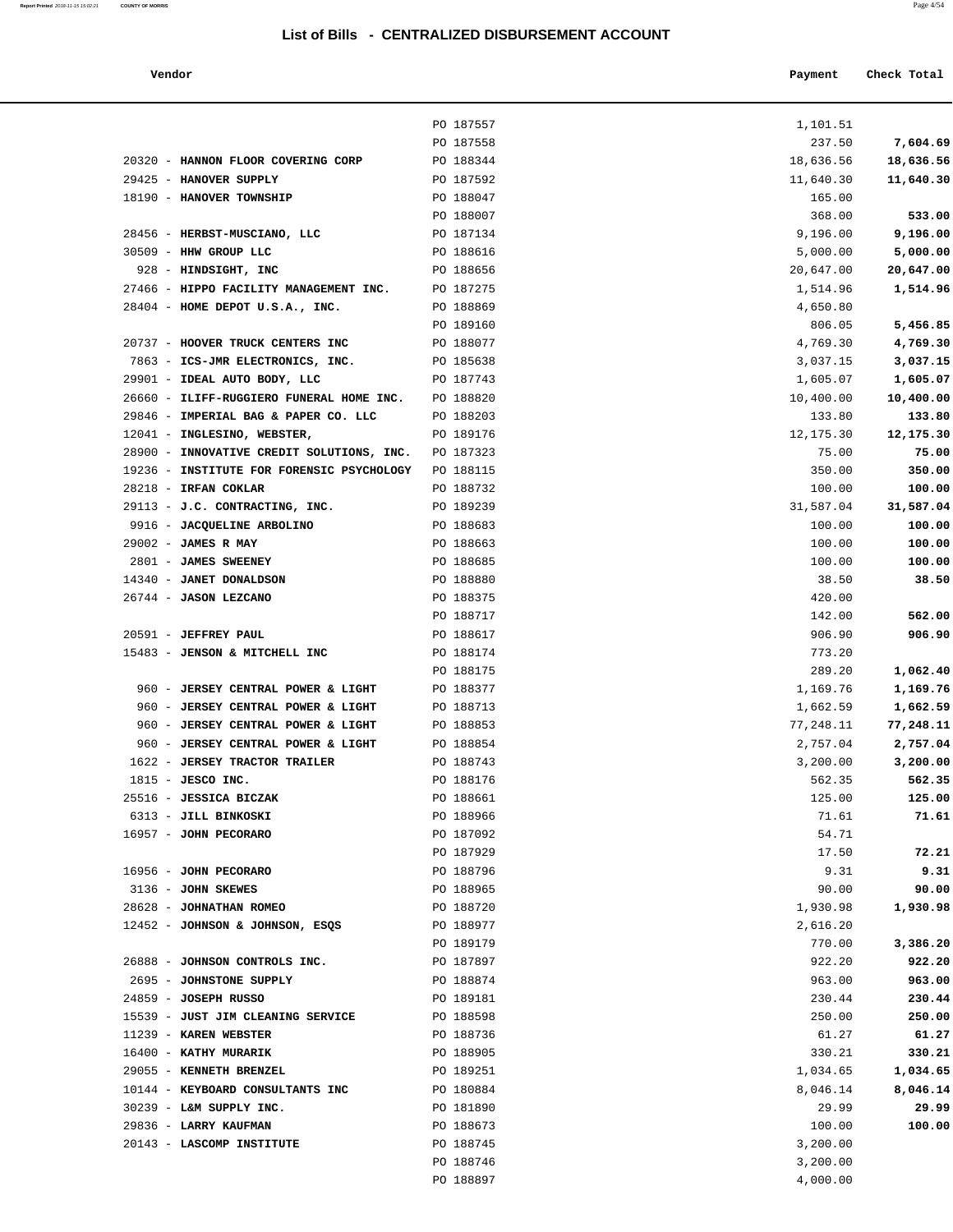| Report Printed 2018-11-15 15:02:21 | <b>COUNTY OF MORRIS</b> |  |  | Page 5/54 |
|------------------------------------|-------------------------|--|--|-----------|
|                                    |                         |  |  |           |

| Vendor                                                          |                        | Payment             | Check Total         |
|-----------------------------------------------------------------|------------------------|---------------------|---------------------|
|                                                                 |                        |                     |                     |
|                                                                 | PO 188898              | 4,000.00            | 14,400.00           |
| 25486 - LASZLO CSENGETO                                         | PO 189054              | 27.65               | 27.65               |
| 21125 - LAUREN LAVISTA                                          | PO 188658              | 125.00              | 125.00              |
| 25383 - LAW OFFICE OF ROBERT J. GREENBAUM                       | PO 188877              | 1,246.00            | 1,246.00            |
| 25383 - LAW OFFICE OF ROBERT J. GREENBAUM                       | PO 188881              | 140.00              | 140.00              |
| $26914$ - LEE BICZAK<br>20653 - LEGAL SERVICES OF NORTHWEST     | PO 188681<br>PO 188590 | 100.00<br>13,905.00 | 100.00<br>13,905.00 |
| 5855 - LEXIS NEXIS                                              | PO 164014              | 1,955.00            | 1,955.00            |
| 5855 - LEXIS NEXIS                                              | PO 187381              | 55.00               | 55.00               |
| 5989 - LINCOLN TECHNICAL INSTITUTE                              | PO 188576              | 698.56              | 698.56              |
| $21126$ - LINDA ALVEN                                           | PO 188689              | 100.00              | 100.00              |
| 15816 - LONGFELLOWS SANDWICH DELI                               | PO 188437              | 168.99              | 168.99              |
| 15816 - LONGFELLOWS SANDWICH DELI                               | PO 188891              | 182.35              | 182.35              |
| 15816 - LONGFELLOWS SANDWICH DELI                               | PO 189002              | 148.92              | 148.92              |
| 15816 - LONGFELLOWS SANDWICH DELI                               | PO 189094              | 370.00              | 370.00              |
| 1777 - LORCO PETROLEUM SERVICES                                 | PO 188177              | 86.00               | 86.00               |
| 15907 - M.C. MUA-MT OLIVE                                       | PO 187624              | 350.00              | 350.00              |
| 15926 - M.C. SCHOOL OF TECHNOLOGY                               | PO 188578              | 800.00              | 800.00              |
| 21905 - MARILYN L CIOFFI                                        | PO 189029              | 100.00              | 100.00              |
| $17406$ - MARILYN ROSSY                                         | PO 189093              | 29.06               | 29.06               |
| 28643 - MATTHEW JENKINS                                         | PO 188675              | 100.00              | 100.00              |
| 9650 - MC LEAGUE OF MUNICIPALITIES                              | PO 187570              | 100.00              | 100.00              |
| 3110 - MCI COM                                                  | PO 188719              | 65.68               |                     |
|                                                                 | PO 188594<br>PO 188595 | 35.68<br>33.45      |                     |
|                                                                 | PO 188733              | 33.45               |                     |
|                                                                 | PO 188884              | 35.73               |                     |
|                                                                 | PO 188885              | 33.88               |                     |
|                                                                 | PO 188887              | 33.45               |                     |
|                                                                 | PO 188888              | 33.45               | 304.77              |
| 24005 - MENDHAM TOWNSHIP POLICE DEPT.                           | PO 188039              | 1,430.00            | 1,430.00            |
| 29004 - MICHAEL MCCLAIN                                         | PO 188677              | 100.00              | 100.00              |
| 12056 - MICHAEL PEOPLES                                         | PO 188839              | 1,325.91            | 1,325.91            |
| 29844 - MICHAEL PUZIO                                           | PO 188669              | 100.00              | 100.00              |
| 23717 - MICHAEL SCARNEO                                         | PO 189076              | 825.00              | 825.00              |
| 1766 - MICHELE PUZIO                                            | PO 188688              | 100.00              | 100.00              |
| 295 - MID-ATLANTIC TRUCK CENTRE INC                             | PO 188085              | 50.88               | 50.88               |
| 6953 - MOBILEX USA                                              | PO 186330              | 272.00              |                     |
|                                                                 | PO 187398              | 340.00              | 612.00              |
| 7313 - MONTAGE ENTERPRISES INC.                                 | PO 188082              | 254.97              |                     |
|                                                                 | PO 188180              | 58.76               | 313.73              |
| 16273 - MOORE MEDICAL LLC<br>16283 - MORRIS BRICK AND STONE CO. | PO 187917<br>PO 188187 | 592.79<br>244.31    | 592.79<br>244.31    |
| 15883 - MORRIS COUNTY BAR ASSOCIATION                           | PO 188033              | 50.00               | 50.00               |
| 19478 - MORRIS COUNTY CHAMBER OF                                | PO 188183              | 85.00               |                     |
|                                                                 | PO 188486              | 680.00              | 765.00              |
| 12819 - MORRIS COUNTY MUA                                       | PO 187901              | 1,561.45            | 1,561.45            |
| 12819 - MORRIS COUNTY MUA                                       | PO 188145              | 3,309.43            | 3,309.43            |
| 19483 - MORRIS COUNTY MUNICIPAL                                 | PO 187990              | 5,043.63            | 5,043.63            |
| 10495 - MORRIS COUNTY PARK POLICE                               | PO 188034              | 16,280.00           | 16,280.00           |
| 16316 - MORRISTOWN AUTO BODY INC                                | PO 188078              | 225.00              |                     |
|                                                                 | PO 188084              | 115.00              | 340.00              |
| 26488 - MORRISTOWN CAR WASH                                     | PO 188737              | 300.00              | 300.00              |
| 16321 - MORRISTOWN LUMBER &                                     | PO 188061              | 103.39              |                     |
|                                                                 | PO 188124              | 7.11                |                     |
|                                                                 | PO 188333              | 7.99                | 118.49              |
| 25371 - MORRISTOWN MEDICAL CENTER                               | PO 184345              | 411.66              | 411.66              |
| 7584 - MORRISTOWN MEDICAL CENTER/AHS                            | PO 187273              | 895.05              | 895.05              |
| 16340 - MORRISTOWN PARKING AUTHORITY                            | PO 188847              | 5,526.00            | 5,526.00            |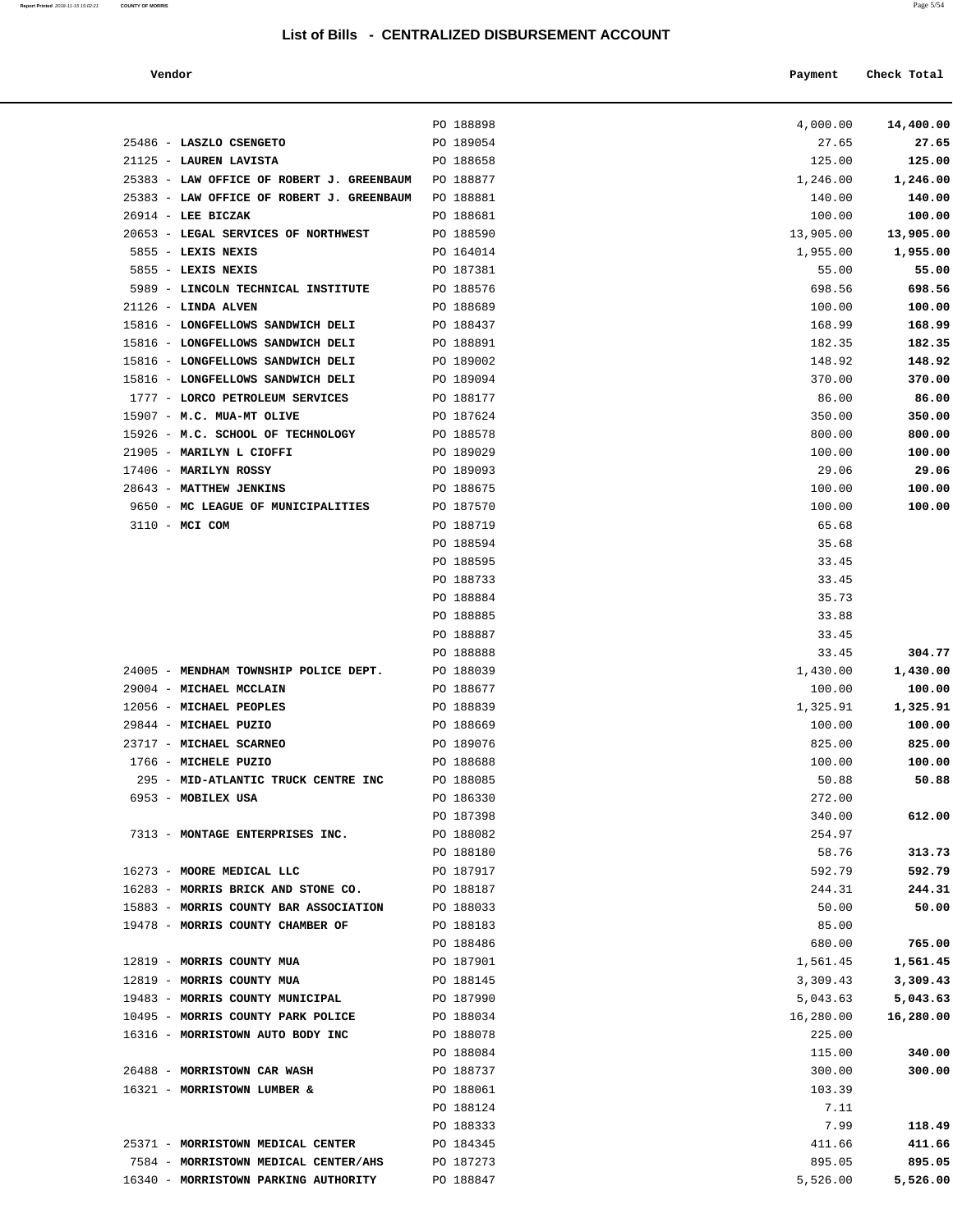#### **Vendor Payment** Check Total

**Report Printed** 2018-11-15 15:02:21 **COUNTY OF MORRIS** Page 6/54

| 915.00           | 915.00              |
|------------------|---------------------|
|                  | 300.00              |
|                  | 11,079.00           |
| 14,707.00        | 3,328.00            |
| 935.00           | 935.00              |
| 1,532.26         | 1,532.26            |
| 4,925.00         | 4,925.00            |
|                  | 51.75               |
|                  | 64.95               |
|                  | 424.25              |
|                  | 226.40              |
|                  | 26.89               |
| 891.41           | 97.17               |
| 245.12           | 245.12<br>234.70    |
|                  |                     |
| 781.48           | 546.78<br>53,465.20 |
| 63,358.96        | 9,893.76            |
| 905.00           | 905.00              |
| 3,080.00         | 3,080.00            |
| 100.00           | 100.00              |
| 640.00           | 640.00              |
|                  | 1,100.00            |
|                  | 389.12              |
| 9,954.12         | 8,465.00            |
| 203.44           | 203.44              |
| 2,000.00         | 2,000.00            |
| 1,575.00         | 1,575.00            |
|                  | 6,819.26            |
| 148,772.11       | 141,952.85          |
| 632.40           | 632.40              |
| 43.32            | 43.32               |
| 255.73           | 255.73              |
| 113.49           | 113.49              |
| 99.12            | 99.12               |
| 570.68           | 570.68              |
| 47.32            | 47.32               |
| 11,720.00        | 11,720.00           |
| 3,955.45         | 3,955.45            |
| 2,668.00         | 2,668.00<br>561.75  |
| 561.75<br>100.00 | 100.00              |
| 100.00           | 100.00              |
| 95.00            | 95.00               |
| 29.99            | 29.99               |
| 305.48           | 305.48              |
| 440.00           | 440.00              |
| 100.00           | 100.00              |
| 19.57            | 19.57               |
| 1,305.00         | 1,305.00            |
| 2,480.00         | 2,480.00            |
| 650.00           | 650.00              |
| 841.23           | 841.23              |
| 3,535.32         | 3,535.32            |
| 1,375.09         | 1,375.09            |
| 351.11           | 351.11              |
|                  | 156.00              |
| 204.00           | 48.00               |
|                  | 3,303.00            |

| 17110 - MORRISTOWN, POSTMASTER                                     | PO 188269              | 915.00             | 915.00     |
|--------------------------------------------------------------------|------------------------|--------------------|------------|
| 10752 - MOTT MACDONALD LLC                                         | PO 183395              | 300.00             |            |
|                                                                    | PO 185201              | 11,079.00          |            |
|                                                                    | PO 186056              | 3,328.00           | 14,707.00  |
| 9080 - MOUNT OLIVE TOWNSHIP                                        | PO 188037              | 935.00             | 935.00     |
| 5338 - MOYE HANDLING SYSTEMS INC                                   | PO 188083              | 1,532.26           | 1,532.26   |
| 4955 - MR. JOHN, INC.                                              | PO 187762              | 4,925.00           | 4,925.00   |
| 19523 - N.J. NATURAL GAS COMPANY                                   | PO 188855              | 51.75              |            |
|                                                                    | PO 188856              | 64.95              |            |
|                                                                    | PO 188857              | 424.25             |            |
|                                                                    | PO 188858              | 226.40             |            |
|                                                                    | PO 188863              | 26.89              |            |
|                                                                    | PO 188868              | 97.17              | 891.41     |
| 7329 - NADINE SCALA                                                | PO 188601              | 245.12             | 245.12     |
| 28785 - NAPA OF ROCKAWAY                                           | PO 188313              | 234.70             |            |
|                                                                    | PO 188505              | 546.78             | 781.48     |
| 21122 - NATIONAL FUEL OIL INC.                                     | PO 189300              | 53,465.20          |            |
|                                                                    | PO 189300              | 9,893.76           | 63,358.96  |
| 16451 - NATL ASSOC OF AREA AGENCIES                                | PO 188596              | 905.00             | 905.00     |
| 29402 - NEW EDUCARE INC.                                           | PO 188580              | 3,080.00           | 3,080.00   |
| 30342 - NEW JERSEY HANOVER<br>28348 - NEW JERSEY OVERHEAD DOOR LLC | PO 187889              | 100.00             | 100.00     |
| 16552 - NEWBRIDGE SERVICES INC                                     | PO 188334<br>PO 188808 | 640.00<br>1,100.00 | 640.00     |
|                                                                    | PO 188706              | 389.12             |            |
|                                                                    | PO 188602              | 8,465.00           | 9,954.12   |
| 23981 - NIELSEN DODGE - C-J-R                                      | PO 188181              | 203.44             | 203.44     |
| 10594 - NJ STATE ASSOCIATION OF                                    | PO 187176              | 2,000.00           | 2,000.00   |
| 30167 - NOTO-WYNKOOP FUNERAL HOME                                  | PO 188511              | 1,575.00           | 1,575.00   |
| 16764 - NU-WAY CONCESSIONAIRES INC                                 | PO 188889              | 6,819.26           |            |
|                                                                    | PO 188890              | 141,952.85         | 148,772.11 |
| 26726 - OFFICE CONCEPTS GROUP, INC.                                | PO 184367              | 632.40             | 632.40     |
| 26726 - OFFICE CONCEPTS GROUP, INC.                                | PO 188107              | 43.32              | 43.32      |
| 26726 - OFFICE CONCEPTS GROUP, INC.                                | PO 188118              | 255.73             | 255.73     |
| 26726 - OFFICE CONCEPTS GROUP, INC.                                | PO 188415              | 113.49             | 113.49     |
| 26726 - OFFICE CONCEPTS GROUP, INC.                                | PO 188416              | 99.12              | 99.12      |
| 26726 - OFFICE CONCEPTS GROUP, INC.                                | PO 188593              | 570.68             | 570.68     |
| 26726 - OFFICE CONCEPTS GROUP, INC.                                | PO 188791              | 47.32              | 47.32      |
| 10287 - PANCIELLO CONSTRUCTION LLC                                 | PO 188873              | 11,720.00          | 11,720.00  |
| 16887 - PAPER MART INC                                             | PO 187666              | 3,955.45           | 3,955.45   |
| 2749 - PARSIPPANY CHILD DAY CARE CTR.                              | PO 188893              | 2,668.00           | 2,668.00   |
| 25411 - PATRICIA W. GIBBONS                                        | PO 188883              | 561.75             | 561.75     |
| 25760 - PATRICK J. SAARLOOS                                        | PO 188672              | 100.00             | 100.00     |
| 29475 - PATRICK O'DONNELL                                          | PO 188680              | 100.00             | 100.00     |
| 9584 - PAUL CERAN OD                                               | PO 187252              | 95.00              | 95.00      |
| 3476 - PAUL CHASE                                                  | PO 188358              | 29.99              | 29.99      |
| 24836 - PEIRCE EQUIPMENT CO.                                       | PO 188182              | 305.48             | 305.48     |
| 16974 - PEQUANNOCK POLICE DEPARTMENT                               | PO 188042              | 440.00             | 440.00     |
| 25554 - PETER STROISZ                                              | PO 188682              | 100.00             | 100.00     |
| 27929 - PREMIER GLOBAL SERVICES                                    | PO 188497              | 19.57              | 19.57      |
| 4934 - PHYLLIS COPPOLA                                             | PO 189075              | 1,305.00           | 1,305.00   |
| 6553 - PORTASOFT OF MORRIS COUNTY INC                              | PO 187994              | 2,480.00           | 2,480.00   |
| 6638 - PRESERVATION DESIGN PARTNERSHIP LLC PO 188306               |                        | 650.00             | 650.00     |
| 30216 - PRO-VISION, INC.                                           | PO 187744              | 841.23             | 841.23     |
| 17189 - PSE&G CO                                                   | PO 188859              | 3,535.32           | 3,535.32   |
| 17189 - PSE&G CO                                                   | PO 189165              | 1,375.09           | 1,375.09   |
| 21413 - QUALITY AUTO GLASS, INC                                    | PO 188311              | 351.11             | 351.11     |
| 7872 - QUENCH USA, INC.                                            | PO 188716              | 156.00             |            |
|                                                                    | PO 188613              | 48.00              | 204.00     |
| 12473 - R.D. SALES DOOR & HARDWARE LLC                             | PO 188189              | 3,303.00           |            |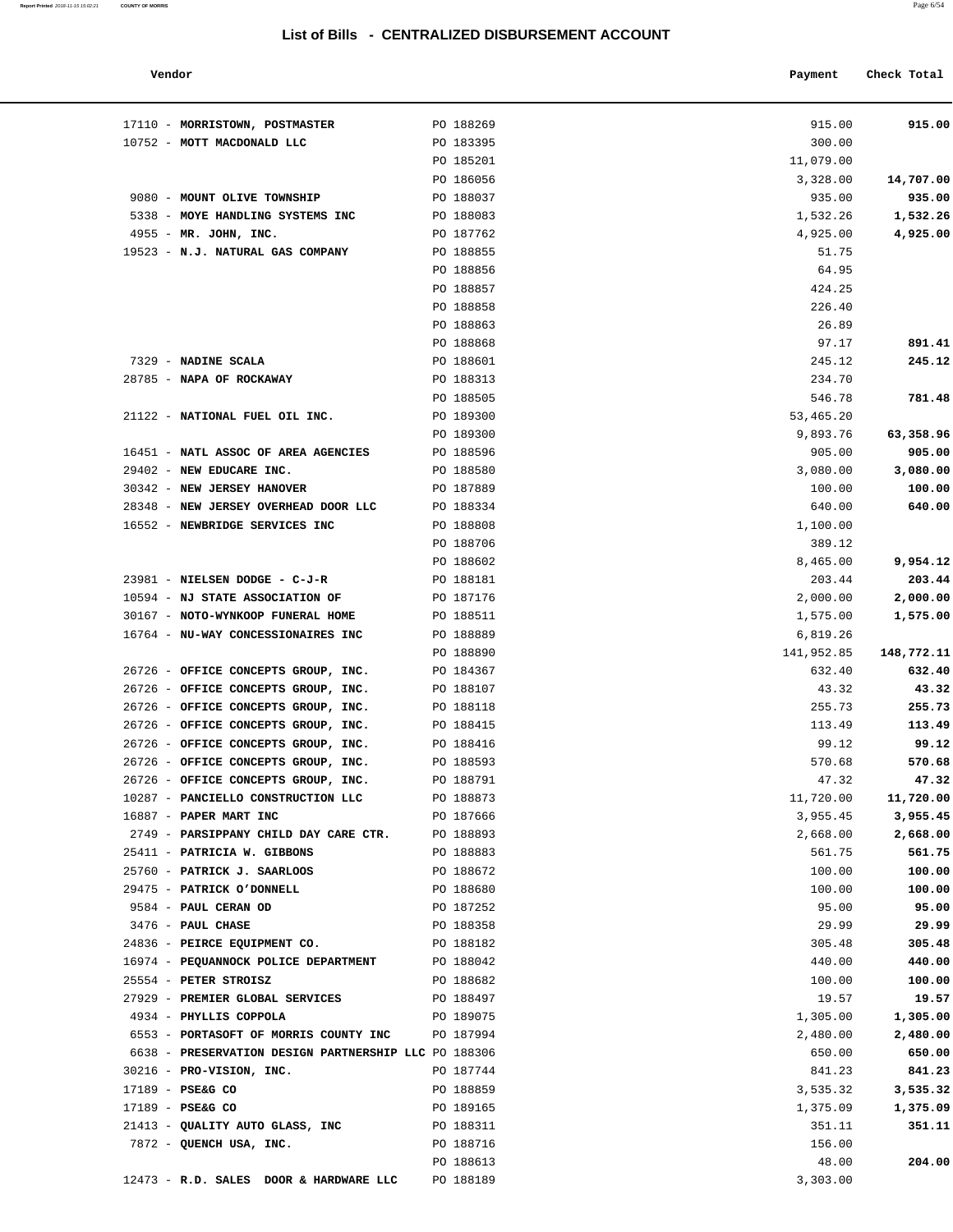| Vendor                                                |           | Payment    | Check Total            |
|-------------------------------------------------------|-----------|------------|------------------------|
|                                                       | PO 188190 | 7,495.00   | 10,798.00              |
| 17215 - R.S. KNAPP CO. INC.                           | PO 188240 | 139.61     |                        |
|                                                       | PO 188506 | 207.07     | 346.68                 |
| 26223 - RE-TRON TECHNOLOGIES INC.                     | PO 188088 | 440.08     | 440.08                 |
| 17269 - RECORDED BOOKS LLC                            | PO 187800 | 4,500.00   | 4,500.00               |
| 24300 - RELIABLE LIFT TRUCK SERVICES                  | PO 188312 | 583.79     | 583.79                 |
| 26445 - RENEE M. BISSON                               | PO 188378 | 100.00     | 100.00                 |
| 29466 - RICCIARDI BROTHERS, INC                       | PO 187646 | 707.26     |                        |
|                                                       | PO 188335 | 136.71     |                        |
|                                                       | PO 188351 | 499.26     | 1,343.23               |
| 28336 - RICHARD JOHNSON                               | PO 189182 | 121.61     | 121.61                 |
| 19765 - RICOH AMERICAS CORPORATION                    | PO 187935 | 884.51     |                        |
|                                                       | PO 188237 | 79.52      |                        |
|                                                       | PO 188212 | 6,058.49   | 7,022.52               |
| 28741 - RICOH USA, INC.                               | PO 187798 | 453.32     | 453.32                 |
| 28741 - RICOH USA, INC.                               | PO 187872 | 415.45     | 415.45                 |
| 28741 - RICOH USA, INC.                               | PO 187879 | 261.24     | 261.24                 |
| 28741 - RICOH USA, INC.                               | PO 187973 | 51.94      | 51.94                  |
| 28741 - RICOH USA, INC.                               | PO 187976 | 13.44      | 13.44                  |
| 28741 - RICOH USA, INC.                               | PO 187977 | 35.00      | 35.00                  |
| 28741 - RICOH USA, INC.                               | PO 187979 | 635.11     | 635.11                 |
| 28741 - RICOH USA, INC.                               | PO 187980 | 36.19      | 36.19                  |
| 28741 - RICOH USA, INC.                               | PO 188105 | 671.30     | 671.30                 |
| 28741 - RICOH USA, INC.                               | PO 188109 | 7.42       | 7.42                   |
| 28741 - RICOH USA, INC.                               | PO 188116 | 35.70      | 35.70                  |
| 28741 - RICOH USA, INC.                               | PO 188126 | 239.05     | 239.05                 |
| 28741 - RICOH USA, INC.                               | PO 188200 | 1,038.03   | 1,038.03               |
| 28741 - RICOH USA, INC.                               | PO 188418 | 195.72     | 195.72                 |
| 28741 - RICOH USA, INC.                               | PO 188600 | 62.06      | 62.06                  |
| 10337 - RIKER, DANZIG, SCHERER, HYLAND &              | PO 188518 | 3,219.38   | 3,219.38               |
| 21788 - ROAD SAFETY SYSTEMS LLC                       | PO 185724 | 3,125.00   | 3,125.00               |
| 24839 - ROBERT ALVES                                  | PO 188822 | 10.15      | 10.15                  |
| 27972 - ROGER JINKS                                   | PO 188705 | 56.70      |                        |
|                                                       | PO 188704 | 66.80      | 123.50                 |
| 15590 - ROSLYN KHURDAN                                | PO 188565 | 89.15      | 89.15                  |
| 5345 - ROUTE 23 AUTOMALL LLC                          | PO 188086 | 219.27     |                        |
|                                                       | PO 188314 | 291.13     | 510.40                 |
| 9938 - RUTGERS CENTER FOR CONTINUING                  | PO 188573 | 699.00     | 699.00                 |
| 19806 - RUTGERS UNIVERSITY                            | PO 189292 | 962.00     |                        |
|                                                       | PO 189293 | 779.00     | 1,741.00               |
| $25252 - SAFE-T$                                      | PO 171162 | 3,195.00   | 3,195.00               |
| 30498 - SALAM INTERNATIONAL, INC                      | PO 187869 | 174.95     | 174.95                 |
| 17512 - SANITATION TRUCK REPAIR INC                   | PO 188315 | 1,195.90   | 1,195.90               |
| 30100 - SCATURRO BROS. INC.                           | PO 188206 | 111,392.10 | 111,392.10             |
| 17546 - SCHIFANO CONSTRUCTION CORP.                   | PO 188749 | 686,974.74 |                        |
|                                                       | PO 188749 | 43,284.11  |                        |
|                                                       | PO 188750 | 289,104.97 |                        |
|                                                       | PO 188750 |            | 36,937.50 1,056,301.32 |
| 11835 - SENIOR SERVICES CENTER OF                     | PO 188805 | 1,350.00   | 1,350.00               |
| 20899 - SGS TESTCOM INC                               | PO 186807 | 84.08      | 84.08                  |
| 1072 - SHARON WINSTON                                 | PO 188986 | 90.00      | 90.00                  |
| 25331 - SHAWNNA BAILEY                                | PO 188738 | 90.15      | 90.15                  |
| 17699 - SMITH MOTOR CO., INC.                         | PO 188091 | 506.64     |                        |
|                                                       | PO 188318 | 501.62     | 1,008.26               |
| 17755 - SOUTHEAST MORRIS COUNTY                       | PO 189138 | 12,655.51  | 12,655.51              |
| 17755 - SOUTHEAST MORRIS COUNTY                       | PO 189164 | 19,049.17  | 19,049.17              |
| 17772 - SPEEDWELL ELECTRIC MOTORS                     | PO 188353 | 312.00     | 312.00                 |
| 30199 - STAVOLA CONSTRUCTION MATERIALS, INC PO 188112 |           | 771.99     | 771.99                 |
| 26956 - STEPHANIE GORMAN                              | PO 188751 | 250.07     | 250.07                 |
|                                                       |           |            |                        |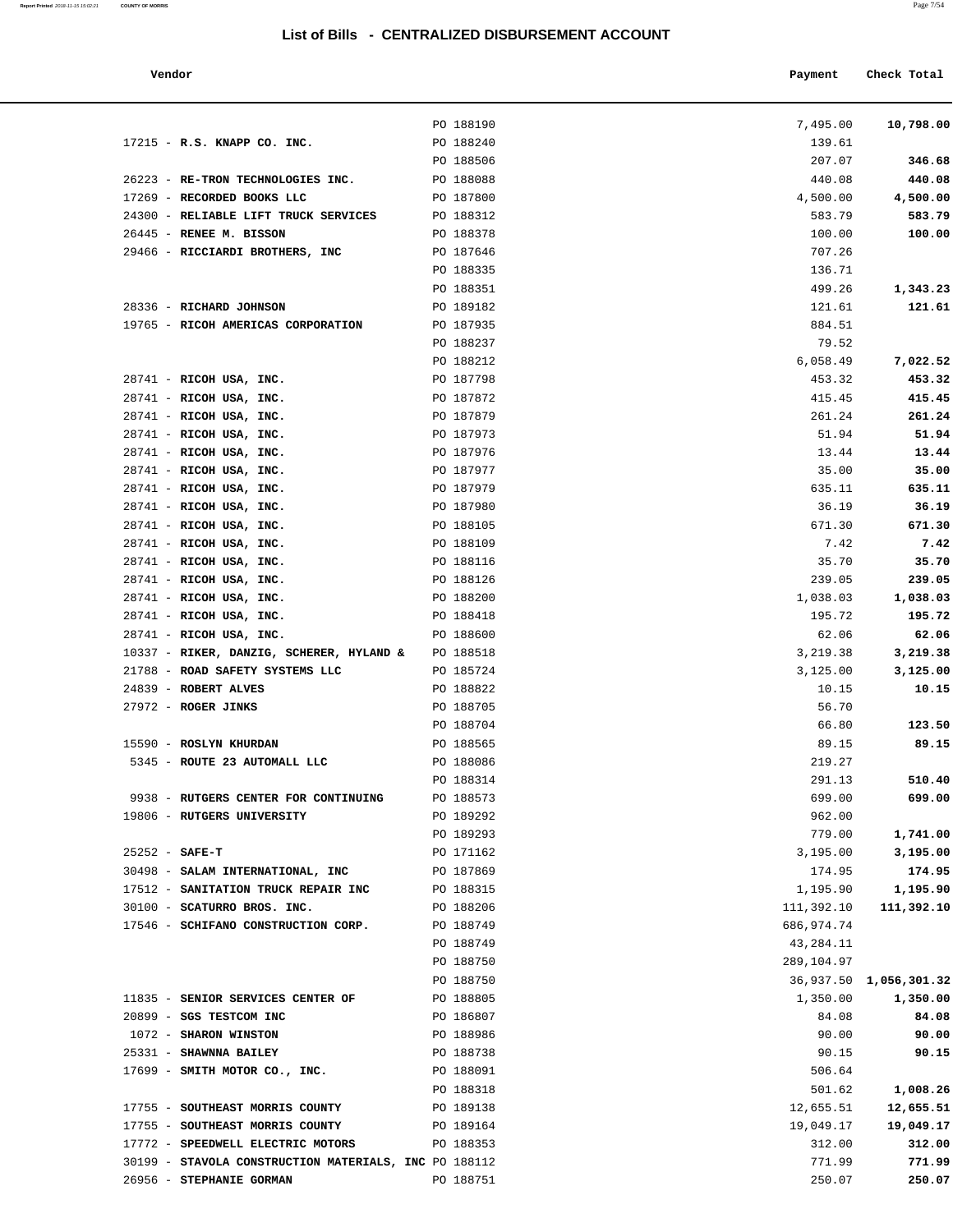#### **Vendor Payment Check Total**

| Report Printed 2018-11-15 15:02:21 COUNTY OF MORRIS | Page 8/54 |
|-----------------------------------------------------|-----------|
|                                                     |           |

| 4298 - STERICYCLE INC.                                     | PO 187247              | 326.71               | 326.71           |
|------------------------------------------------------------|------------------------|----------------------|------------------|
| 8621 - SUBURBAN PROPANE -2347                              | PO 188119              | 598.02               | 598.02           |
| 27893 - SUMMIT MEDICAL GROUP, PA                           | PO 187253              | 112.00               |                  |
|                                                            | PO 187395              | 762.00               | 874.00           |
| 29540 - U.S. BANK OPERATIONS CENTER                        | PO 188875              | 8,150.70             | 8,150.70         |
| 6979 - SUNRAYS WINDOW TINTING                              | PO 188092              | 225.00               |                  |
|                                                            | PO 188094              | 150.00               |                  |
|                                                            | PO 188093              | 150.00               |                  |
|                                                            | PO 188099              | 100.00               |                  |
|                                                            | PO 188097              | 100.00               | 725.00           |
| 1705 - SUSAN JAEGER<br>28607 - SUSAN LEONARD               | PO 188678<br>PO 188824 | 100.00<br>35.35      | 100.00<br>35.35  |
| 17937 - SUSSEX COUNTY COMMUNITY COLLEGE                    | PO 188990              | 1,086.96             | 1,086.96         |
| 11429 - SUSSEX COUNTY MUA                                  | PO 188110              | 496.20               | 496.20           |
| 29923 - SUSSEX MARKET                                      | PO 188228              | 172.50               | 172.50           |
| 21364 - SYSTEM ONE ALARM                                   | PO 187609              | 770.50               | 770.50           |
| 6265 - T & M ASSOCIATES                                    | PO 189180              | 4,947.58             | 4,947.58         |
| $11318$ - TARA SANTA                                       | PO 188659              | 125.00               | 125.00           |
| 18096 - TAX COLLECTOR                                      | PO 188867              | 72,407.68            | 72,407.68        |
| 26188 - TAYLOR STAFFORD                                    | PO 189070              | 75.00                | 75.00            |
| 5611 - TBS CONTROLS LLC                                    | PO 185943              | 483.00               | 483.00           |
| 7574 - TELE-MEASUREMENTS, INC.                             | PO 185124              | 23,771.50            |                  |
|                                                            | PO 186592              | 8,901.00             |                  |
|                                                            | PO 187055              | 8,062.50             | 40,735.00        |
| 17990 - TELESEARCH INC                                     | PO 187191              | 3,912.98             |                  |
|                                                            | PO 187811<br>PO 188136 | 4,639.95             |                  |
|                                                            | PO 188277              | 1,329.00<br>3,761.10 |                  |
|                                                            | PO 188577              | 3,402.00             |                  |
|                                                            | PO 188476              | 947.70               |                  |
|                                                            | PO 188475              | 1,105.65             | 19,098.38        |
| 27366 - THE GODFATHER OF MORRISTOWN                        | PO 188712              | 184.10               | 184.10           |
| 27366 - THE GODFATHER OF MORRISTOWN                        | PO 189092              | 811.00               | 811.00           |
| 2447 - THE PORTASOFT COMPANY INC                           | PO 187378              | 464.00               | 464.00           |
| 5711 - THE TAB GROUP                                       | PO 188304              | 40.95                | 40.95            |
| 18437 - THOMSON REUTERS-WEST                               | PO 185814              | 1,751.00             | 1,751.00         |
| 10812 - THOMSON REUTER-WEST                                | PO 187339              | 763.81               | 763.81           |
| 10812 - THOMSON REUTER-WEST                                | PO 187541              | 1,050.30             | 1,050.30         |
| 10812 - THOMSON REUTER-WEST                                | PO 187568              | 605.19               | 605.19           |
| 10812 - THOMSON REUTER-WEST                                | PO 187631              | 462.54               | 462.54           |
| 10812 - THOMSON REUTER-WEST<br>10812 - THOMSON REUTER-WEST | PO 187668<br>PO 187924 | 206.00<br>341.90     | 206.00<br>341.90 |
| 122 - TILCON NEW YORK INC.                                 | PO 187683              | 377.46               |                  |
|                                                            | PO 188111              | 1,629.33             |                  |
|                                                            | PO 188227              | 282.16               | 2,288.95         |
| 20802 - TONI SINNER                                        | PO 188660              | 125.00               | 125.00           |
| 13419 - TOWN OF BOONTON                                    | PO 189142              | 9,646.00             | 9,646.00         |
| $3049$ - TRANE                                             | PO 187662              | 1,063.09             | 1,063.09         |
| 11758 - TREASURER-STATE OF NJ                              | PO 188559              | 4,860.00             | 4,860.00         |
| 12333 - TRIMBOLI & PRUSINOWSKI, LLC                        | PO 188879              | 812.00               |                  |
|                                                            | PO 188882              | 84.00                | 896.00           |
| $2181$ - TRIUS, INC.                                       | PO 188319              | 80.50                | 80.50            |
| 25209 - TURN OUT UNIFORMS, INC.                            | PO 187915              | 1,897.75             | 1,897.75         |
| 25209 - TURN OUT UNIFORMS, INC.                            | PO 188211              | 209.92               | 209.92           |
| 18233 - UNITED PARCEL SERVICE                              | PO 187780              | 135.00               | 135.00           |
| 14707 - UNITED REFRIGERATION INC                           | PO 186619              | 6,117.20             | 6,117.20         |
| 15732 - UNIVERSAL UNIFORM SALES CO INC                     | PO 186765              | 80.00                | 80.00            |
| 15732 - UNIVERSAL UNIFORM SALES CO INC                     | PO 187699              | 201.50               | 201.50           |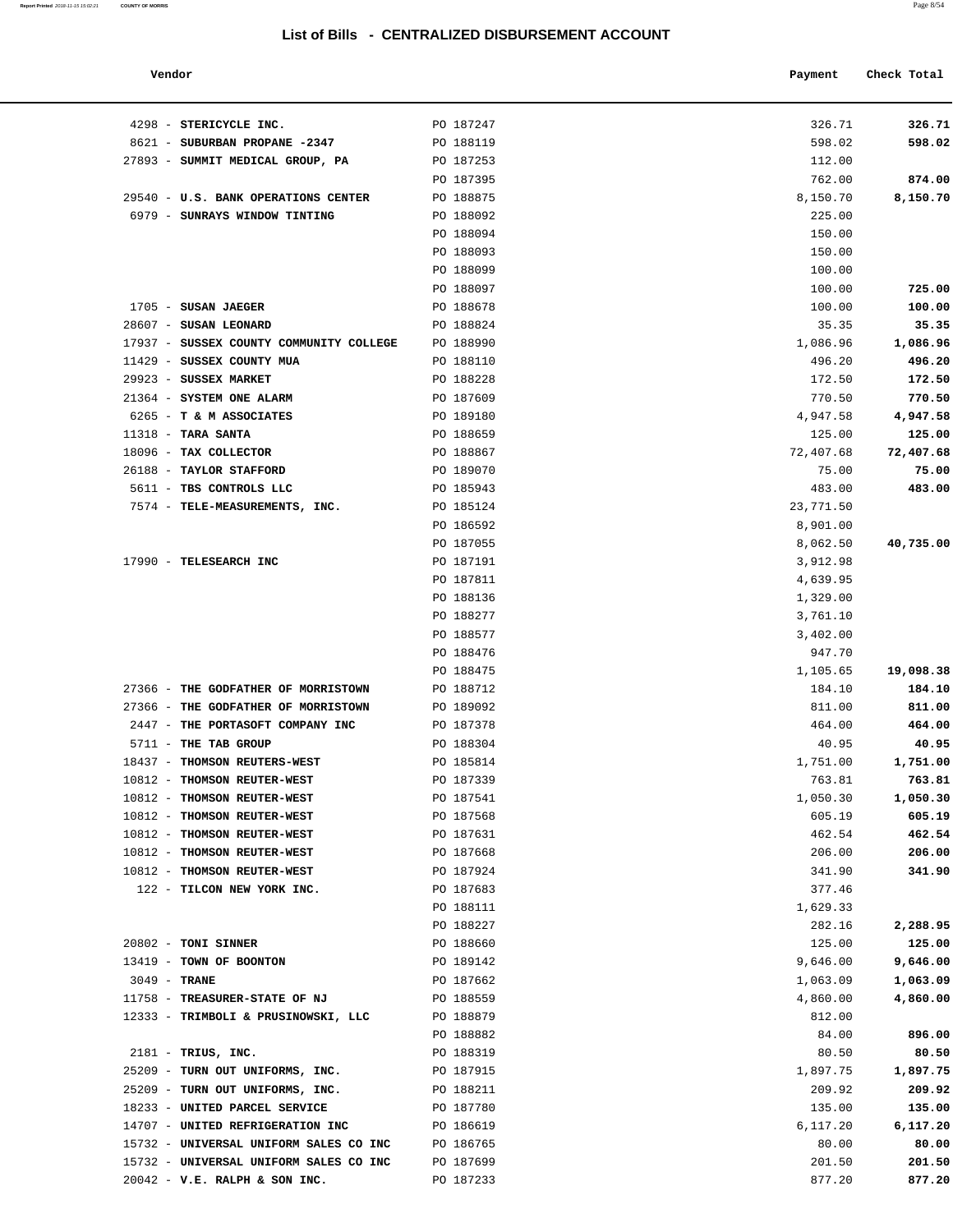#### **Report Printed** 2018-11-15 15:02:21 **COUNTY OF MORRIS** Page 9/54

## **List of Bills - CENTRALIZED DISBURSEMENT ACCOUNT**

#### **Vendor Payment** Check Total

| PO 182481 | 1,034.90                                                                                                                                                                                                                                                                                                                                                                                                                                                                                                                                                       | 1,034.90                                                                                                                                                                                                                                                                                                                                                                                                              |
|-----------|----------------------------------------------------------------------------------------------------------------------------------------------------------------------------------------------------------------------------------------------------------------------------------------------------------------------------------------------------------------------------------------------------------------------------------------------------------------------------------------------------------------------------------------------------------------|-----------------------------------------------------------------------------------------------------------------------------------------------------------------------------------------------------------------------------------------------------------------------------------------------------------------------------------------------------------------------------------------------------------------------|
|           |                                                                                                                                                                                                                                                                                                                                                                                                                                                                                                                                                                | 327.55                                                                                                                                                                                                                                                                                                                                                                                                                |
|           |                                                                                                                                                                                                                                                                                                                                                                                                                                                                                                                                                                | 8,104.22                                                                                                                                                                                                                                                                                                                                                                                                              |
|           |                                                                                                                                                                                                                                                                                                                                                                                                                                                                                                                                                                | 70.15                                                                                                                                                                                                                                                                                                                                                                                                                 |
|           |                                                                                                                                                                                                                                                                                                                                                                                                                                                                                                                                                                | 79.74                                                                                                                                                                                                                                                                                                                                                                                                                 |
|           |                                                                                                                                                                                                                                                                                                                                                                                                                                                                                                                                                                |                                                                                                                                                                                                                                                                                                                                                                                                                       |
|           |                                                                                                                                                                                                                                                                                                                                                                                                                                                                                                                                                                | 966.29                                                                                                                                                                                                                                                                                                                                                                                                                |
|           |                                                                                                                                                                                                                                                                                                                                                                                                                                                                                                                                                                | 2,033.48                                                                                                                                                                                                                                                                                                                                                                                                              |
|           |                                                                                                                                                                                                                                                                                                                                                                                                                                                                                                                                                                |                                                                                                                                                                                                                                                                                                                                                                                                                       |
|           |                                                                                                                                                                                                                                                                                                                                                                                                                                                                                                                                                                |                                                                                                                                                                                                                                                                                                                                                                                                                       |
|           |                                                                                                                                                                                                                                                                                                                                                                                                                                                                                                                                                                |                                                                                                                                                                                                                                                                                                                                                                                                                       |
|           |                                                                                                                                                                                                                                                                                                                                                                                                                                                                                                                                                                | 2,386.48                                                                                                                                                                                                                                                                                                                                                                                                              |
|           |                                                                                                                                                                                                                                                                                                                                                                                                                                                                                                                                                                |                                                                                                                                                                                                                                                                                                                                                                                                                       |
|           |                                                                                                                                                                                                                                                                                                                                                                                                                                                                                                                                                                |                                                                                                                                                                                                                                                                                                                                                                                                                       |
|           |                                                                                                                                                                                                                                                                                                                                                                                                                                                                                                                                                                |                                                                                                                                                                                                                                                                                                                                                                                                                       |
|           |                                                                                                                                                                                                                                                                                                                                                                                                                                                                                                                                                                |                                                                                                                                                                                                                                                                                                                                                                                                                       |
|           |                                                                                                                                                                                                                                                                                                                                                                                                                                                                                                                                                                |                                                                                                                                                                                                                                                                                                                                                                                                                       |
|           |                                                                                                                                                                                                                                                                                                                                                                                                                                                                                                                                                                |                                                                                                                                                                                                                                                                                                                                                                                                                       |
|           |                                                                                                                                                                                                                                                                                                                                                                                                                                                                                                                                                                |                                                                                                                                                                                                                                                                                                                                                                                                                       |
|           |                                                                                                                                                                                                                                                                                                                                                                                                                                                                                                                                                                | 1,932.31                                                                                                                                                                                                                                                                                                                                                                                                              |
|           |                                                                                                                                                                                                                                                                                                                                                                                                                                                                                                                                                                |                                                                                                                                                                                                                                                                                                                                                                                                                       |
|           |                                                                                                                                                                                                                                                                                                                                                                                                                                                                                                                                                                |                                                                                                                                                                                                                                                                                                                                                                                                                       |
|           |                                                                                                                                                                                                                                                                                                                                                                                                                                                                                                                                                                |                                                                                                                                                                                                                                                                                                                                                                                                                       |
|           |                                                                                                                                                                                                                                                                                                                                                                                                                                                                                                                                                                |                                                                                                                                                                                                                                                                                                                                                                                                                       |
|           |                                                                                                                                                                                                                                                                                                                                                                                                                                                                                                                                                                |                                                                                                                                                                                                                                                                                                                                                                                                                       |
|           |                                                                                                                                                                                                                                                                                                                                                                                                                                                                                                                                                                |                                                                                                                                                                                                                                                                                                                                                                                                                       |
|           |                                                                                                                                                                                                                                                                                                                                                                                                                                                                                                                                                                |                                                                                                                                                                                                                                                                                                                                                                                                                       |
|           |                                                                                                                                                                                                                                                                                                                                                                                                                                                                                                                                                                | 1,759.34                                                                                                                                                                                                                                                                                                                                                                                                              |
|           |                                                                                                                                                                                                                                                                                                                                                                                                                                                                                                                                                                |                                                                                                                                                                                                                                                                                                                                                                                                                       |
|           |                                                                                                                                                                                                                                                                                                                                                                                                                                                                                                                                                                |                                                                                                                                                                                                                                                                                                                                                                                                                       |
|           |                                                                                                                                                                                                                                                                                                                                                                                                                                                                                                                                                                |                                                                                                                                                                                                                                                                                                                                                                                                                       |
|           |                                                                                                                                                                                                                                                                                                                                                                                                                                                                                                                                                                |                                                                                                                                                                                                                                                                                                                                                                                                                       |
|           |                                                                                                                                                                                                                                                                                                                                                                                                                                                                                                                                                                |                                                                                                                                                                                                                                                                                                                                                                                                                       |
|           |                                                                                                                                                                                                                                                                                                                                                                                                                                                                                                                                                                |                                                                                                                                                                                                                                                                                                                                                                                                                       |
|           |                                                                                                                                                                                                                                                                                                                                                                                                                                                                                                                                                                |                                                                                                                                                                                                                                                                                                                                                                                                                       |
|           |                                                                                                                                                                                                                                                                                                                                                                                                                                                                                                                                                                | 711.36                                                                                                                                                                                                                                                                                                                                                                                                                |
|           |                                                                                                                                                                                                                                                                                                                                                                                                                                                                                                                                                                |                                                                                                                                                                                                                                                                                                                                                                                                                       |
|           |                                                                                                                                                                                                                                                                                                                                                                                                                                                                                                                                                                |                                                                                                                                                                                                                                                                                                                                                                                                                       |
|           |                                                                                                                                                                                                                                                                                                                                                                                                                                                                                                                                                                |                                                                                                                                                                                                                                                                                                                                                                                                                       |
|           |                                                                                                                                                                                                                                                                                                                                                                                                                                                                                                                                                                |                                                                                                                                                                                                                                                                                                                                                                                                                       |
| PO 188417 | 52.35                                                                                                                                                                                                                                                                                                                                                                                                                                                                                                                                                          |                                                                                                                                                                                                                                                                                                                                                                                                                       |
| PO 188257 | 259.17                                                                                                                                                                                                                                                                                                                                                                                                                                                                                                                                                         |                                                                                                                                                                                                                                                                                                                                                                                                                       |
| PO 188480 | 13.41                                                                                                                                                                                                                                                                                                                                                                                                                                                                                                                                                          |                                                                                                                                                                                                                                                                                                                                                                                                                       |
| PO 188501 | 136.34                                                                                                                                                                                                                                                                                                                                                                                                                                                                                                                                                         | 3,447.53                                                                                                                                                                                                                                                                                                                                                                                                              |
| PO 188504 | 35.76                                                                                                                                                                                                                                                                                                                                                                                                                                                                                                                                                          |                                                                                                                                                                                                                                                                                                                                                                                                                       |
| PO 188789 | 42.96                                                                                                                                                                                                                                                                                                                                                                                                                                                                                                                                                          |                                                                                                                                                                                                                                                                                                                                                                                                                       |
| PO 188528 | 11.99                                                                                                                                                                                                                                                                                                                                                                                                                                                                                                                                                          | 90.71                                                                                                                                                                                                                                                                                                                                                                                                                 |
| PO 188540 | 433.95                                                                                                                                                                                                                                                                                                                                                                                                                                                                                                                                                         |                                                                                                                                                                                                                                                                                                                                                                                                                       |
| PO 188752 | 40.23                                                                                                                                                                                                                                                                                                                                                                                                                                                                                                                                                          |                                                                                                                                                                                                                                                                                                                                                                                                                       |
| PO 188753 | 0.95                                                                                                                                                                                                                                                                                                                                                                                                                                                                                                                                                           | 475.13                                                                                                                                                                                                                                                                                                                                                                                                                |
| PO 188799 | 183.43                                                                                                                                                                                                                                                                                                                                                                                                                                                                                                                                                         | 183.43                                                                                                                                                                                                                                                                                                                                                                                                                |
|           |                                                                                                                                                                                                                                                                                                                                                                                                                                                                                                                                                                | 100.00                                                                                                                                                                                                                                                                                                                                                                                                                |
|           |                                                                                                                                                                                                                                                                                                                                                                                                                                                                                                                                                                | 660.00                                                                                                                                                                                                                                                                                                                                                                                                                |
| PO 188674 | 100.00                                                                                                                                                                                                                                                                                                                                                                                                                                                                                                                                                         | 100.00                                                                                                                                                                                                                                                                                                                                                                                                                |
| PO 187384 | 569.00                                                                                                                                                                                                                                                                                                                                                                                                                                                                                                                                                         |                                                                                                                                                                                                                                                                                                                                                                                                                       |
| PO 187723 | 82,444.05                                                                                                                                                                                                                                                                                                                                                                                                                                                                                                                                                      |                                                                                                                                                                                                                                                                                                                                                                                                                       |
| PO 188000 | 1,439.00                                                                                                                                                                                                                                                                                                                                                                                                                                                                                                                                                       | 84,452.05                                                                                                                                                                                                                                                                                                                                                                                                             |
| PO 188443 | 2,540.26                                                                                                                                                                                                                                                                                                                                                                                                                                                                                                                                                       | 2,540.26                                                                                                                                                                                                                                                                                                                                                                                                              |
|           | PO 188308<br>PO 188372<br>PO 188374<br>PO 188718<br>PO 188448<br>PO 188453<br>PO 188457<br>PO 183341<br>PO 187864<br>PO 188470<br>PO 188470<br>PO 188370<br>PO 187903<br>PO 187840<br>PO 188114<br>PO 188048<br>PO 188195<br>PO 188117<br>PO 187875<br>PO 188222<br>PO 187934<br>PO 186539<br>PO 188478<br>PO 187892<br>PO 187899<br>PO 187972<br>PO 187939<br>PO 188108<br>PO 187974<br>PO 188747<br>PO 188230<br>PO 188231<br>PO 188229<br>PO 188232<br>PO 188233<br>PO 188234<br>PO 188236<br>PO 188458<br>PO 188382<br>PO 188252<br>PO 188690<br>PO 188040 | 327.55<br>8,104.22<br>70.15<br>79.74<br>60.04<br>826.21<br>80.04<br>2,033.48<br>1,869.24<br>354.79<br>20.76<br>141.69<br>66.54<br>1,115.45<br>22.35<br>339.72<br>80.47<br>68.95<br>178.82<br>60.01<br>75.72<br>29.69<br>35.76<br>295.80<br>362.77<br>167.52<br>760.71<br>31.37<br>61.69<br>408.29<br>26.82<br>53.64<br>111.75<br>13.41<br>17.88<br>17.88<br>1,348.71<br>636.68<br>943.77<br>57.10<br>100.00<br>660.00 |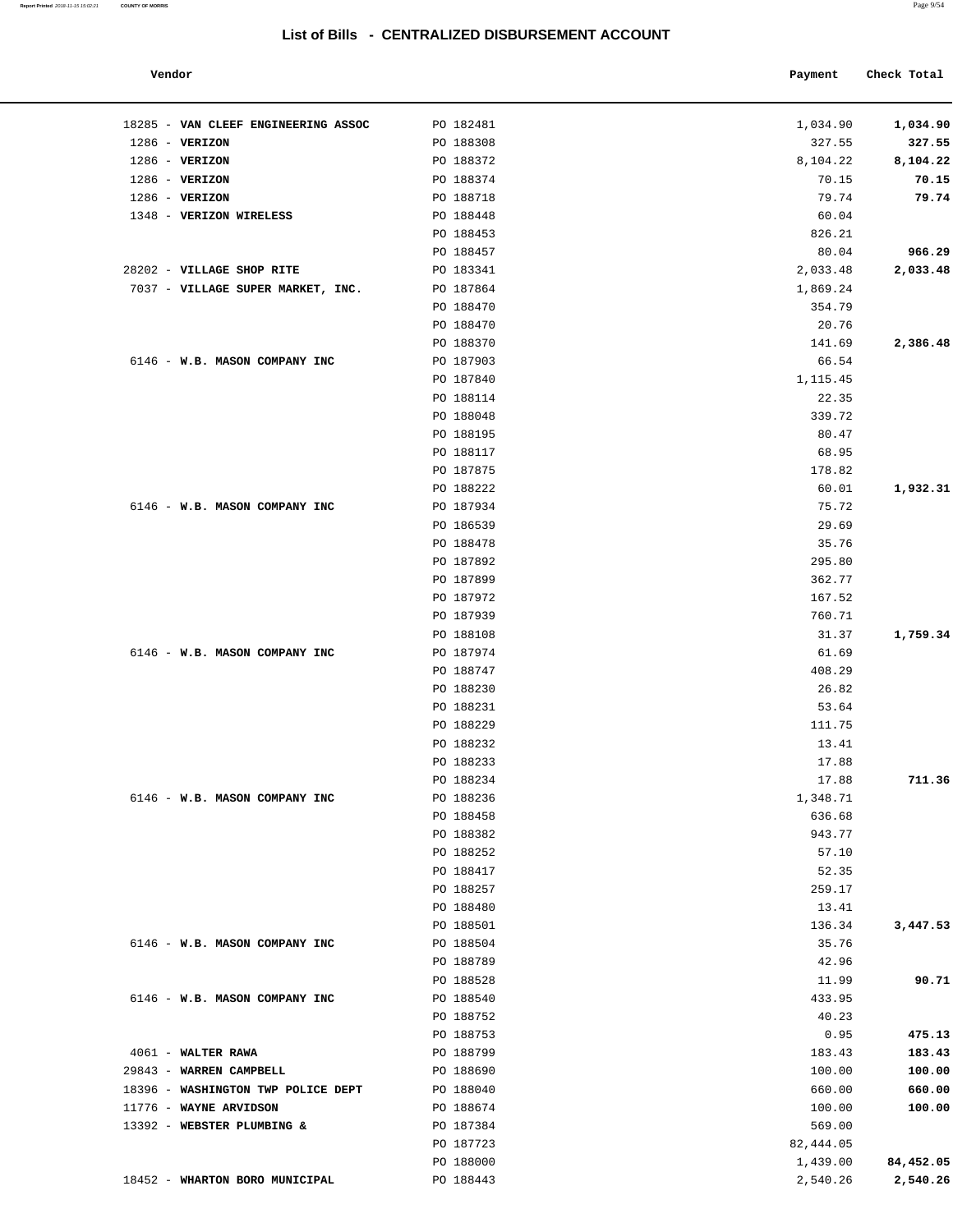| Vendor                                       |              | Payment    | Check Total  |
|----------------------------------------------|--------------|------------|--------------|
| 18453 - WHARTON WATER DEPARTMENT             | PO 188866    | 168.33     | 168.33       |
| 13246 - WILLIAM F. BARNISH                   | PO 188848    | 2,810.54   |              |
|                                              | PO 188850    | 9,000.28   | 11,810.82    |
| 8335 - WILLIAM PATERSON UNIVERSITY           | PO 188742    | 718.11     | 718.11       |
| 18506 - WINFIELD UPHOLSTERING CO             | PO 188098    | 379.00     | 379.00       |
| 3793 - WOODRUFF ENERGY                       | PO 186593    | 7,128.54   |              |
|                                              | PO 186974    | 1,516.15   |              |
|                                              | PO 189174    | 30, 314.52 | 38,959.21    |
| 29685 - WURTH USA INC.                       | PO 188101    | 274.46     |              |
|                                              | PO 188100    | 236.94     |              |
|                                              | PO 188320    | 278.58     | 789.98       |
| 24208 - ZUFALL HEALTH CENTER                 | PO 188813    | 7,364.00   | 7,364.00     |
| TOTAL                                        |              |            | 3,634,619.96 |
| Total to be paid from Fund 01 Current Fund   | 1,944,278.10 |            |              |
| Total to be paid from Fund 02 Grant Fund     | 1,110,518.45 |            |              |
| Total to be paid from Fund 04 County Capital | 578,818.62   |            |              |

Total to be paid from Fund 13 Dedicated Trust 1,004.79  **------------- 3,634,619.96**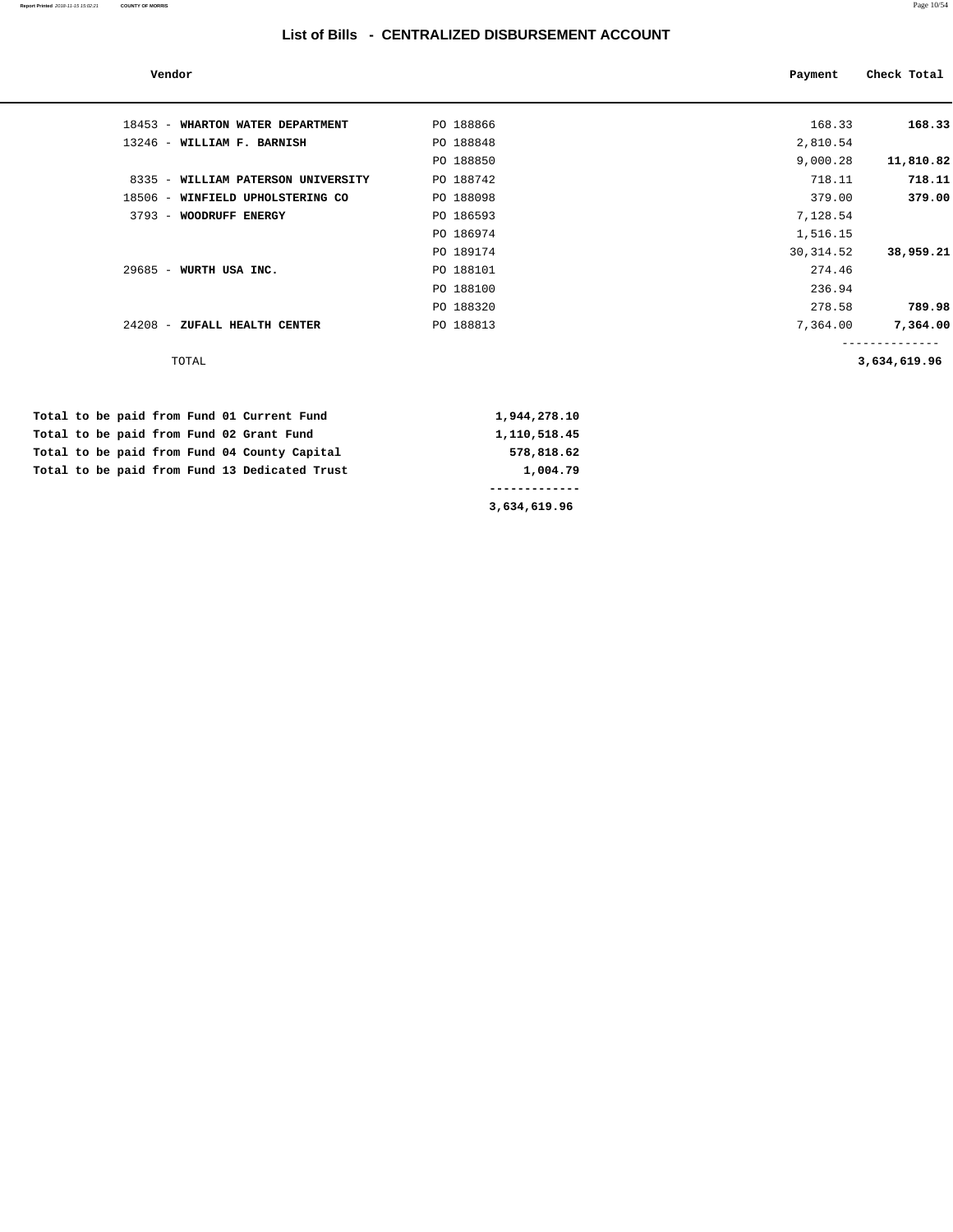**Report Printed** 2018-11-15 15:02:29 **COUNTY OF MORRIS** Page 11/54

## **List of Bills (Department/Account Detail) - CENTRALIZED DISBURSEMENT ACCOUNT**

| Account | <b>PO #</b> | Vendor | Description | Payment | Account Total |
|---------|-------------|--------|-------------|---------|---------------|
|         |             |        |             |         |               |

## **Current Fund**

## **County Administrator**

| 188486 MORRIS COUNTY CHAMBER OF                                                     |                   | 85.00     |           |
|-------------------------------------------------------------------------------------|-------------------|-----------|-----------|
| 188486 MORRIS COUNTY CHAMBER OF                                                     |                   | 85.00     |           |
| 01-201-20-100100-039<br>Education Schools & Training                                | TOTAL FOR ACCOUNT |           | 170.00    |
| 189297 COUNTY OF MORRIS<br>01-201-20-100100-068<br>Postage & Metered Mail           | TOTAL FOR ACCOUNT | 491.30    | 491.30    |
|                                                                                     |                   |           |           |
| 188192 GERALD P. MCCREA                                                             |                   | 250.00    |           |
| 01-201-20-100100-084<br>Other Outside Services                                      | TOTAL FOR ACCOUNT |           | 250.00    |
| 180040 DITSCHMAN/FLEMINGTON FORD<br>01-201-20-100100-167<br>Transportation Vehicles | TOTAL FOR ACCOUNT | 34,752.00 | 34,752.00 |
|                                                                                     |                   |           |           |
|                                                                                     |                   |           |           |
| TOTAL for County Administrator                                                      |                   |           | 35,663.30 |

#### **Personnel**

| 189297 COUNTY OF MORRIS                               | 40.95             |       |       |
|-------------------------------------------------------|-------------------|-------|-------|
| Postage & Metered Mail<br>01-201-20-105100-068        | TOTAL FOR ACCOUNT |       | 40.95 |
| 188478 W.B. MASON COMPANY INC                         |                   | 35.76 |       |
|                                                       |                   |       |       |
| 187672 CRYSTAL SPRINGS                                |                   | 0.99  |       |
| 187672 CRYSTAL SPRINGS                                |                   | 0.99  |       |
| Other Administrative Supplies<br>01-201-20-105100-095 | TOTAL FOR ACCOUNT |       | 37.74 |
|                                                       |                   |       |       |
| TOTAL for Personnel                                   |                   |       | 78.69 |

#### **Board of Chosen Freeholders**

| 189297 COUNTY OF MORRIS                        |                   | 88.77  |        |
|------------------------------------------------|-------------------|--------|--------|
| 189297 COUNTY OF MORRIS                        |                   | 70.57  |        |
| 01-201-20-110100-068<br>Postage & Metered Mail | TOTAL FOR ACCOUNT |        | 159.34 |
| 188370 VILLAGE SUPER MARKET, INC.              |                   | 141.69 |        |
| 188486 MORRIS COUNTY CHAMBER OF                |                   | 85.00  |        |
|                                                |                   |        |        |
| 188486 MORRIS COUNTY CHAMBER OF                |                   | 85.00  |        |
| 188486 MORRIS COUNTY CHAMBER OF                |                   | 85.00  |        |
| 188486 MORRIS COUNTY CHAMBER OF                |                   | 85.00  |        |
| 188486 MORRIS COUNTY CHAMBER OF                |                   | 85.00  |        |
| 188486 MORRIS COUNTY CHAMBER OF                |                   | 85.00  |        |
| Special Projects<br>01-201-20-110100-079       | TOTAL FOR ACCOUNT |        | 651.69 |
|                                                |                   |        |        |
| 188584 DEENA LEARY                             |                   | 200.00 |        |
| 188584 DEENA LEARY                             |                   | 30.16  |        |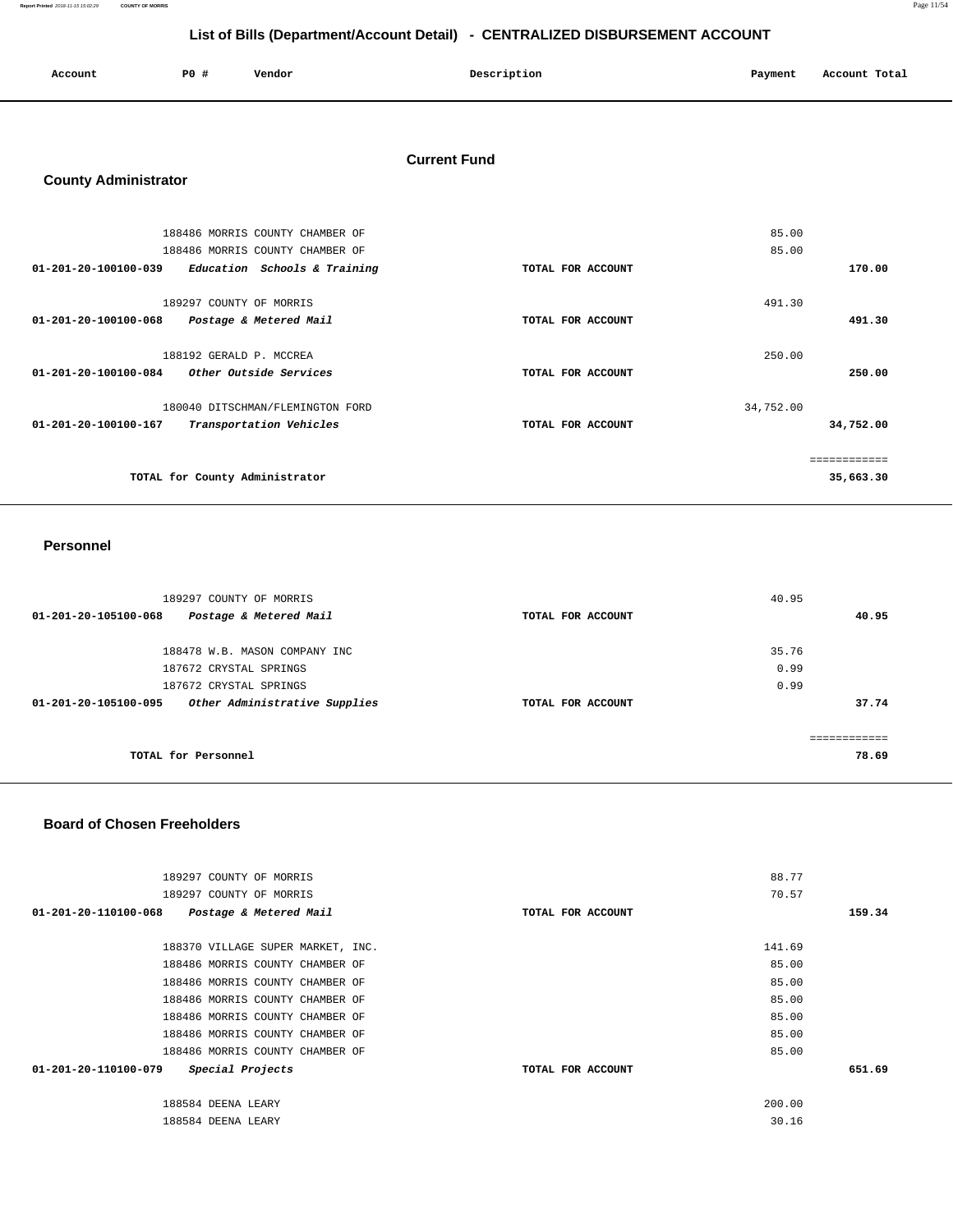**Report Printed** 2018-11-15 15:02:29 **COUNTY OF MORRIS** Page 12/54

## **List of Bills (Department/Account Detail) - CENTRALIZED DISBURSEMENT ACCOUNT**

| Account                            | P0 # | Vendor                                                   | Description       | Account Total<br>Payment |
|------------------------------------|------|----------------------------------------------------------|-------------------|--------------------------|
| <b>Board of Chosen Freeholders</b> |      |                                                          |                   |                          |
| 01-201-20-110100-084               |      | 189120 AMERICAN VENDING COFFEE<br>Other Outside Services | TOTAL FOR ACCOUNT | 7.00<br>317.16           |
|                                    |      | TOTAL for Board of Chosen Freeholders                    |                   | .<br>1,128.19            |

#### **Clerk of the Board**

|                      | 188880 JANET DONALDSON        |                   | 38.50 |       |
|----------------------|-------------------------------|-------------------|-------|-------|
| 01-201-20-110105-095 | Other Administrative Supplies | TOTAL FOR ACCOUNT |       | 38.50 |
|                      |                               |                   |       |       |
|                      | TOTAL for Clerk of the Board  |                   |       | 38.50 |

## **County Clerk**

| 187568 THOMSON REUTER-WEST                               |                   | 605.19   |              |
|----------------------------------------------------------|-------------------|----------|--------------|
| 187668 THOMSON REUTER-WEST                               |                   | 206.00   |              |
| Books & Periodicals<br>$01 - 201 - 20 - 120100 - 028$    | TOTAL FOR ACCOUNT |          | 811.19       |
|                                                          |                   |          |              |
| 188304 THE TAB GROUP                                     |                   | 40.95    |              |
| 01-201-20-120100-054<br>Microfilming                     | TOTAL FOR ACCOUNT |          | 40.95        |
|                                                          |                   |          |              |
| 189297 COUNTY OF MORRIS                                  |                   | 1,724.83 |              |
| 01-201-20-120100-068<br>Postage & Metered Mail           | TOTAL FOR ACCOUNT |          | 1,724.83     |
|                                                          |                   |          |              |
| 187780 UNITED PARCEL SERVICE                             |                   | 135.00   |              |
| $01 - 201 - 20 - 120100 - 084$<br>Other Outside Services | TOTAL FOR ACCOUNT |          | 135.00       |
| 187570 MC LEAGUE OF MUNICIPALITIES                       |                   | 100.00   |              |
| 188380 BURRINI'S OLDE WORLD MARKET                       |                   | 626.50   |              |
| 01-201-20-120100-185<br>Food                             | TOTAL FOR ACCOUNT |          | 726.50       |
|                                                          |                   |          |              |
|                                                          |                   |          | ============ |
| TOTAL for County Clerk                                   |                   |          | 3,438.47     |
|                                                          |                   |          |              |

## **County Board of Elections**

| 189095 DAILY RECORD                 | 12.90             |       |
|-------------------------------------|-------------------|-------|
| 189095 DAILY RECORD                 | 35.00             |       |
| Advertising<br>01-201-20-121100-022 | TOTAL FOR ACCOUNT | 47.90 |
|                                     |                   |       |
| 188712 THE GODFATHER OF MORRISTOWN  | 11.95             |       |
| 188712 THE GODFATHER OF MORRISTOWN  | 3.00              |       |
| 188712 THE GODFATHER OF MORRISTOWN  | 8.50              |       |
| 188712 THE GODFATHER OF MORRISTOWN  | 11.05             |       |
| 188712 THE GODFATHER OF MORRISTOWN  | 9.50              |       |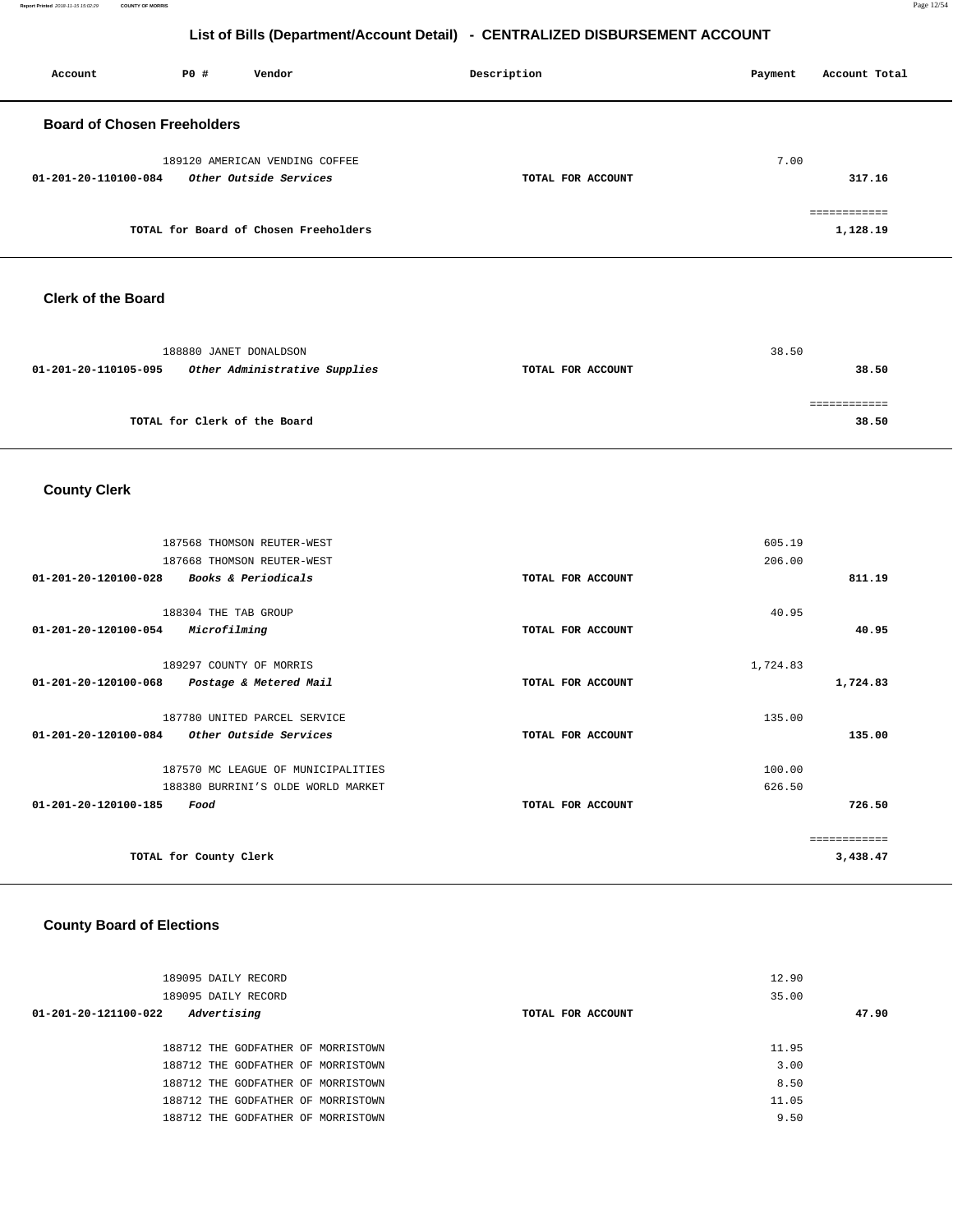| 188712 THE GODFATHER OF MORRISTOWN                       |                   | 4.45            |        |
|----------------------------------------------------------|-------------------|-----------------|--------|
| 188712 THE GODFATHER OF MORRISTOWN                       |                   | 5.50            |        |
| 188712 THE GODFATHER OF MORRISTOWN                       |                   | 10.50           |        |
| 188712 THE GODFATHER OF MORRISTOWN                       |                   | 8.50            |        |
| 188712 THE GODFATHER OF MORRISTOWN                       |                   | 4.95            |        |
| 188712 THE GODFATHER OF MORRISTOWN                       |                   | 11.95           |        |
| 188712 THE GODFATHER OF MORRISTOWN                       |                   | 8.50            |        |
| 188712 THE GODFATHER OF MORRISTOWN                       |                   | 7.95            |        |
| 188712 THE GODFATHER OF MORRISTOWN                       |                   | 1.00            |        |
| 188712 THE GODFATHER OF MORRISTOWN                       |                   | 1.00            |        |
| 188712 THE GODFATHER OF MORRISTOWN                       |                   | 12.50           |        |
| 188712 THE GODFATHER OF MORRISTOWN                       |                   | 4.45            |        |
| 188712 THE GODFATHER OF MORRISTOWN                       |                   | 5.50            |        |
| 188712 THE GODFATHER OF MORRISTOWN                       |                   | 10.50           |        |
| 188712 THE GODFATHER OF MORRISTOWN                       |                   | 4.45            |        |
| 188712 THE GODFATHER OF MORRISTOWN                       |                   | 5.50            |        |
| 188712 THE GODFATHER OF MORRISTOWN                       |                   | 8.95            |        |
| 188712 THE GODFATHER OF MORRISTOWN                       |                   | 4.45            |        |
| 188712 THE GODFATHER OF MORRISTOWN                       |                   | 5.50            |        |
| 188712 THE GODFATHER OF MORRISTOWN                       |                   | 12.00<br>138.92 |        |
| 189002 LONGFELLOWS SANDWICH DELI                         |                   |                 |        |
| 189002 LONGFELLOWS SANDWICH DELI<br>01-201-20-121100-039 |                   | 10.00           | 333.02 |
| Education Schools & Training                             | TOTAL FOR ACCOUNT |                 |        |
| 189094 LONGFELLOWS SANDWICH DELI                         |                   | 360.00          |        |
| 189094 LONGFELLOWS SANDWICH DELI                         |                   | 10.00           |        |
| 189077 DALE KRAMER                                       |                   | 107.00          |        |
| 189077 DALE KRAMER                                       |                   | 83.73           |        |
| 189077 DALE KRAMER                                       |                   | 67.17           |        |
| 189077 DALE KRAMER                                       |                   | 21.98           |        |
| 189077 DALE KRAMER                                       |                   | 106.30          |        |
| 189077 DALE KRAMER                                       |                   | 38.41           |        |
| 189077 DALE KRAMER                                       |                   | 102.63          |        |
| 189093 MARILYN ROSSY                                     |                   | 10.00           |        |
| 189093 MARILYN ROSSY                                     |                   | 19.06           |        |
| 01-201-20-121100-059<br>Other General Expenses           | TOTAL FOR ACCOUNT |                 | 926.28 |
|                                                          |                   |                 |        |
| 189297 COUNTY OF MORRIS                                  |                   | 63.72           |        |
| 01-201-20-121100-068<br>Postage & Metered Mail           | TOTAL FOR ACCOUNT |                 | 63.72  |
|                                                          |                   |                 |        |
| 189075 PHYLLIS COPPOLA                                   |                   | 70.00           |        |
| 189075 PHYLLIS COPPOLA                                   |                   | 60.00           |        |
| 189075 PHYLLIS COPPOLA                                   |                   | 60.00           |        |
| 189075 PHYLLIS COPPOLA                                   |                   | 75.00           |        |
| 189075 PHYLLIS COPPOLA<br>189075 PHYLLIS COPPOLA         |                   | 80.00<br>90.00  |        |
| 189075 PHYLLIS COPPOLA                                   |                   | 75.00           |        |
| 189075 PHYLLIS COPPOLA                                   |                   | 65.00           |        |
| 189075 PHYLLIS COPPOLA                                   |                   | 90.00           |        |
| 189075 PHYLLIS COPPOLA                                   |                   | 85.00           |        |
| 189075 PHYLLIS COPPOLA                                   |                   | 75.00           |        |
| 189075 PHYLLIS COPPOLA                                   |                   | 70.00           |        |
| 189075 PHYLLIS COPPOLA                                   |                   | 50.00           |        |
| 189075 PHYLLIS COPPOLA                                   |                   | 100.00          |        |
| 189075 PHYLLIS COPPOLA                                   |                   | 70.00           |        |
| 189075 PHYLLIS COPPOLA                                   |                   | 70.00           |        |
|                                                          |                   |                 |        |

 **Account P0 # Vendor Description Payment Account Total** 

**County Board of Elections**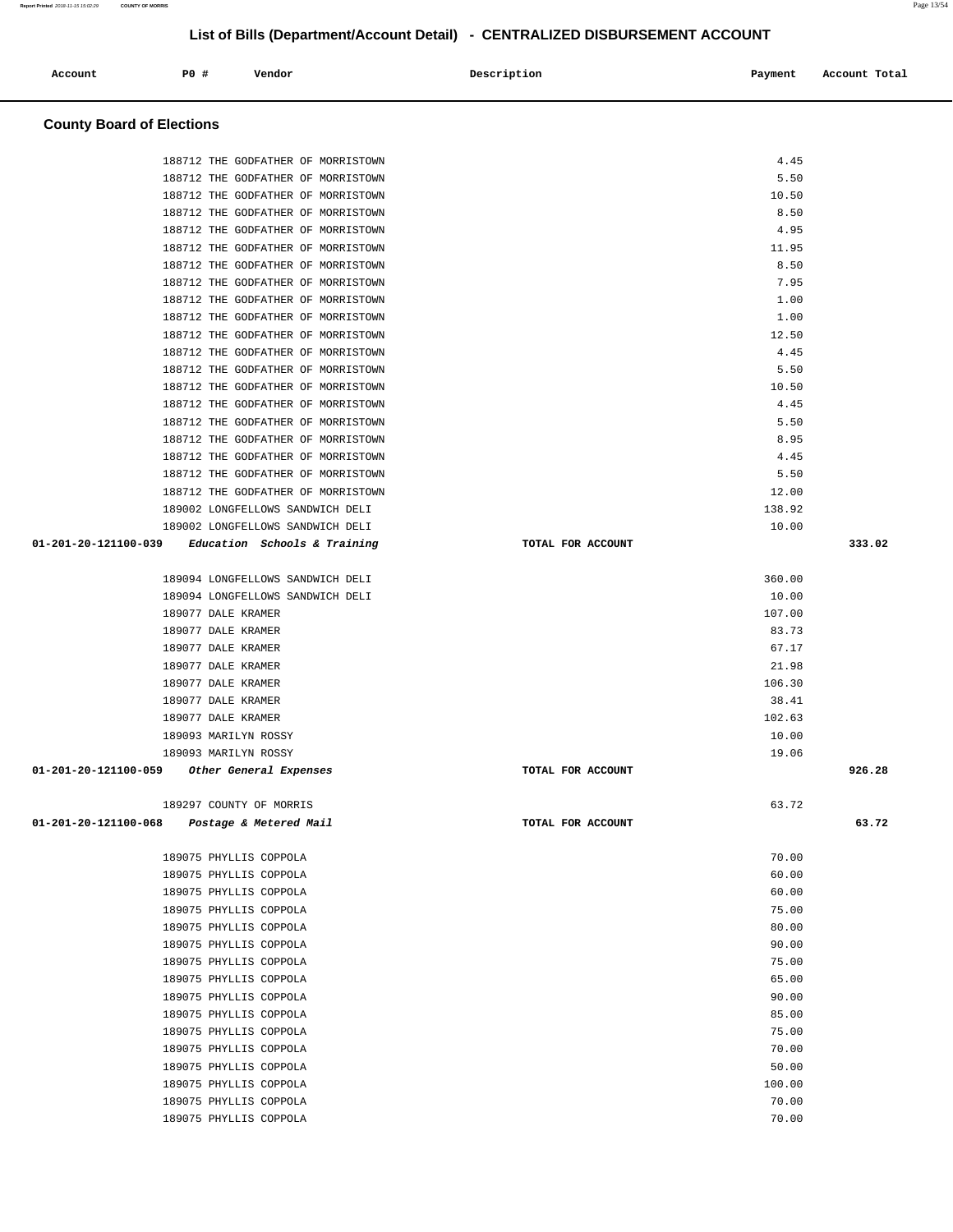| Account<br>. | <b>PO #</b> | Vendor<br>. | Description<br>. | Payment | Account Total |
|--------------|-------------|-------------|------------------|---------|---------------|
|              |             |             |                  |         |               |

#### **County Board of Elections**

| 189075 PHYLLIS COPPOLA                          |                   | 60.00  |              |
|-------------------------------------------------|-------------------|--------|--------------|
| 189029 MARILYN L CIOFFI                         |                   | 100.00 |              |
| 189031 BARBARA KINBACK                          |                   | 100.00 |              |
| 189070 TAYLOR STAFFORD                          |                   | 75.00  |              |
| 189076 MICHAEL SCARNEO                          |                   | 75.00  |              |
| 189076 MICHAEL SCARNEO                          |                   | 75.00  |              |
| 189076 MICHAEL SCARNEO                          |                   | 75.00  |              |
| 189076 MICHAEL SCARNEO                          |                   | 75.00  |              |
| 189076 MICHAEL SCARNEO                          |                   | 70.00  |              |
| 189076 MICHAEL SCARNEO                          |                   | 70.00  |              |
| 189076 MICHAEL SCARNEO                          |                   | 75.00  |              |
| 189076 MICHAEL SCARNEO                          |                   | 75.00  |              |
| 189076 MICHAEL SCARNEO                          |                   | 75.00  |              |
| 189076 MICHAEL SCARNEO                          |                   | 90.00  |              |
| 189076 MICHAEL SCARNEO                          |                   | 70.00  |              |
| 189125 ADRIAN DARIO BALLESTEROS                 |                   | 100.00 |              |
| 01-201-20-121100-096<br><i>Election Officer</i> | TOTAL FOR ACCOUNT |        | 2,505.00     |
|                                                 |                   |        |              |
|                                                 |                   |        | ============ |

**TOTAL for County Board of Elections 3,875.92** 

## **Superintendent of Elections**

| 189096 DAILY RECORD                              |                   | 203.82       |
|--------------------------------------------------|-------------------|--------------|
| Advertising<br>01-201-20-121105-022              | TOTAL FOR ACCOUNT | 203.82       |
|                                                  |                   |              |
| 186199 A. RIFKIN CO.                             |                   | 230.94       |
| 186199 A. RIFKIN CO.                             |                   | 20.00        |
| 189092 THE GODFATHER OF MORRISTOWN               |                   | 104.00       |
| 189092 THE GODFATHER OF MORRISTOWN               |                   | 72.00        |
| 189092 THE GODFATHER OF MORRISTOWN               |                   | 105.00       |
| 189092 THE GODFATHER OF MORRISTOWN               |                   | 96.00        |
| 189092 THE GODFATHER OF MORRISTOWN               |                   | 90.00        |
| 189092 THE GODFATHER OF MORRISTOWN               |                   | 48.00        |
| 189092 THE GODFATHER OF MORRISTOWN               |                   | 114.00       |
| 189092 THE GODFATHER OF MORRISTOWN               |                   | 78.00        |
| 189092 THE GODFATHER OF MORRISTOWN               |                   | 38.00        |
| 189092 THE GODFATHER OF MORRISTOWN               |                   | 54.00        |
| 189092 THE GODFATHER OF MORRISTOWN               |                   | 12.00        |
| 01-201-20-121105-057 National Voter Registration | TOTAL FOR ACCOUNT | 1,061.94     |
| 187712 CCG MARKETING SOLUTIONS                   |                   | 633.08       |
| 187712 CCG MARKETING SOLUTIONS                   |                   | 859.18       |
| 187712 CCG MARKETING SOLUTIONS                   |                   | 90.44        |
| 187712 CCG MARKETING SOLUTIONS                   |                   | 150.00       |
| 01-201-20-121105-076<br>School Board Elections   | TOTAL FOR ACCOUNT | 1,732.70     |
|                                                  |                   | ============ |
| TOTAL for Superintendent of Elections            |                   | 2,998.46     |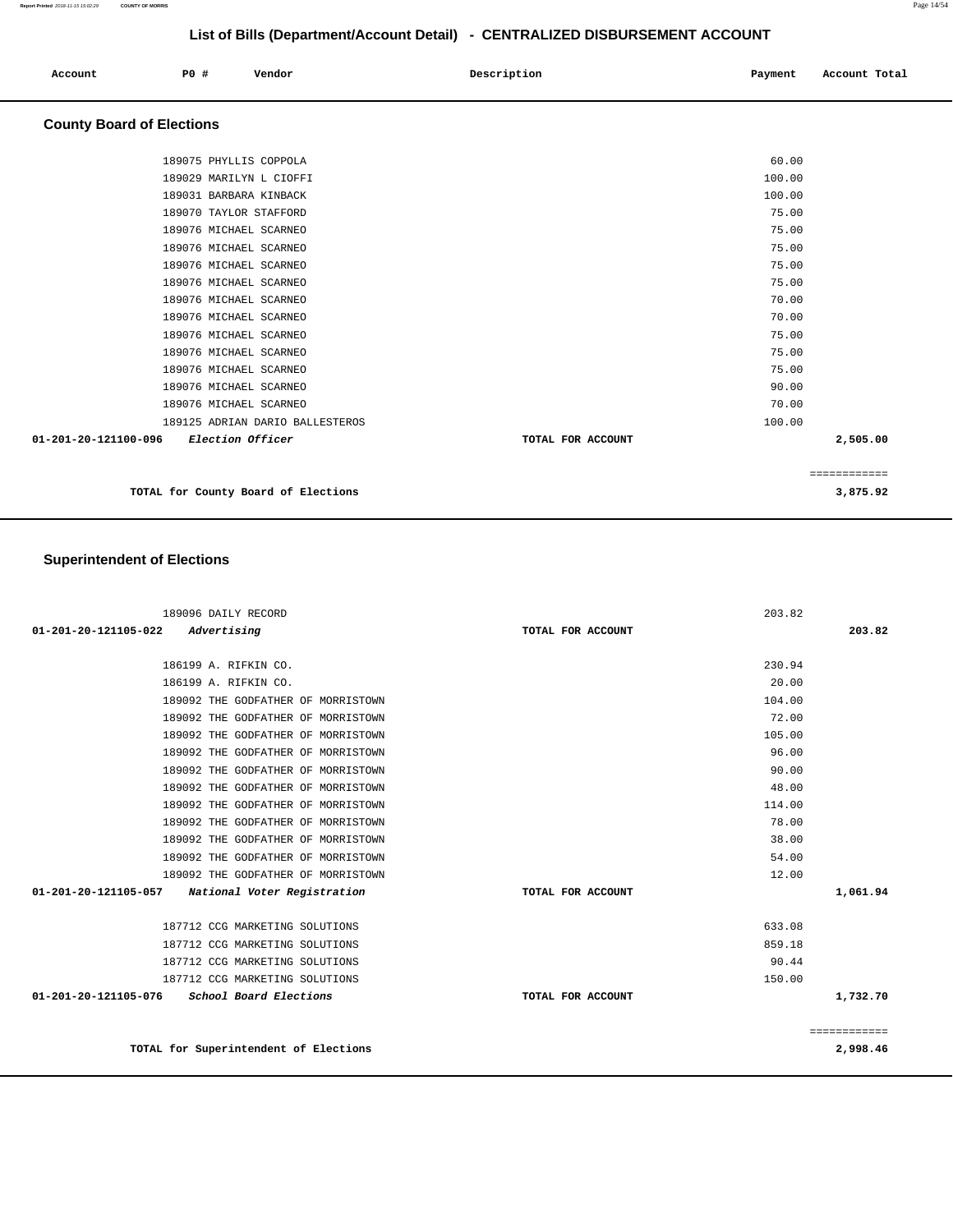| Account<br>. | PO# | Vendor<br>. | Description<br>$\sim$ $\sim$ | Payment | Account Total<br>.<br>. |
|--------------|-----|-------------|------------------------------|---------|-------------------------|
|              |     |             |                              |         |                         |

| 188688 MICHELE PUZIO                           | 100.00            |              |
|------------------------------------------------|-------------------|--------------|
| 188689 LINDA ALVEN                             | 100.00            |              |
| 188690 WARREN CAMPBELL                         | 100.00            |              |
| 188691 CHRISTA SMITH                           | 100.00            |              |
| 188680 PATRICK O'DONNELL                       | 100.00            |              |
| 188731 DENNIS DOWNS                            | 100.00            |              |
| 188682 PETER STROISZ                           | 100.00            |              |
| 188681 LEE BICZAK                              | 100.00            |              |
| 188683 JACQUELINE ARBOLINO                     | 100.00            |              |
| 188685 JAMES SWEENEY                           | 100.00            |              |
| 188686 DAVID ROBERTS                           | 100.00            |              |
| 188687 DANIELLE PAOLELLA                       | 100.00            |              |
| 188668 DOUGLAS W. SHINNICK                     | 100.00            |              |
| 188669 MICHAEL PUZIO                           | 100.00            |              |
| 188671 DAVID G MORAN                           | 100.00            |              |
| 188670 BONNIE A. KOENEN                        | 100.00            |              |
| 188673 LARRY KAUFMAN                           | 100.00            |              |
| 188672 PATRICK J. SAARLOOS                     | 100.00            |              |
| 188674 WAYNE ARVIDSON                          | 100.00            |              |
| 188675 MATTHEW JENKINS                         | 100.00            |              |
| 188676 EVELYN JENKINS                          | 100.00            |              |
| 188678 SUSAN JAEGER                            | 100.00            |              |
| 188677 MICHAEL MCCLAIN                         | 100.00            |              |
| 188679 CHRISTINE CORCORAN                      | 100.00            |              |
| 188663 JAMES R MAY                             | 100.00            |              |
| 188664 BAHRI COKLAR                            | 100.00            |              |
| 188665 DREW PAOLELLA                           | 100.00            |              |
| 188732 IRFAN COKLAR                            | 100.00            |              |
| 188666 BRANDEN GWYN                            | 100.00            |              |
| 188667 GAETANA GENCARELLI                      | 100.00            |              |
| 188661 JESSICA BICZAK                          | 125.00            |              |
| 188659 TARA SANTA                              | 125.00            |              |
| 188662 BRANDY WINOW                            | 125.00            |              |
| 188660 TONI SINNER                             | 125.00            |              |
| 188658 LAUREN LAVISTA                          | 125.00            |              |
| 188684 CHRISTOPHER J. BASINSKI                 | 200.00            |              |
| 01-201-20-121110-030<br>Cartage                | TOTAL FOR ACCOUNT | 3,825.00     |
| 189297 COUNTY OF MORRIS                        | 384.58            |              |
| 01-201-20-121110-068<br>Postage & Metered Mail | TOTAL FOR ACCOUNT | 384.58       |
| 187666 PAPER MART INC                          | 3,955.45          |              |
| 01-201-20-121110-069<br>Printing               | TOTAL FOR ACCOUNT | 3,955.45     |
|                                                |                   |              |
|                                                |                   | ============ |
| TOTAL for County Elections (Cty Clerk)         |                   | 8,165.03     |
|                                                |                   |              |

## **County Treasurer**

| 189293 RUTGERS UNIVERSITY<br>189292 RUTGERS UNIVERSITY | 779.00<br>962.00  |          |
|--------------------------------------------------------|-------------------|----------|
| Education Schools & Training<br>01-201-20-130100-039   | TOTAL FOR ACCOUNT | 1,741.00 |
| 189297 COUNTY OF MORRIS                                | 263.11            |          |
| Postage & Metered Mail<br>01-201-20-130100-068         | TOTAL FOR ACCOUNT | 263.11   |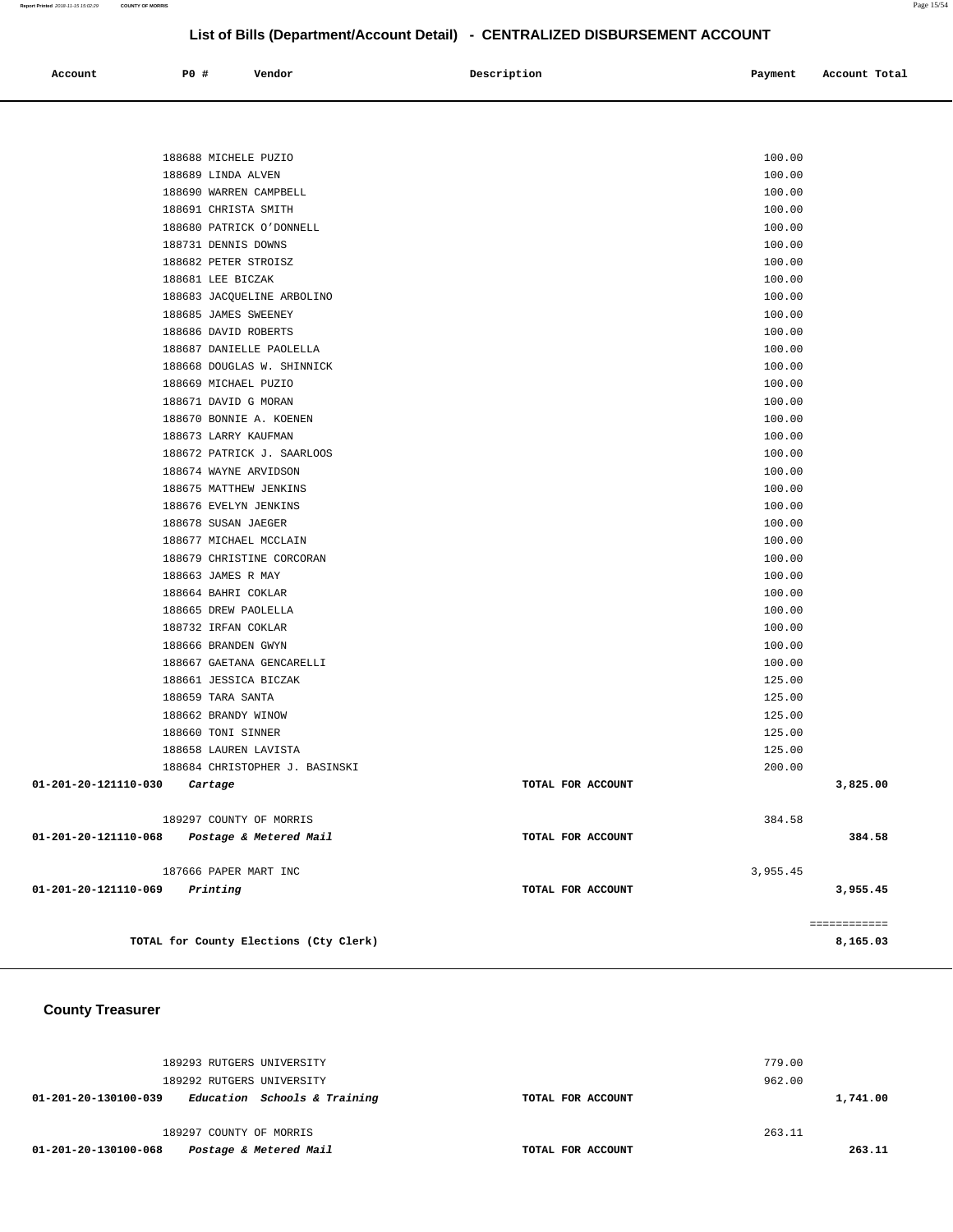**Report Printed** 2018-11-15 15:02:29 **COUNTY OF MORRIS** Page 16/54

## **List of Bills (Department/Account Detail) - CENTRALIZED DISBURSEMENT ACCOUNT**

| Account                 | P0 #                       | Vendor | Description | Account Total<br>Payment |
|-------------------------|----------------------------|--------|-------------|--------------------------|
| <b>County Treasurer</b> |                            |        |             |                          |
|                         | TOTAL for County Treasurer |        |             | ------------<br>2,004.11 |

## **Purchasing Division**

| 189297 COUNTY OF MORRIS                        |                   | 164.25 |
|------------------------------------------------|-------------------|--------|
| Postage & Metered Mail<br>01-201-20-130105-068 | TOTAL FOR ACCOUNT | 164.25 |
|                                                |                   |        |
|                                                |                   |        |
| TOTAL for Purchasing Division                  |                   | 164.25 |

## **Information Technology Div**

| 189297 COUNTY OF MORRIS                               |                   | 3.29     |              |
|-------------------------------------------------------|-------------------|----------|--------------|
| 01-201-20-140100-068<br>Postage & Metered Mail        | TOTAL FOR ACCOUNT |          | 3.29         |
|                                                       |                   |          |              |
| 188608 CITYSIDE ARCHIVES, LLC                         |                   | 4,053.88 |              |
| 01-201-20-140100-073<br>Records Managment Services    | TOTAL FOR ACCOUNT |          | 4,053.88     |
| 185638 ICS-JMR ELECTRONICS, INC.                      |                   | 1,995.00 |              |
|                                                       |                   |          |              |
| 185638 ICS-JMR ELECTRONICS, INC.                      |                   | 995.00   |              |
| 185638 ICS-JMR ELECTRONICS, INC.                      |                   | 47.15    |              |
| 01-201-20-140100-098<br>Other Operating&Repair Supply | TOTAL FOR ACCOUNT |          | 3,037.15     |
| 187879 RICOH USA, INC.                                |                   | 261.24   |              |
| 01-201-20-140100-164<br>Office Machines - Rental      | TOTAL FOR ACCOUNT |          | 261.24       |
|                                                       |                   |          | ============ |
| TOTAL for Information Technology Div                  |                   |          | 7,355.56     |
|                                                       |                   |          |              |

## **County Board of Taxation**

| 189297 COUNTY OF MORRIS                        |                   | 56.97 |
|------------------------------------------------|-------------------|-------|
| Postage & Metered Mail<br>01-201-20-150100-068 | TOTAL FOR ACCOUNT | 56.97 |
|                                                |                   |       |
|                                                |                   |       |
| TOTAL for County Board of Taxation             |                   | 56.97 |

## **County Counsel**

|                      | 188183 MORRIS COUNTY CHAMBER OF |                   | 85.00  |       |
|----------------------|---------------------------------|-------------------|--------|-------|
| 01-201-20-155100-039 | Education Schools & Training    | TOTAL FOR ACCOUNT |        | 85.00 |
|                      |                                 |                   |        |       |
|                      | 187631 THOMSON REUTER-WEST      |                   | 462.54 |       |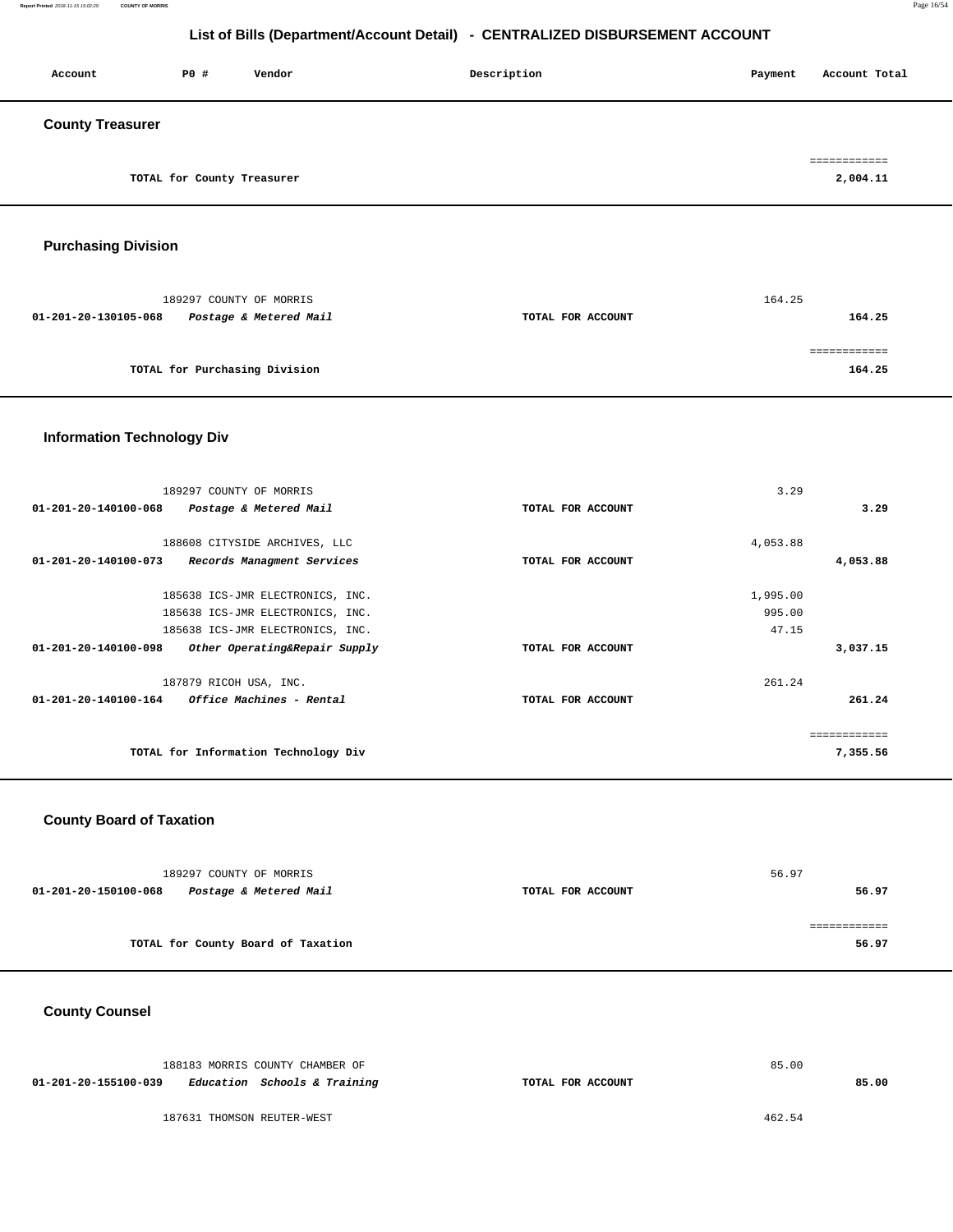| Account<br>. | P0 # | Vendor<br>. | Description | Payment | Account Total |
|--------------|------|-------------|-------------|---------|---------------|
|              |      |             |             |         |               |

## **County Counsel**

| 01-201-20-155100-050 Law Books              | TOTAL FOR ACCOUNT | 1,226.35     |
|---------------------------------------------|-------------------|--------------|
| 188879 TRIMBOLI & PRUSINOWSKI, LLC          |                   | 672.00       |
| 188879 TRIMBOLI & PRUSINOWSKI, LLC          |                   | 28.00        |
| 188879 TRIMBOLI & PRUSINOWSKI, LLC          |                   | 112.00       |
| 188881 LAW OFFICE OF ROBERT J. GREENBAUM    |                   | 140.00       |
| 188882 TRIMBOLI & PRUSINOWSKI, LLC          |                   | 84.00        |
| 188518 RIKER, DANZIG, SCHERER, HYLAND &     |                   | 3,219.38     |
| 188519 CHASAN, LAMPARELLO, MALLON &         |                   | 906.05       |
| 188519 CHASAN, LAMPARELLO, MALLON &         |                   | 1,179.20     |
| 188519 CHASAN, LAMPARELLO, MALLON &         |                   | 84.00        |
| 188519 CHASAN, LAMPARELLO, MALLON &         |                   | 126.00       |
| 189179 JOHNSON & JOHNSON, ESQS              |                   | 770.00       |
| 188977 JOHNSON & JOHNSON, ESQS              |                   | 2,616.20     |
| 189122 BELL, SHIVAS & FASOLO                |                   | 420.00       |
| 188877 LAW OFFICE OF ROBERT J. GREENBAUM    |                   | 140.00       |
| 188877 LAW OFFICE OF ROBERT J. GREENBAUM    |                   | 364.00       |
| 188877 LAW OFFICE OF ROBERT J. GREENBAUM    |                   | 448.00       |
| 188877 LAW OFFICE OF ROBERT J. GREENBAUM    |                   | 210.00       |
| 188877 LAW OFFICE OF ROBERT J. GREENBAUM    |                   | 84.00        |
| 188878 CLEARY GIACOBBE ALFIERI &            | 16,336.00         |              |
| 188878 CLEARY GIACOBBE ALFIERI &            |                   | 434.00       |
| 188878 CLEARY GIACOBBE ALFIERI &            |                   | 420.00       |
| 01-201-20-155100-051<br>Legal               | TOTAL FOR ACCOUNT | 28,792.83    |
| 189297 COUNTY OF MORRIS                     |                   | 0.47         |
| 01-201-20-155100-068 Postage & Metered Mail | TOTAL FOR ACCOUNT | 0.47         |
|                                             |                   | ============ |
| TOTAL for County Counsel                    |                   | 30,104.65    |

## **County Surrogate**

| 188475 TELESEARCH INC                              |                   | 491.40       |
|----------------------------------------------------|-------------------|--------------|
| 01-201-20-160100-014 Salaries & Wages-Overtime     | TOTAL FOR ACCOUNT | 491.40       |
|                                                    |                   |              |
| 188136 TELESEARCH INC                              |                   | 614.25       |
| 188136 TELESEARCH INC                              |                   | 614.25       |
| 188475 TELESEARCH INC                              |                   | 614.25       |
| 188476 TELESEARCH INC                              |                   | 456.30       |
| 188476 TELESEARCH INC                              |                   | 491.40       |
| 01-201-20-160100-016<br>Outside Salaries & Wages   | TOTAL FOR ACCOUNT | 2,790.45     |
|                                                    |                   |              |
| 189297 COUNTY OF MORRIS                            |                   | 258.58       |
| 01-201-20-160100-068 Postage & Metered Mail        | TOTAL FOR ACCOUNT | 258.58       |
|                                                    |                   |              |
| 188136 TELESEARCH INC                              |                   | 100.50       |
| 187929 JOHN PECORARO                               |                   | 17.50        |
| 188796 JOHN PECORARO                               |                   | 9.31         |
| 01-201-20-160100-082<br>Travel Expense             | TOTAL FOR ACCOUNT | 127.31       |
|                                                    |                   |              |
| 187092 JOHN PECORARO                               |                   | 54.71        |
| 01-201-20-160100-095 Other Administrative Supplies | TOTAL FOR ACCOUNT | 54.71        |
|                                                    |                   |              |
|                                                    |                   | ============ |
| TOTAL for County Surrogate                         |                   | 3,722.45     |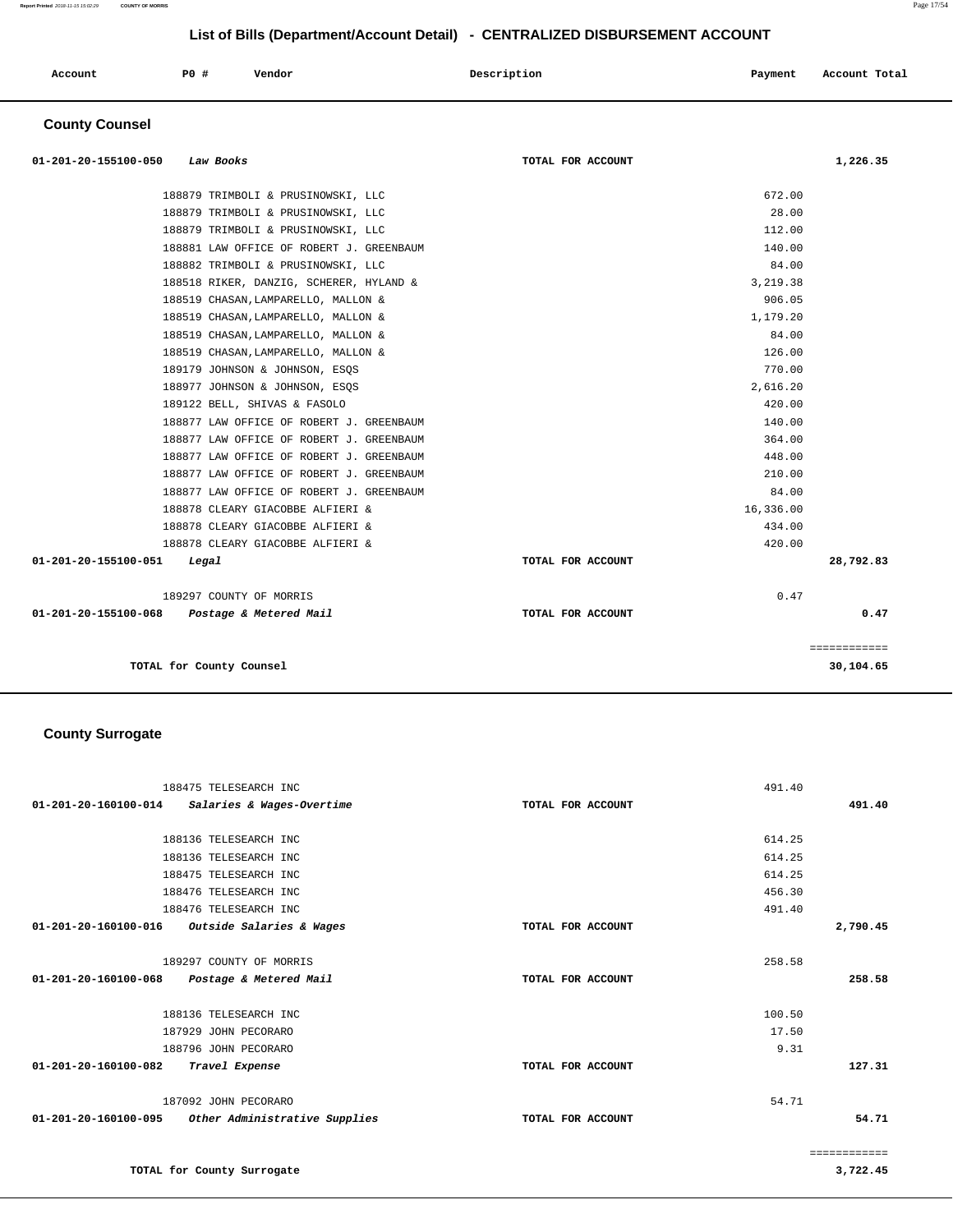**Report Printed** 2018-11-15 15:02:29 **COUNTY OF MORRIS** Page 18/54

## **List of Bills (Department/Account Detail) - CENTRALIZED DISBURSEMENT ACCOUNT**

| Account | P0 # | Vendor | Description | Payment Account Total |
|---------|------|--------|-------------|-----------------------|
|         |      |        |             |                       |

# **Engineering**

| 188747 W.B. MASON COMPANY INC                            |                   | 430.79   |              |
|----------------------------------------------------------|-------------------|----------|--------------|
| 188747 W.B. MASON COMPANY INC                            |                   | $-22.50$ |              |
| Office Supplies & Stationery<br>01-201-20-165100-058     | TOTAL FOR ACCOUNT |          | 408.29       |
|                                                          |                   |          |              |
| 189297 COUNTY OF MORRIS                                  |                   | 12.17    |              |
| 189297 COUNTY OF MORRIS                                  |                   | 3.29     |              |
| $01 - 201 - 20 - 165100 - 068$<br>Postage & Metered Mail | TOTAL FOR ACCOUNT |          | 15.46        |
|                                                          |                   |          |              |
| 188748 ART CATALUSCI                                     |                   | 159.51   |              |
| 188565 ROSLYN KHURDAN                                    |                   | 15.00    |              |
| 188565 ROSLYN KHURDAN                                    |                   | 19.25    |              |
| 188565 ROSLYN KHURDAN                                    |                   | 39.90    |              |
| 188565 ROSLYN KHURDAN                                    |                   | 15.00    |              |
| 189181 JOSEPH RUSSO                                      |                   | 230.44   |              |
| 189182 RICHARD JOHNSON                                   |                   | 121.61   |              |
| 01-201-20-165100-082<br>Travel Expense                   | TOTAL FOR ACCOUNT |          | 600.71       |
|                                                          |                   |          | ============ |
| TOTAL for Engineering                                    |                   |          | 1,024.46     |
|                                                          |                   |          |              |

## **Heritage Commission**

| 187875 W.B. MASON COMPANY INC<br>Office Supplies & Stationery<br>01-201-20-175100-058 | TOTAL FOR ACCOUNT | 178.82<br>178.82 |
|---------------------------------------------------------------------------------------|-------------------|------------------|
| 189297 COUNTY OF MORRIS<br>Postage & Metered Mail<br>01-201-20-175100-068             | TOTAL FOR ACCOUNT | 1.68<br>1.68     |
| TOTAL for Heritage Commission                                                         |                   | 180.50           |

## **Planning Board**

| 188480 W.B. MASON COMPANY INC                                  |                   | 4.47   |
|----------------------------------------------------------------|-------------------|--------|
| 188480 W.B. MASON COMPANY INC                                  |                   | 8.94   |
| $01 - 201 - 20 - 180100 - 058$<br>Office Supplies & Stationery | TOTAL FOR ACCOUNT | 13.41  |
| 188470 VILLAGE SUPER MARKET, INC.                              |                   | 20.76  |
| 01-201-20-180100-059<br>Other General Expenses                 | TOTAL FOR ACCOUNT | 20.76  |
| 189297 COUNTY OF MORRIS                                        |                   | 15.51  |
| 01-201-20-180100-068<br>Postage & Metered Mail                 | TOTAL FOR ACCOUNT | 15.51  |
| 188105 RICOH USA, INC.                                         |                   | 402.57 |
| 188105 RICOH USA, INC.                                         |                   | 268.73 |
| 01-201-20-180100-164<br>Office Machines - Rental               | TOTAL FOR ACCOUNT | 671.30 |
|                                                                |                   |        |
| TOTAL for Planning Board                                       |                   | 720.98 |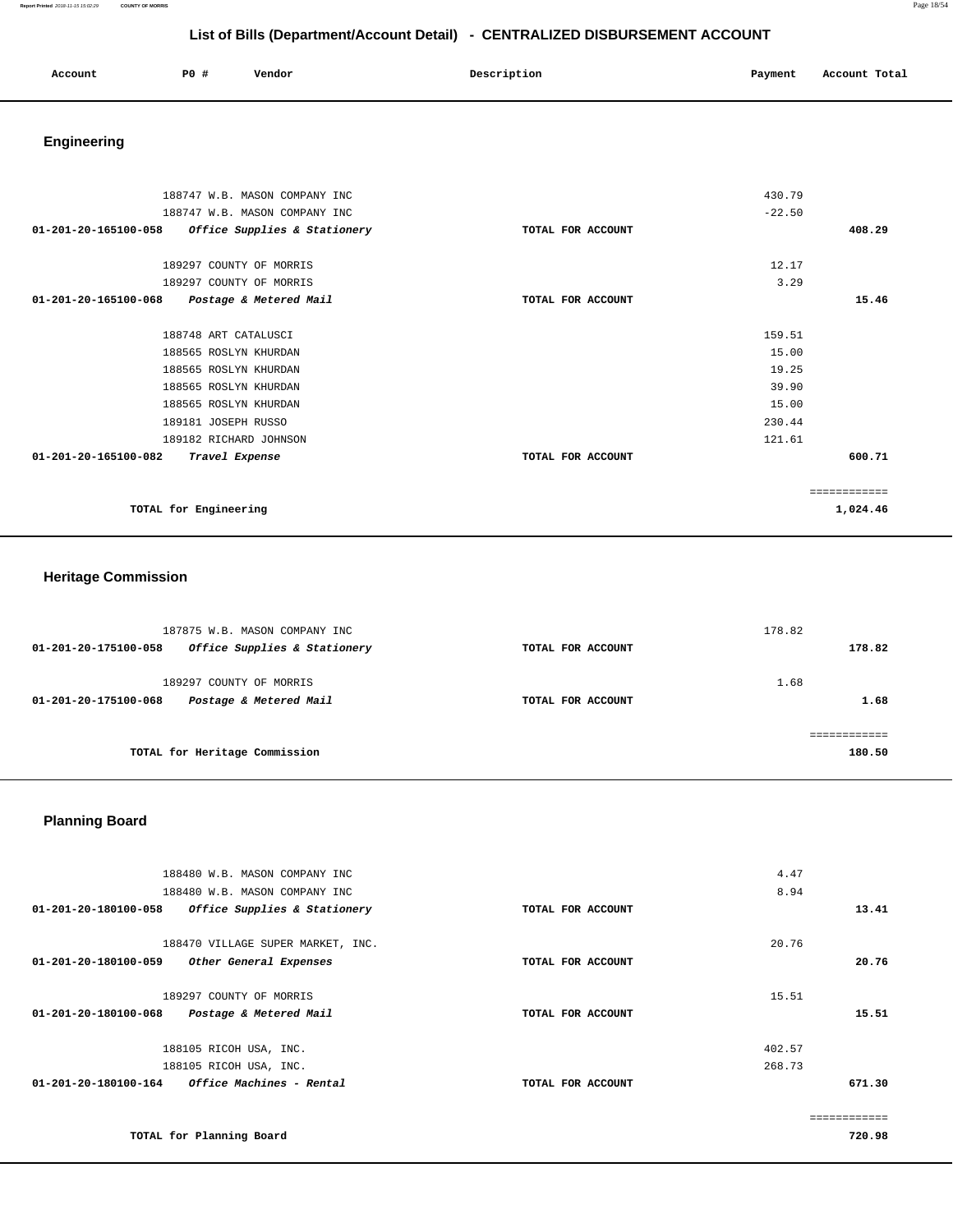**Report Printed** 2018-11-15 15:02:29 **COUNTY OF MORRIS** Page 19/54

## **List of Bills (Department/Account Detail) - CENTRALIZED DISBURSEMENT ACCOUNT**

| Account<br>. | <b>PO #</b> | Vendor | Description | Payment | Account Total |
|--------------|-------------|--------|-------------|---------|---------------|
|              |             |        |             |         |               |

## **County Weights & Measures**

| 189297 COUNTY OF MORRIS                           |                   | 4.26         |          |
|---------------------------------------------------|-------------------|--------------|----------|
| 01-201-22-201100-068<br>Postage & Metered Mail    | TOTAL FOR ACCOUNT |              | 4.26     |
|                                                   |                   |              |          |
| 187624 M.C. MUA-MT OLIVE                          |                   | 350.00       |          |
| 01-201-22-201100-084 Other Outside Services       | TOTAL FOR ACCOUNT |              | 350.00   |
| 189300 NATIONAL FUEL OIL INC.                     |                   | 519.83       |          |
| 01-201-22-201100-140<br>Gas Purchases             | TOTAL FOR ACCOUNT |              | 519.83   |
| 188860 DIRECT ENERGY BUSINESS MARKETING           |                   | 28.67        |          |
| 188859 PSE&G CO                                   |                   | 114.81       |          |
|                                                   |                   |              |          |
| 01-201-22-201100-141 Natural Gas                  | TOTAL FOR ACCOUNT |              | 143.48   |
| 187578 GRAINGER                                   |                   | 532.32       |          |
| 01-201-22-201100-262<br>Machinery Repairs & Parts | TOTAL FOR ACCOUNT |              | 532.32   |
|                                                   |                   | ------------ |          |
|                                                   |                   |              |          |
| TOTAL for County Weights & Measures               |                   |              | 1,549.89 |

## **Employee Group Insurance**

| 188493 FLAGSHIP HEALTH SYSTEMS, INC.                          |                   | 2,897.88    |              |
|---------------------------------------------------------------|-------------------|-------------|--------------|
| 188493 FLAGSHIP HEALTH SYSTEMS, INC.                          |                   | 31.16       |              |
|                                                               |                   |             |              |
| 188493 FLAGSHIP HEALTH SYSTEMS, INC.                          |                   | $-31.16$    |              |
| 188493 FLAGSHIP HEALTH SYSTEMS, INC.                          |                   | 31.16       |              |
| 188493 FLAGSHIP HEALTH SYSTEMS, INC.                          |                   | $-31.16$    |              |
| 188495 DELTA DENTAL OF NEW JERSEY, INC.                       |                   | 11,138.70   |              |
| 188495 DELTA DENTAL OF NEW JERSEY, INC.                       |                   | 288.90      |              |
| 188495 DELTA DENTAL OF NEW JERSEY, INC.                       |                   | 4,359.56    |              |
| 188495 DELTA DENTAL OF NEW JERSEY, INC.                       |                   | 29.86       |              |
| 188495 DELTA DENTAL OF NEW JERSEY, INC.                       |                   | 32.10       |              |
| 188495 DELTA DENTAL OF NEW JERSEY, INC.                       |                   | 224.70      |              |
| 188494 CHLIC                                                  |                   | 387,407.39  |              |
| 188494 CHLIC                                                  |                   | $-1,762.44$ |              |
| 01-201-23-220100-090<br>Employee Group Insurance Expenditures | TOTAL FOR ACCOUNT |             | 404,616.65   |
|                                                               |                   |             | ============ |
|                                                               |                   |             |              |
| TOTAL for Employee Group Insurance                            |                   |             | 404,616.65   |

## **Office of Emergency Management**

| 187864 VILLAGE SUPER MARKET, INC.                    |                   | 1,869.24 |
|------------------------------------------------------|-------------------|----------|
| Education Schools & Training<br>01-201-25-252100-039 | TOTAL FOR ACCOUNT | 1,869.24 |
|                                                      |                   |          |
| 188613 QUENCH USA, INC.                              |                   | 48.00    |
| 188253 COFFEE LOVERS COFFEE SERVICE                  |                   | 228.80   |
| 187872 RICOH USA, INC.                               |                   | 35.98    |
| 187872 RICOH USA, INC.                               |                   | 379.47   |
| Office Supplies & Stationery<br>01-201-25-252100-058 | TOTAL FOR ACCOUNT | 692.25   |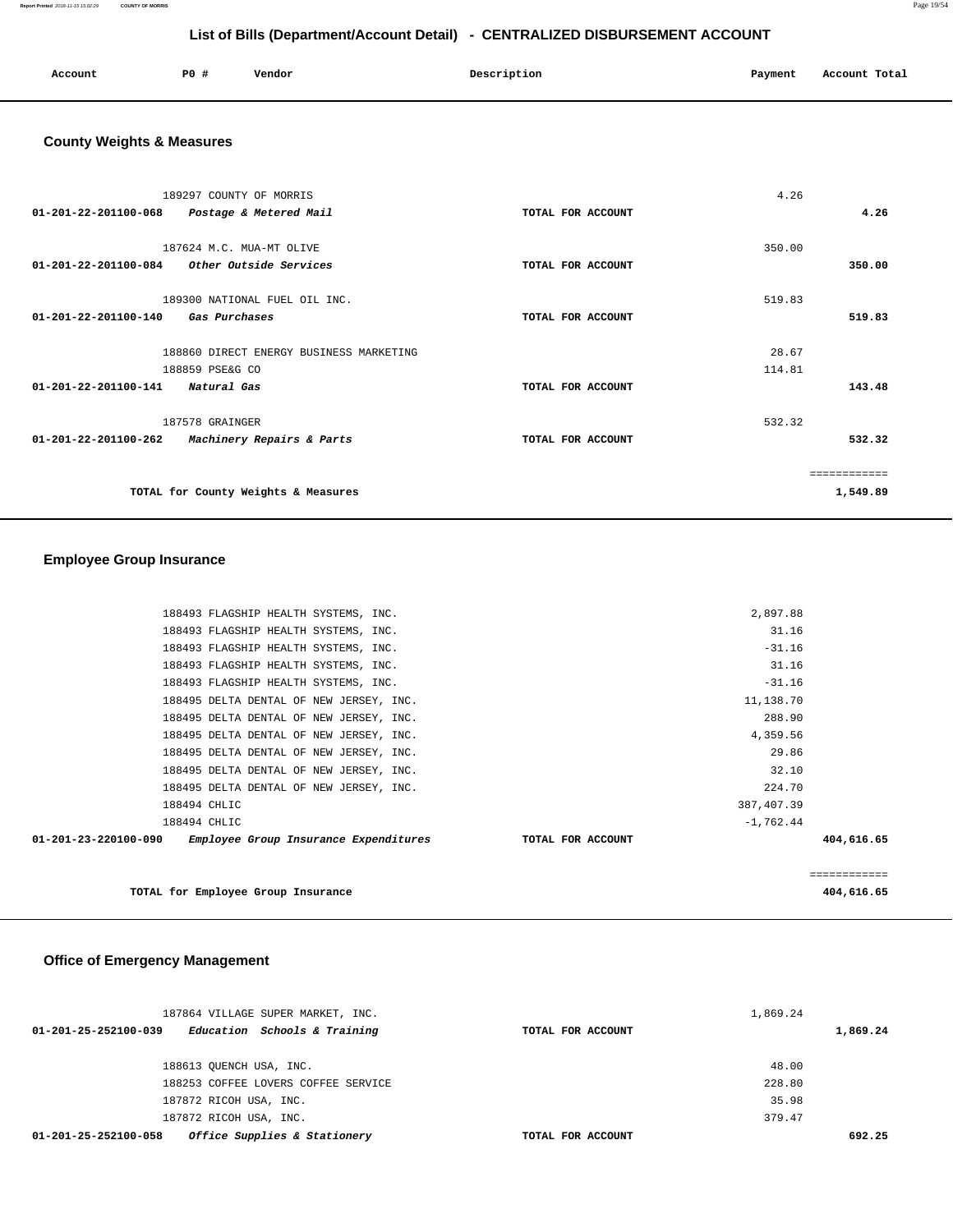| Account              | <b>PO #</b><br>Vendor                              | Description       | Payment  | Account Total |
|----------------------|----------------------------------------------------|-------------------|----------|---------------|
|                      | <b>Office of Emergency Management</b>              |                   |          |               |
|                      | 188617 JEFFREY PAUL                                |                   | 906.90   |               |
|                      | 01-201-25-252100-059 Other General Expenses        | TOTAL FOR ACCOUNT |          | 984.89        |
|                      | 187978 FEDEX                                       |                   | 173.07   |               |
|                      | 189297 COUNTY OF MORRIS                            |                   | 2.82     |               |
|                      | 01-201-25-252100-068 Postage & Metered Mail        | TOTAL FOR ACCOUNT |          | 175.89        |
|                      | 187233 V.E. RALPH & SON INC.                       |                   | 392.04   |               |
|                      | 187233 V.E. RALPH & SON INC.                       |                   | 266.76   |               |
|                      | 187233 V.E. RALPH & SON INC.                       |                   | 218.40   |               |
|                      | 187866 GUARDIAN TRACKING LLC                       |                   | 1,384.00 |               |
|                      | 188619 ALADTEC, INC.                               |                   | 2,495.00 |               |
| 01-201-25-252100-090 | Program Expenditures                               | TOTAL FOR ACCOUNT |          | 4,756.20      |
|                      | 186195 BREAKING NEWS NETWORK INC                   |                   | 2,154.60 |               |
|                      | 188497 PREMIER GLOBAL SERVICES                     |                   | 19.57    |               |
| 01-201-25-252100-146 | Telephone                                          | TOTAL FOR ACCOUNT |          | 2,174.17      |
|                      | 171162 SAFE-T                                      |                   | 3,050.00 |               |
|                      | 171162 SAFE-T                                      |                   | 145.00   |               |
|                      | 01-203-25-252100-059 (2017) Other General Expenses | TOTAL FOR ACCOUNT |          | 3,195.00      |
|                      |                                                    |                   |          | ============  |
|                      | TOTAL for Office of Emergency Management           |                   |          | 13,847.64     |

#### **Communications Center**

| 188717 JASON LEZCANO                                 |                   | 142.00   |          |
|------------------------------------------------------|-------------------|----------|----------|
| Associations and Memberships<br>01-201-25-252105-023 | TOTAL FOR ACCOUNT |          | 142.00   |
|                                                      |                   |          |          |
| 188720 JOHNATHAN ROMEO                               |                   | 116.82   |          |
| 188378 RENEE M. BISSON                               |                   | 100.00   |          |
| 188375 JASON LEZCANO                                 |                   | 420.00   |          |
| $01-201-25-252105-039$ Education Schools & Training  | TOTAL FOR ACCOUNT |          | 636.82   |
| 187939 W.B. MASON COMPANY INC                        |                   | 753.04   |          |
| 187939 W.B. MASON COMPANY INC                        |                   | 7.67     |          |
| 188716 QUENCH USA, INC.                              |                   | 48.00    |          |
| 188716 OUENCH USA, INC.                              |                   | 108.00   |          |
| $01-201-25-252105-058$ Office Supplies & Stationery  | TOTAL FOR ACCOUNT |          | 916.71   |
| 187942 FEDEX                                         |                   | 38.29    |          |
| 189297 COUNTY OF MORRIS                              |                   | 5.91     |          |
| 01-201-25-252105-068 Postage & Metered Mail          | TOTAL FOR ACCOUNT |          | 44.20    |
| 188720 JOHNATHAN ROMEO                               |                   | 1,814.16 |          |
| 01-201-25-252105-082 Travel Expense                  | TOTAL FOR ACCOUNT |          | 1,814.16 |
| 188723 AMERICAN TOWER CORPORATION                    |                   | 1,987.34 |          |
| 188616 HHW GROUP LLC                                 |                   | 5,000.00 |          |
| $01-201-25-252105-131$ County Wide Radio System      | TOTAL FOR ACCOUNT |          | 6,987.34 |
| 188377 JERSEY CENTRAL POWER & LIGHT                  |                   | 1,169.76 |          |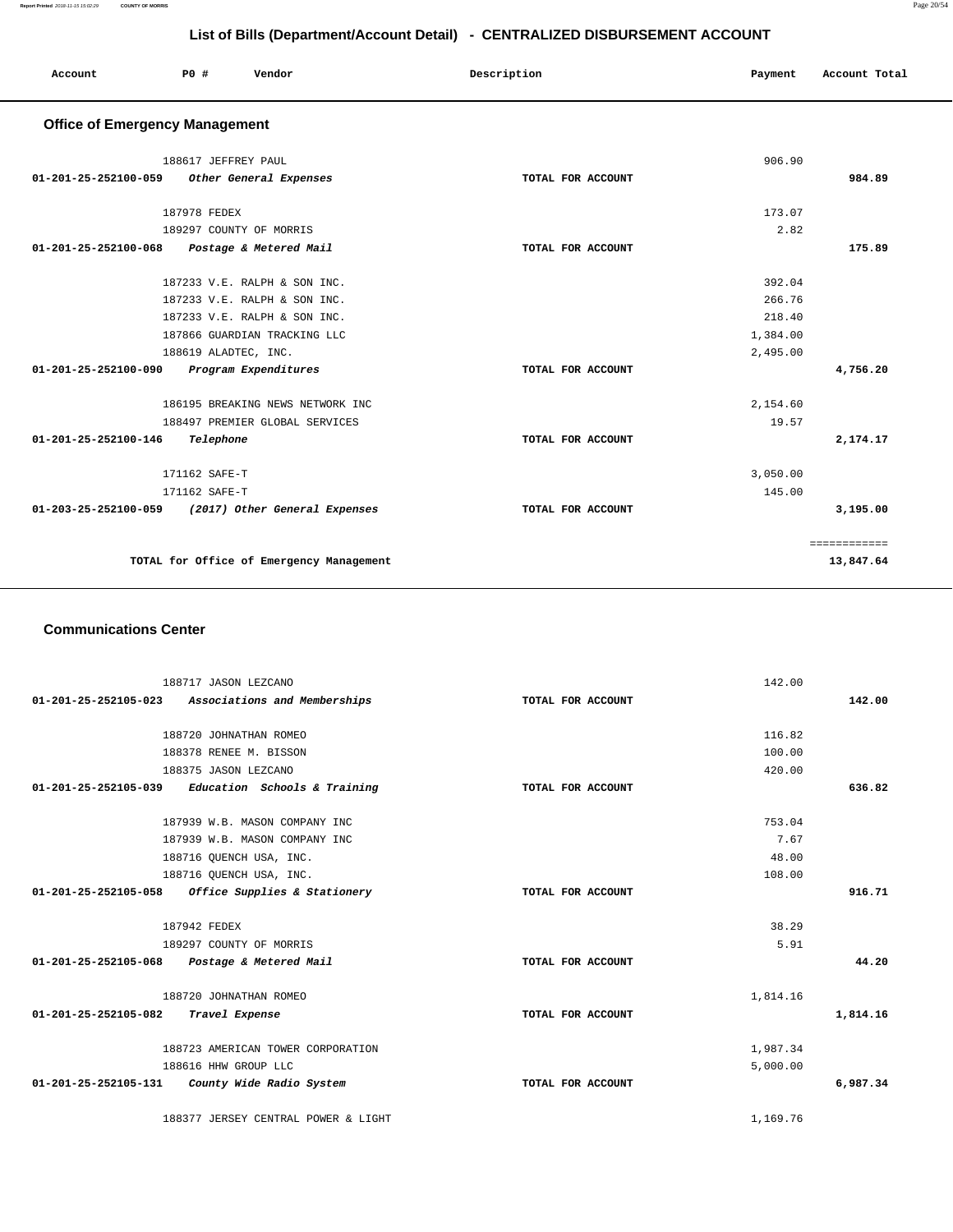**Report Printed** 2018-11-15 15:02:29 **COUNTY OF MORRIS** Page 21/54

## **List of Bills (Department/Account Detail) - CENTRALIZED DISBURSEMENT ACCOUNT**

| Account                        | PO# |                     | Vendor                              | Description       | Payment  | Account Total |
|--------------------------------|-----|---------------------|-------------------------------------|-------------------|----------|---------------|
| <b>Communications Center</b>   |     |                     |                                     |                   |          |               |
|                                |     |                     | 188713 JERSEY CENTRAL POWER & LIGHT |                   | 528.83   |               |
|                                |     |                     | 188713 JERSEY CENTRAL POWER & LIGHT |                   | 3.15     |               |
|                                |     |                     | 188713 JERSEY CENTRAL POWER & LIGHT |                   | 551.07   |               |
|                                |     |                     | 188713 JERSEY CENTRAL POWER & LIGHT |                   | 579.54   |               |
| 01-201-25-252105-137           |     | Electricity         |                                     | TOTAL FOR ACCOUNT |          | 3,719.04      |
|                                |     |                     | 188839 MICHAEL PEOPLES              |                   | 1,325.91 |               |
| $01 - 201 - 25 - 252105 - 148$ |     | Other Utilities     |                                     | TOTAL FOR ACCOUNT |          | 1,325.91      |
|                                |     | 188376 ELLEN MEDWAY |                                     |                   | 85.99    |               |
| 01-201-25-252105-202           |     |                     | Uniform And Accessories             | TOTAL FOR ACCOUNT |          | 85.99         |
|                                |     |                     |                                     |                   |          | ============  |
|                                |     |                     | TOTAL for Communications Center     |                   |          | 15,672.17     |

## **County Medical Examiner Office**

| 86.79        |
|--------------|
|              |
|              |
|              |
|              |
|              |
|              |
|              |
| 11,975.00    |
|              |
| 10.18        |
|              |
|              |
|              |
|              |
|              |
|              |
| 673.75       |
|              |
|              |
|              |
|              |
| 174.95       |
| ============ |
| 12,920.67    |
|              |

# **County Sheriff's Department**

| 188234 W.B. MASON COMPANY INC | 17.88 |
|-------------------------------|-------|
| 188233 W.B. MASON COMPANY INC | 17.88 |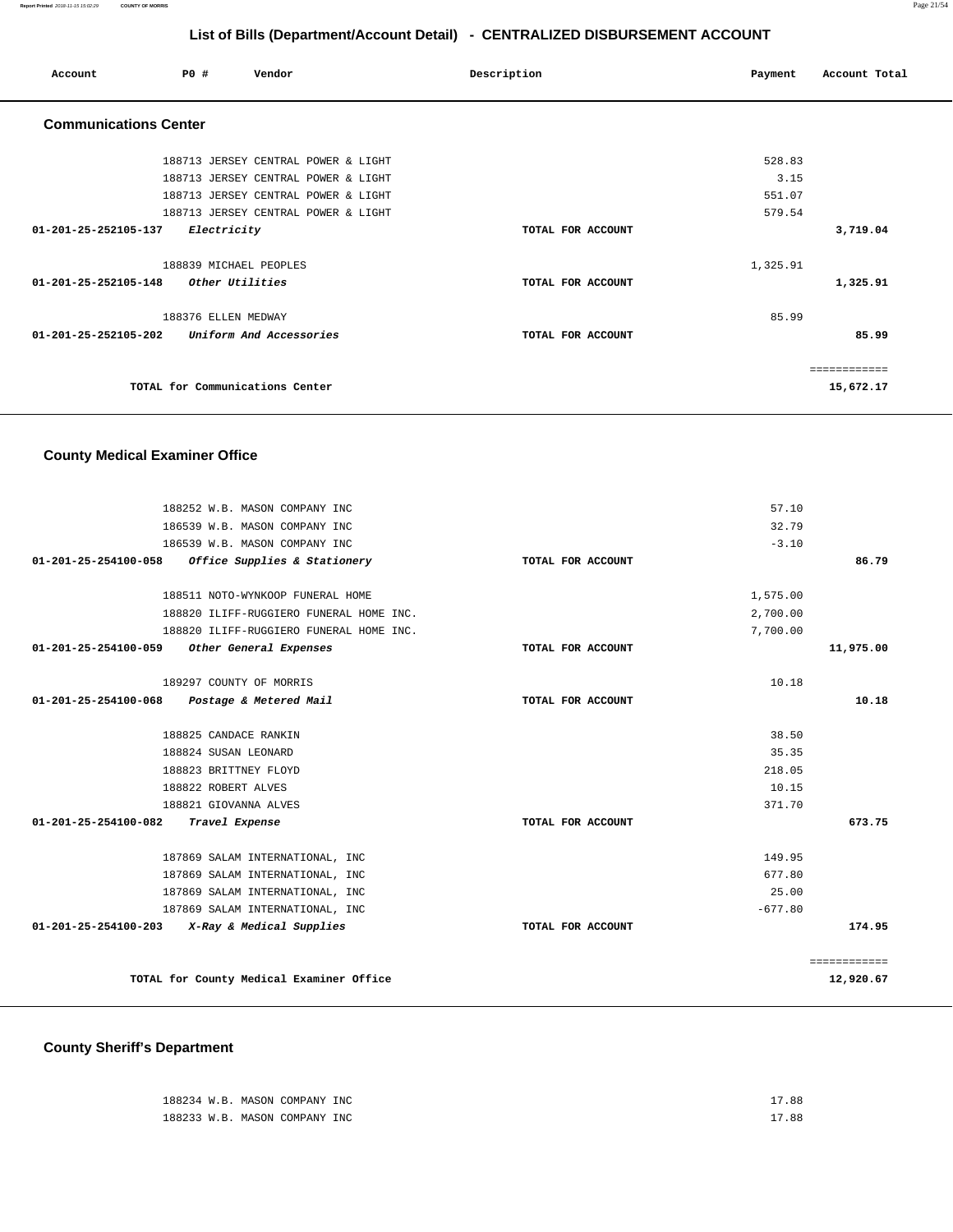**Report Printed** 2018-11-15 15:02:29 **COUNTY OF MORRIS** Page 22/54

## **List of Bills (Department/Account Detail) - CENTRALIZED DISBURSEMENT ACCOUNT**

| Account              | <b>PO #</b>                        | Vendor                                                                         | Description       | Payment        | Account Total |  |  |  |
|----------------------|------------------------------------|--------------------------------------------------------------------------------|-------------------|----------------|---------------|--|--|--|
|                      | <b>County Sheriff's Department</b> |                                                                                |                   |                |               |  |  |  |
|                      |                                    | 188229 W.B. MASON COMPANY INC                                                  |                   | 111.75         |               |  |  |  |
|                      |                                    | 188231 W.B. MASON COMPANY INC                                                  |                   | 53.64          |               |  |  |  |
|                      |                                    | 188230 W.B. MASON COMPANY INC                                                  |                   | 26.82          |               |  |  |  |
|                      |                                    | 188114 W.B. MASON COMPANY INC                                                  |                   | 22.35          |               |  |  |  |
| 01-201-25-270100-059 |                                    | Other General Expenses                                                         | TOTAL FOR ACCOUNT |                | 263.73        |  |  |  |
|                      |                                    | 188236 W.B. MASON COMPANY INC                                                  |                   | 1,348.71       |               |  |  |  |
| 01-201-25-270100-064 |                                    | Photographic Suppies                                                           | TOTAL FOR ACCOUNT |                | 1,348.71      |  |  |  |
|                      |                                    | 189297 COUNTY OF MORRIS                                                        |                   | 438.85         |               |  |  |  |
| 01-201-25-270100-068 |                                    | Postage & Metered Mail                                                         | TOTAL FOR ACCOUNT |                | 438.85        |  |  |  |
|                      |                                    | 187541 THOMSON REUTER-WEST                                                     |                   | 1,050.30       |               |  |  |  |
| 01-201-25-270100-078 |                                    | Software Maintenance                                                           | TOTAL FOR ACCOUNT |                | 1,050.30      |  |  |  |
|                      | 188799 WALTER RAWA                 |                                                                                |                   | 183.43         |               |  |  |  |
| 01-201-25-270100-082 |                                    | Travel Expense                                                                 | TOTAL FOR ACCOUNT |                | 183.43        |  |  |  |
|                      |                                    | 187699 UNIVERSAL UNIFORM SALES CO INC                                          |                   | 3.50           |               |  |  |  |
|                      |                                    | 187699 UNIVERSAL UNIFORM SALES CO INC                                          |                   | 7.00           |               |  |  |  |
|                      |                                    | 187699 UNIVERSAL UNIFORM SALES CO INC                                          |                   | 42.00          |               |  |  |  |
|                      |                                    | 187699 UNIVERSAL UNIFORM SALES CO INC                                          |                   | 25.00          |               |  |  |  |
|                      |                                    | 187699 UNIVERSAL UNIFORM SALES CO INC                                          |                   | 9.50           |               |  |  |  |
|                      |                                    | 187699 UNIVERSAL UNIFORM SALES CO INC                                          |                   | 14.00          |               |  |  |  |
|                      |                                    | 187699 UNIVERSAL UNIFORM SALES CO INC                                          |                   | 3.50           |               |  |  |  |
|                      |                                    | 187699 UNIVERSAL UNIFORM SALES CO INC                                          |                   | 29.00          |               |  |  |  |
|                      |                                    | 187699 UNIVERSAL UNIFORM SALES CO INC                                          |                   | 27.00          |               |  |  |  |
|                      |                                    | 187699 UNIVERSAL UNIFORM SALES CO INC<br>186765 UNIVERSAL UNIFORM SALES CO INC |                   | 41.00<br>80.00 |               |  |  |  |
| 01-201-25-270100-202 |                                    | Uniform And Accessories                                                        | TOTAL FOR ACCOUNT |                | 281.50        |  |  |  |
|                      |                                    | 183341 VILLAGE SHOP RITE                                                       |                   | 2,033.48       |               |  |  |  |
| 01-201-25-270100-203 |                                    | X-Ray & Medical Supplies                                                       | TOTAL FOR ACCOUNT |                | 2,033.48      |  |  |  |
|                      |                                    |                                                                                |                   |                | ============  |  |  |  |
|                      |                                    | TOTAL for County Sheriff's Department                                          |                   |                | 5,600.00      |  |  |  |

## **County Prosecutor's Office**

| 188033 MORRIS COUNTY BAR ASSOCIATION                           |                   | 50.00    |
|----------------------------------------------------------------|-------------------|----------|
| $01 - 201 - 25 - 275100 - 023$<br>Associations and Memberships | TOTAL FOR ACCOUNT | 50.00    |
|                                                                |                   |          |
| 188457 VERIZON WIRELESS                                        |                   | 80.04    |
| 188453 VERIZON WIRELESS                                        |                   | 826.21   |
| 188448 VERIZON WIRELESS                                        |                   | 60.04    |
| 01-201-25-275100-031<br>Cellular Phones/Pagers                 | TOTAL FOR ACCOUNT | 966.29   |
|                                                                |                   |          |
| 188056 COMPUTER SOUARE                                         |                   | 159.00   |
| 01-201-25-275100-037<br>Data Processing Supplies               | TOTAL FOR ACCOUNT | 159.00   |
|                                                                |                   |          |
| 188028 AWARENESS PROTECTIVE                                    |                   | 545.00   |
| 188049 FBI/LEEDA                                               |                   | 650.00   |
| 01-201-25-275100-039<br>Education Schools & Training           | TOTAL FOR ACCOUNT | 1,195.00 |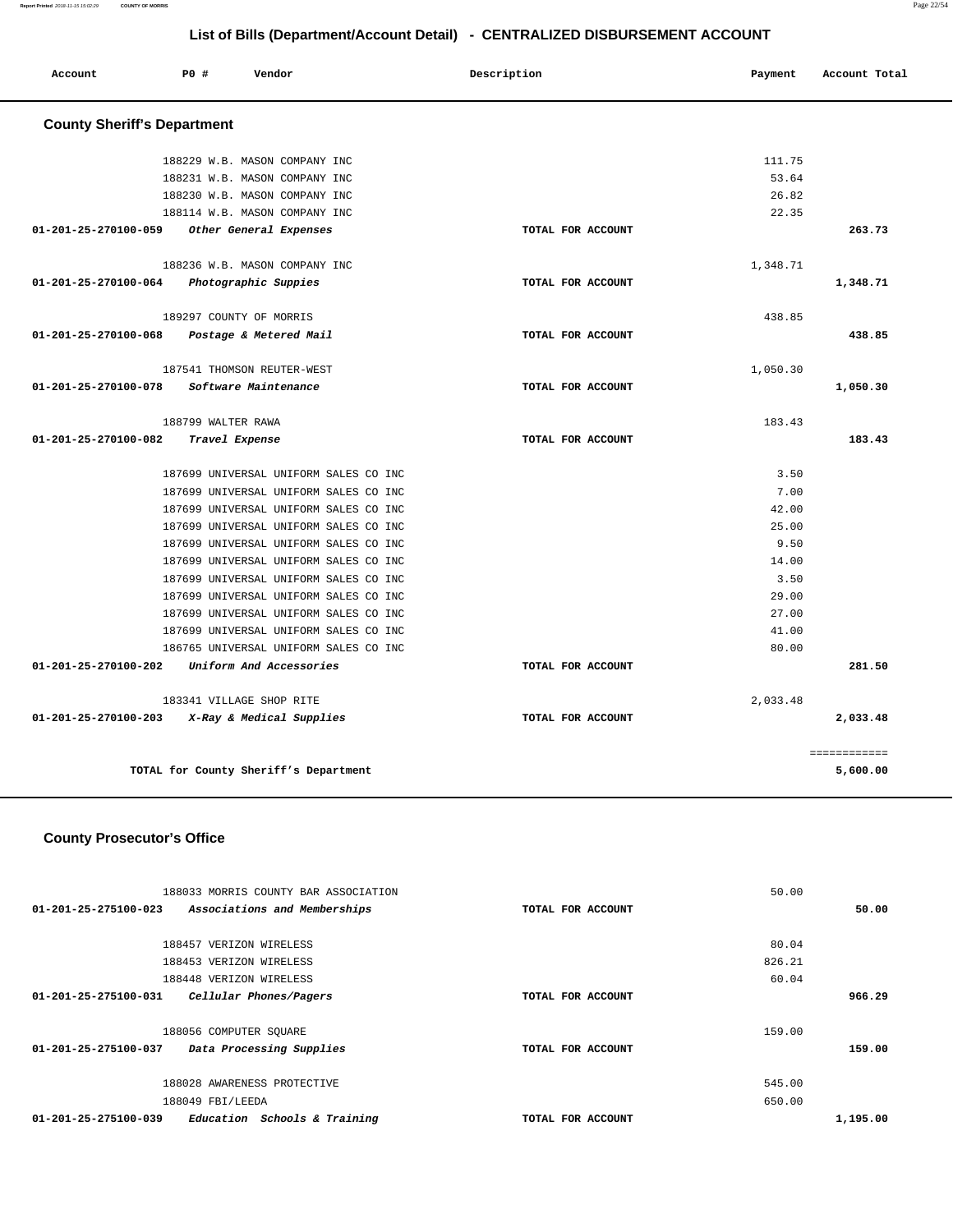| Account                           | PO#            | Vendor                               | Description       | Payment  | Account Total |
|-----------------------------------|----------------|--------------------------------------|-------------------|----------|---------------|
| <b>County Prosecutor's Office</b> |                |                                      |                   |          |               |
|                                   | 188446 FEDEX   |                                      |                   | 239.88   |               |
|                                   |                | 189297 COUNTY OF MORRIS              |                   | 469.95   |               |
| 01-201-25-275100-068              |                | Postage & Metered Mail               | TOTAL FOR ACCOUNT |          | 853.94        |
|                                   |                | 188966 JILL BINKOSKI                 |                   | 71.61    |               |
| 01-201-25-275100-088              |                | Meeting Exp Advisory Board Etc       | TOTAL FOR ACCOUNT |          | 71.61         |
|                                   |                | 187176 NJ STATE ASSOCIATION OF       |                   | 2,000.00 |               |
|                                   |                | 188061 MORRISTOWN LUMBER &           |                   | 103.39   |               |
|                                   |                | 188055 CHESTER VALLEY SHELL          |                   | 565.00   |               |
|                                   |                | 188055 CHESTER VALLEY SHELL          |                   | 467.00   |               |
|                                   | 188308 VERIZON |                                      |                   | 35.08    |               |
|                                   | 188308 VERIZON |                                      |                   | 292.47   |               |
| 01-201-25-275100-118              |                | Investigation Expense                | TOTAL FOR ACCOUNT |          | 3,462.94      |
|                                   |                | 188048 W.B. MASON COMPANY INC        |                   | 268.20   |               |
|                                   |                | 188048 W.B. MASON COMPANY INC        |                   | 71.52    |               |
| 01-201-25-275100-147              | Water          |                                      | TOTAL FOR ACCOUNT |          | 339.72        |
|                                   |                |                                      |                   |          | ============  |
|                                   |                | TOTAL for County Prosecutor's Office |                   |          | 7,098.50      |

## **County Jail**

| 187889 NEW JERSEY HANOVER                           |                   | 100.00   |          |
|-----------------------------------------------------|-------------------|----------|----------|
| $01-201-25-280100-039$ Education Schools & Training | TOTAL FOR ACCOUNT |          | 100.00   |
|                                                     |                   |          |          |
| 187378 THE PORTASOFT COMPANY INC                    |                   | 464.00   |          |
| 187897 JOHNSON CONTROLS INC.                        |                   | 636.00   |          |
| 187897 JOHNSON CONTROLS INC.                        |                   | 286.20   |          |
| 01-201-25-280100-044 Equipment Service Agreements   | TOTAL FOR ACCOUNT |          | 1,386.20 |
| 187248 GILL ID SYSTEMS                              |                   | 217.00   |          |
| 01-201-25-280100-047 Identification Equip&Supplies  | TOTAL FOR ACCOUNT |          | 217.00   |
| 188200 RICOH USA, INC.                              |                   | 624.82   |          |
| 188200 RICOH USA, INC.                              |                   | 217.70   |          |
| 188200 RICOH USA, INC.                              |                   | 195.51   |          |
| 187899 W.B. MASON COMPANY INC                       |                   | 362.77   |          |
| 187892 W.B. MASON COMPANY INC                       |                   | 295.80   |          |
| 187903 W.B. MASON COMPANY INC                       |                   | 66.54    |          |
| 188195 W.B. MASON COMPANY INC                       |                   | 11.46    |          |
| 188195 W.B. MASON COMPANY INC                       |                   | 11.46    |          |
| 188195 W.B. MASON COMPANY INC                       |                   | 51.52    |          |
| 188195 W.B. MASON COMPANY INC                       |                   | 6.03     |          |
| 188458 W.B. MASON COMPANY INC                       |                   | 636.68   |          |
| 01-201-25-280100-058 Office Supplies & Stationery   | TOTAL FOR ACCOUNT |          | 2,480.29 |
| 187275 HIPPO FACILITY MANAGEMENT INC.               |                   | 1,514.96 |          |
| 184631 BROWNELLS INC                                |                   | 38.97    |          |
| 184631 BROWNELLS INC                                |                   | 3.95     |          |
| 187323 INNOVATIVE CREDIT SOLUTIONS, INC.            |                   | 75.00    |          |
| 187318 FASTENAL COMPANY                             |                   | 188.97   |          |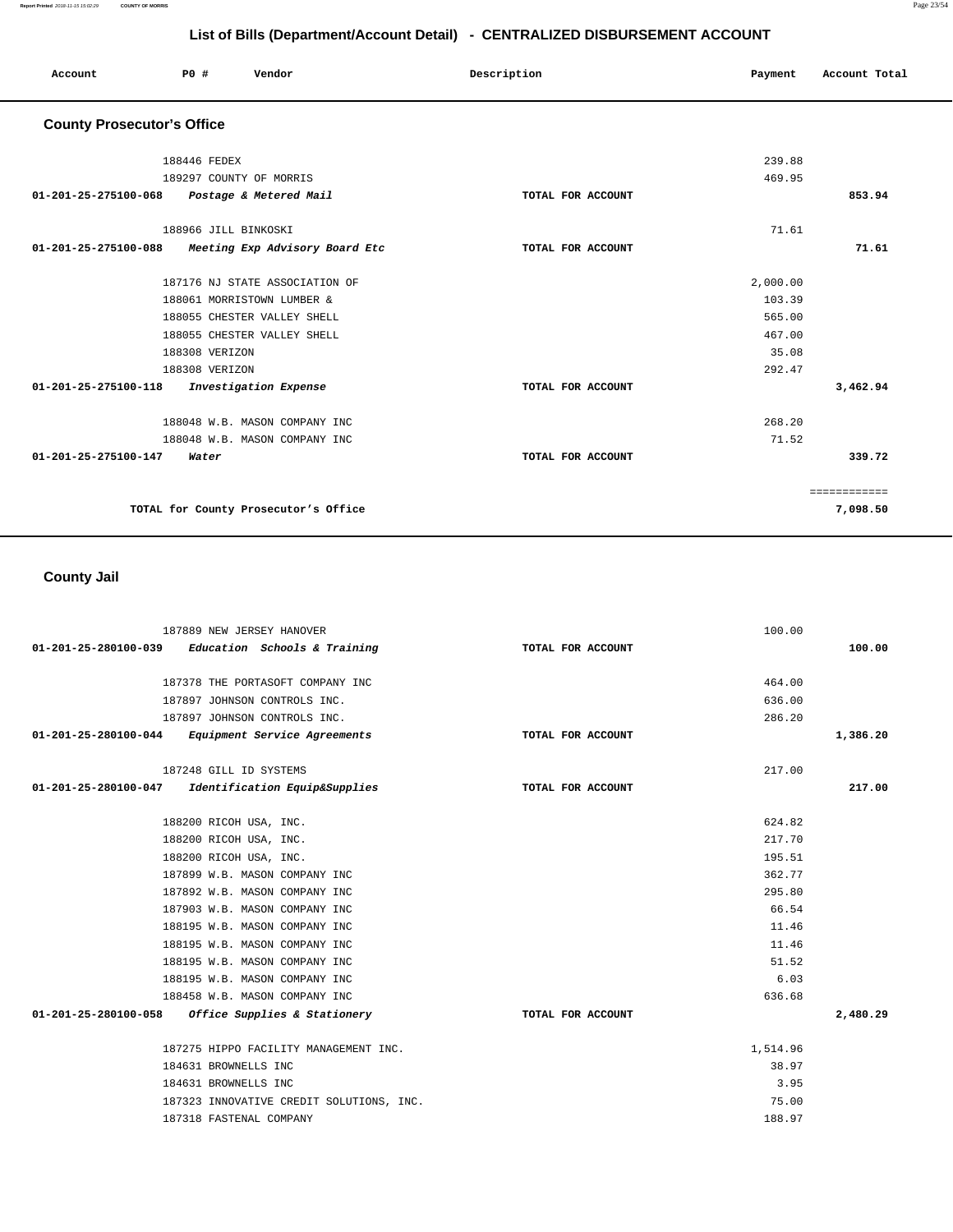**County Jail**  187904 BROWNELLS INC **01-201-25-280100-059 Other General Expenses TOTAL FOR ACCOUNT**  514.00 **2,390.85** 189297 COUNTY OF MORRIS **01-201-25-280100-068 Postage & Metered Mail TOTAL FOR ACCOUNT**  224.05 **224.05** 187901 MORRIS COUNTY MUA 187901 MORRIS COUNTY MUA 187384 WEBSTER PLUMBING & **01-201-25-280100-084 Other Outside Services TOTAL FOR ACCOUNT**  871.45 690.00 569.00 **2,130.45** 187380 CY DRAKE LOCKSMITHS, INC. **01-201-25-280100-128 Security Equipment TOTAL FOR ACCOUNT**  178.50 **178.50** 188212 RICOH AMERICAS CORPORATION **01-201-25-280100-164 Office Machines - Rental TOTAL FOR ACCOUNT**  6,058.49 **6,058.49** 187914 ARAMARK DALLAS LOCKBOX 187914 ARAMARK DALLAS LOCKBOX 187914 ARAMARK DALLAS LOCKBOX 187914 ARAMARK DALLAS LOCKBOX 187914 ARAMARK DALLAS LOCKBOX 187914 ARAMARK DALLAS LOCKBOX 188484 ARAMARK DALLAS LOCKBOX 188484 ARAMARK DALLAS LOCKBOX 188484 ARAMARK DALLAS LOCKBOX 188484 ARAMARK DALLAS LOCKBOX 188484 ARAMARK DALLAS LOCKBOX **01-201-25-280100-185 Food TOTAL FOR ACCOUNT**  10,842.05 100.00 100.00 93.75 93.75 105.00 10,499.59 23.00 93.75 50.00 24.00 **22,024.89** 187252 PAUL CERAN OD 187273 MORRISTOWN MEDICAL CENTER/AHS 187273 MORRISTOWN MEDICAL CENTER/AHS 187395 SUMMIT MEDICAL GROUP, PA 187396 CONTRACT PHARMACY SERVICES INC 187398 MOBILEX USA 186330 MOBILEX USA 186330 MOBILEX USA 187397 BIO-REFERENCE LABORATORIES, INC. 187253 SUMMIT MEDICAL GROUP, PA 187247 STERICYCLE INC. **01-201-25-280100-189 Medical TOTAL FOR ACCOUNT**  95.00 247.65 647.40 762.00 26,407.81 340.00 136.00 136.00 1,292.80 112.00 326.71 **30,503.37** 187915 TURN OUT UNIFORMS, INC. 187915 TURN OUT UNIFORMS, INC. 187915 TURN OUT UNIFORMS, INC. 187915 TURN OUT UNIFORMS, INC. 187915 TURN OUT UNIFORMS, INC. 187915 TURN OUT UNIFORMS, INC. 187915 TURN OUT UNIFORMS, INC. 187915 TURN OUT UNIFORMS, INC. 187915 TURN OUT UNIFORMS, INC. 187915 TURN OUT UNIFORMS, INC. 187915 TURN OUT UNIFORMS, INC. 188211 TURN OUT UNIFORMS, INC. 557.75 193.99 160.38 82.48 77.39 376.77 143.63 143.63 63.49 77.24 21.00 209.92

**01-201-25-280100-202 Uniform And Accessories TOTAL FOR ACCOUNT** 

**2,107.67** 

#### **List of Bills (Department/Account Detail) - CENTRALIZED DISBURSEMENT ACCOUNT**

 **Account P0 # Vendor Description Payment Account Total** 

**Report Printed** 2018-11-15 15:02:29 **COUNTY OF MORRIS** Page 24/54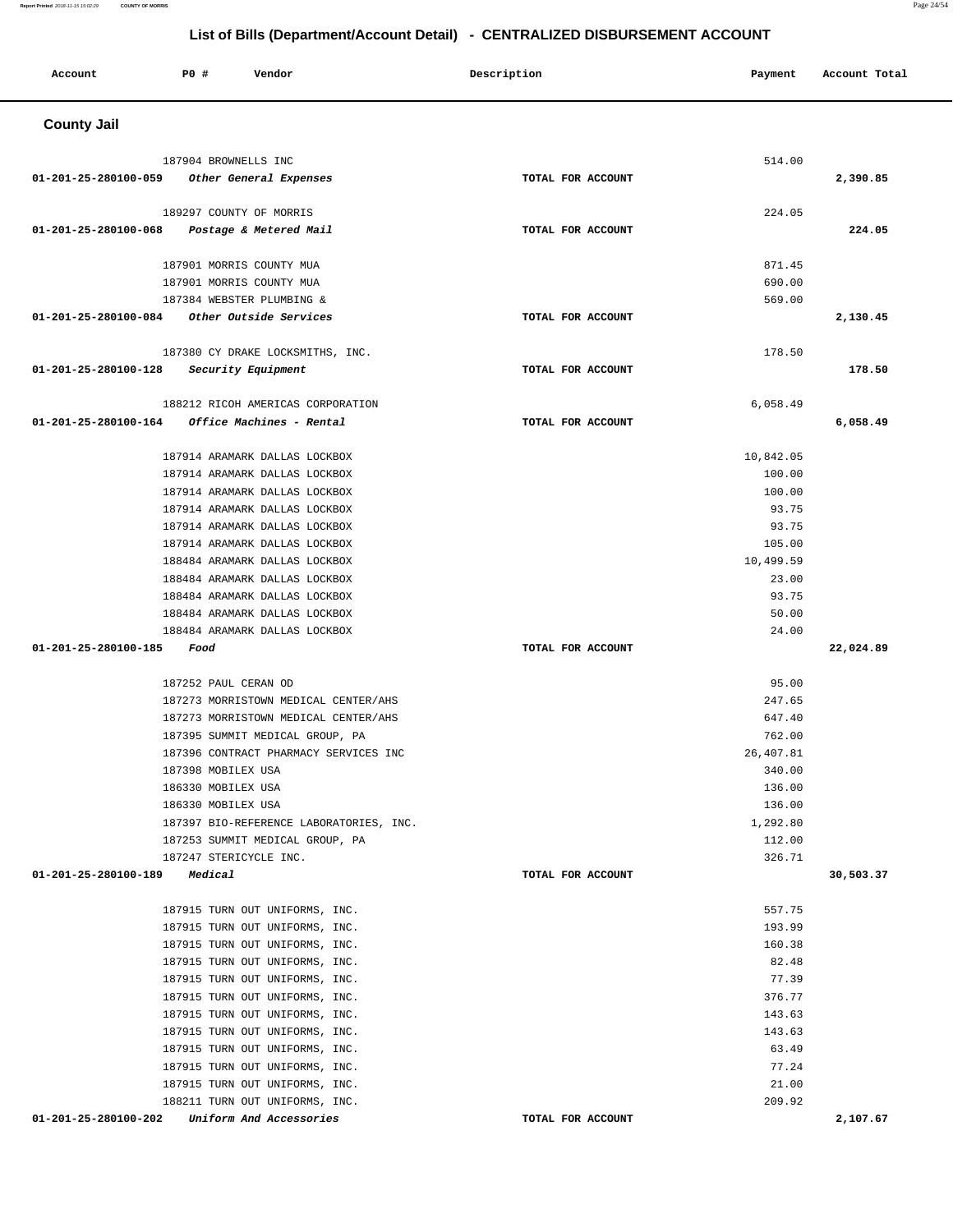| Account              | P0 #                  | Vendor                              | Description       | Payment         | Account Total |
|----------------------|-----------------------|-------------------------------------|-------------------|-----------------|---------------|
| <b>County Jail</b>   |                       |                                     |                   |                 |               |
|                      |                       | 187401 FASTENAL COMPANY             |                   | 38.34           |               |
|                      | 187249 GRAINGER       | 187404 FASTENAL COMPANY             |                   | 17.12<br>363.08 |               |
|                      | 187249 GRAINGER       |                                     |                   | 30.98           |               |
|                      | 187249 GRAINGER       |                                     |                   | 30.50           |               |
|                      | 188209 CULLIGAN       |                                     |                   | 630.00          |               |
|                      | 188209 CULLIGAN       |                                     |                   | 1,228.50        |               |
|                      | 188196 GRAINGER       |                                     |                   | 559.88          |               |
| 01-201-25-280100-249 |                       | Bldg Maintenance Supplies           | TOTAL FOR ACCOUNT |                 | 9,015.60      |
|                      |                       | 188203 IMPERIAL BAG & PAPER CO. LLC |                   | 133.80          |               |
| 01-201-25-280100-252 |                       | Janitorial Supplies                 | TOTAL FOR ACCOUNT |                 | 133.80        |
|                      |                       |                                     |                   |                 | ============  |
|                      | TOTAL for County Jail |                                     |                   |                 | 78,951.16     |

# **County Youth Detention Facilit**

| 185785 BOB BARKER COMPANY, INC.             | 11.73             |          |
|---------------------------------------------|-------------------|----------|
| 185785 BOB BARKER COMPANY, INC.             | 11.73             |          |
| 185785 BOB BARKER COMPANY, INC.             | 11.73             |          |
| 185785 BOB BARKER COMPANY, INC.             | 1.96              |          |
| 185785 BOB BARKER COMPANY, INC.             | 26.58             |          |
| 185785 BOB BARKER COMPANY, INC.             | 15.42             |          |
| 185785 BOB BARKER COMPANY, INC.             | 19.32             |          |
| 185785 BOB BARKER COMPANY, INC.             | 15.08             |          |
| 185785 BOB BARKER COMPANY, INC.             | 20.31             |          |
| 185785 BOB BARKER COMPANY, INC.             | 13.84             |          |
| 185785 BOB BARKER COMPANY, INC.             | 32.91             |          |
| 185785 BOB BARKER COMPANY, INC.             | 60.72             |          |
| 185785 BOB BARKER COMPANY, INC.             | 125.87            |          |
| 185785 BOB BARKER COMPANY, INC.             | 25.18             |          |
| 185785 BOB BARKER COMPANY, INC.             | 58.20             |          |
| 185785 BOB BARKER COMPANY, INC.             | 18.44             |          |
| 185785 BOB BARKER COMPANY, INC.             | 53.85             |          |
| 185785 BOB BARKER COMPANY, INC.             | 39.06             |          |
| 185785 BOB BARKER COMPANY, INC.             | 88.41             |          |
| 186450 BOB BARKER COMPANY, INC.             | 13.84             |          |
| 186450 BOB BARKER COMPANY, INC.             | 19.33             |          |
| 185088 BOB BARKER COMPANY, INC.             | 4,197.15          |          |
| 185088 BOB BARKER COMPANY, INC.             | 137.26            |          |
| 01-201-25-281100-059 Other General Expenses | TOTAL FOR ACCOUNT | 5,017.92 |
| 189297 COUNTY OF MORRIS                     | 7.80              |          |
| 01-201-25-281100-068 Postage & Metered Mail | TOTAL FOR ACCOUNT | 7.80     |
| 187917 MOORE MEDICAL LLC                    | 592.08            |          |
| 187917 MOORE MEDICAL LLC                    | 0.71              |          |
| 185785 BOB BARKER COMPANY, INC.             | 24.90             |          |
| 185785 BOB BARKER COMPANY, INC.             | 57.96             |          |
| 185785 BOB BARKER COMPANY, INC.             | 72.96             |          |
| 185785 BOB BARKER COMPANY, INC.             | 61.14             |          |
| 185785 BOB BARKER COMPANY, INC.             | 89.36             |          |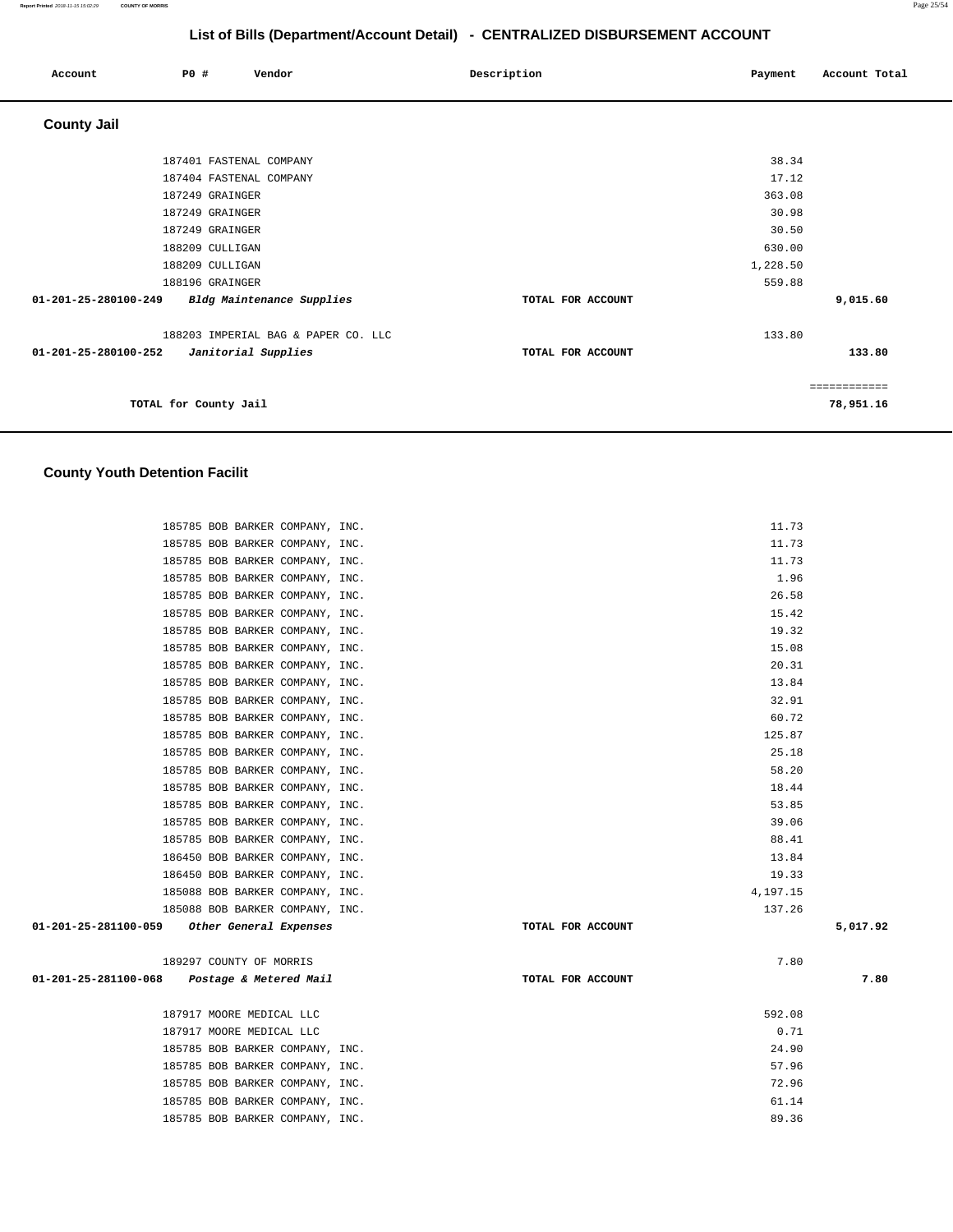**Report Printed** 2018-11-15 15:02:29 **COUNTY OF MORRIS** Page 26/54

## **List of Bills (Department/Account Detail) - CENTRALIZED DISBURSEMENT ACCOUNT**

| Account                               | P0 #    | Vendor                                   | Description       | Payment | Account Total |
|---------------------------------------|---------|------------------------------------------|-------------------|---------|---------------|
| <b>County Youth Detention Facilit</b> |         |                                          |                   |         |               |
| $01 - 201 - 25 - 281100 - 189$        | Medical |                                          | TOTAL FOR ACCOUNT |         | 1,171.21      |
|                                       |         | 185785 BOB BARKER COMPANY, INC.          |                   | 108.56  |               |
|                                       |         | 185785 BOB BARKER COMPANY, INC.          |                   | 11.54   |               |
|                                       |         | 185785 BOB BARKER COMPANY, INC.          |                   | 73.72   |               |
| 01-201-25-281100-252                  |         | Janitorial Supplies                      | TOTAL FOR ACCOUNT |         | 193.82        |
|                                       |         |                                          |                   |         | ------------  |
|                                       |         | TOTAL for County Youth Detention Facilit |                   |         | 6,390.75      |

## **Road Repairs**

| 188116 RICOH USA, INC.                            |                   | 35.70    |              |
|---------------------------------------------------|-------------------|----------|--------------|
| 01-201-26-290100-058 Office Supplies & Stationery | TOTAL FOR ACCOUNT |          | 35.70        |
| 189297 COUNTY OF MORRIS                           |                   | 4.68     |              |
| 01-201-26-290100-068 Postage & Metered Mail       | TOTAL FOR ACCOUNT |          | 4.68         |
| 189300 NATIONAL FUEL OIL INC.                     |                   | 2,801.75 |              |
| 01-201-26-290100-140 Gas Purchases                | TOTAL FOR ACCOUNT |          | 2,801.75     |
| 188228 SUSSEX MARKET                              |                   | 150.00   |              |
| 188228 SUSSEX MARKET                              |                   | 22.50    |              |
| 01-201-26-290100-188 Meals                        | TOTAL FOR ACCOUNT |          | 172.50       |
| 189007 FRANK PERRINI                              |                   | 90.00    |              |
| 188965 JOHN SKEWES                                |                   | 90.00    |              |
| 01-201-26-290100-207 Uniform & Clothing Allowance | TOTAL FOR ACCOUNT |          | 180.00       |
| 188111 TILCON NEW YORK INC.                       |                   | 448.42   |              |
| 188111 TILCON NEW YORK INC.                       |                   | 117.87   |              |
| 188111 TILCON NEW YORK INC.                       |                   | 1,063.04 |              |
| 188227 TILCON NEW YORK INC.                       |                   | 282.16   |              |
| 187683 TILCON NEW YORK INC.                       |                   | 377.46   |              |
| 01-201-26-290100-222 Bituminous Concrete          | TOTAL FOR ACCOUNT |          | 2,288.95     |
| 187621 COUNTY WELDING SUPPLY CO                   |                   | 14.75    |              |
| 01-201-26-290100-238<br>Signage                   | TOTAL FOR ACCOUNT |          | 14.75        |
| 188112 STAVOLA CONSTRUCTION MATERIALS, INC        |                   | 453.24   |              |
| 188112 STAVOLA CONSTRUCTION MATERIALS, INC        |                   | 318.75   |              |
| 01-201-26-290100-244 Stone                        | TOTAL FOR ACCOUNT |          | 771.99       |
| 187687 GRAINGER                                   |                   | 319.63   |              |
| 187687 GRAINGER                                   |                   | 427.03   |              |
| 187687 GRAINGER                                   |                   | 34.20    |              |
| 187687 GRAINGER                                   |                   | 19.76    |              |
| 188110 SUSSEX COUNTY MUA                          |                   | 267.60   |              |
| 188110 SUSSEX COUNTY MUA                          |                   | 228.60   |              |
| $01-201-26-290100-260$ Construction Materials     | TOTAL FOR ACCOUNT |          | 1,296.82     |
|                                                   |                   |          | ============ |
| TOTAL for Road Repairs                            |                   |          | 7,567.14     |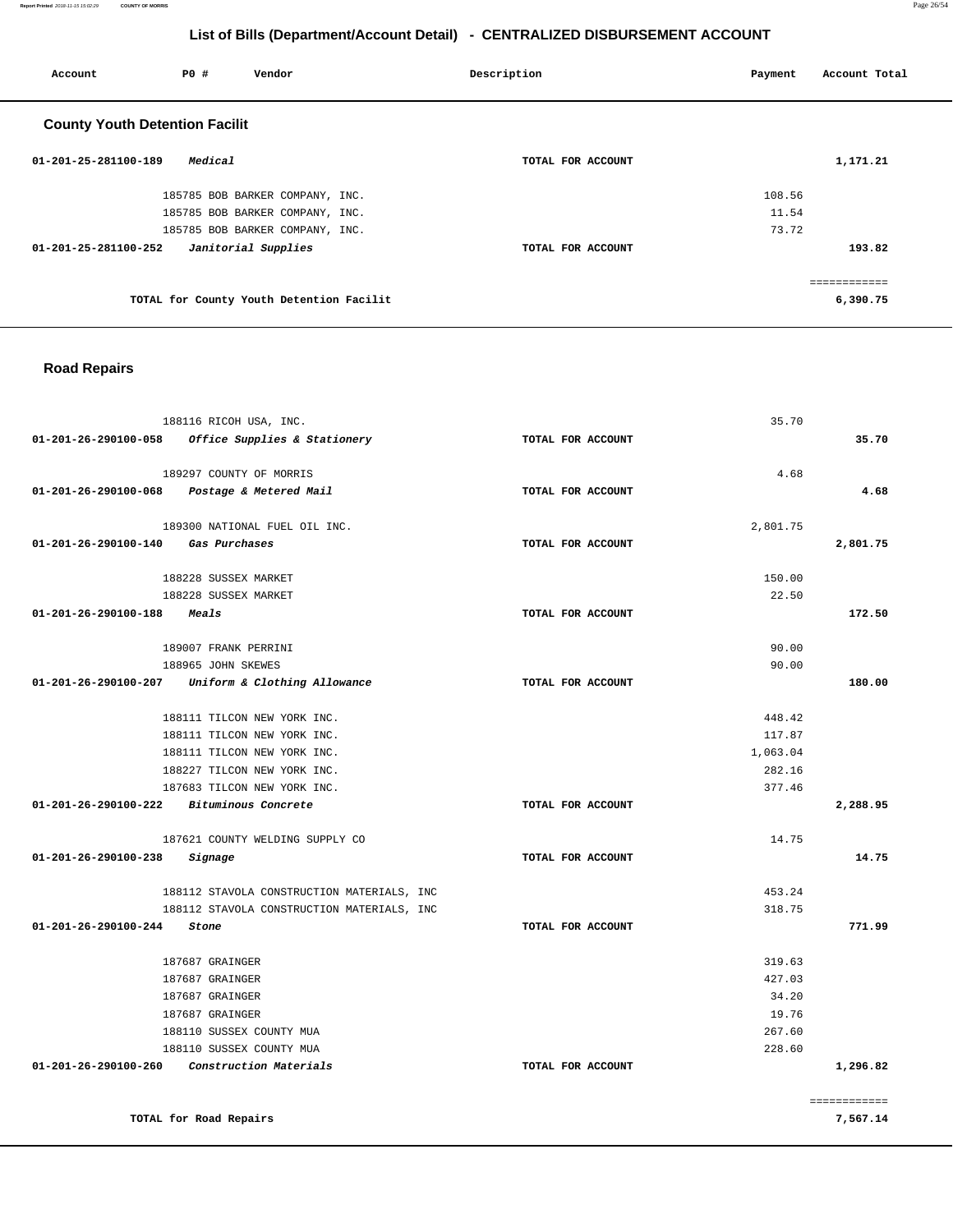**Report Printed** 2018-11-15 15:02:29 **COUNTY OF MORRIS** Page 27/54

## **List of Bills (Department/Account Detail) - CENTRALIZED DISBURSEMENT ACCOUNT**

| Account | PO# | Vendor | Description | Payment       | Account Total |
|---------|-----|--------|-------------|---------------|---------------|
| .       |     |        | .           | $\sim$ $\sim$ | .             |
|         |     |        |             |               |               |

## **Bridges and Culverts**

| 189297 COUNTY OF MORRIS                                          | 3.30   |              |
|------------------------------------------------------------------|--------|--------------|
| 01-201-26-292100-068 Postage & Metered Mail<br>TOTAL FOR ACCOUNT |        | 3.30         |
| 187646 RICCIARDI BROTHERS, INC                                   | 119.90 |              |
| 187646 RICCIARDI BROTHERS, INC                                   | 587.36 |              |
|                                                                  |        |              |
| Paint<br>01-201-26-292100-234<br>TOTAL FOR ACCOUNT               |        | 707.26       |
| 181890 L&M SUPPLY INC.                                           | 29.99  |              |
| Tools - Others<br>01-201-26-292100-246<br>TOTAL FOR ACCOUNT      |        | 29.99        |
|                                                                  |        |              |
| 188237 RICOH AMERICAS CORPORATION                                | 79.52  |              |
| 01-201-26-292100-259<br>Equipment Rental<br>TOTAL FOR ACCOUNT    |        | 79.52        |
| 187229 GALETON                                                   | 18.36  |              |
|                                                                  |        |              |
| 187229 GALETON                                                   | 26.85  |              |
| 187229 GALETON                                                   | 29.00  |              |
| 187229 GALETON                                                   | 79.05  |              |
| 187229 GALETON                                                   | 173.92 |              |
| 187229 GALETON                                                   | 42.75  |              |
| 187229 GALETON                                                   | 42.75  |              |
| 01-201-26-292100-266<br>Safety Items<br>TOTAL FOR ACCOUNT        |        | 412.68       |
|                                                                  |        | ============ |
| TOTAL for Bridges and Culverts                                   |        | 1,232.75     |

#### **Shade Tree Commission**

| 188222 W.B. MASON COMPANY INC<br>188222 W.B. MASON COMPANY INC<br>188222 W.B. MASON COMPANY INC |                   | 58.11<br>0.95<br>0.95 |
|-------------------------------------------------------------------------------------------------|-------------------|-----------------------|
| Other Operating&Repair Supply<br>01-201-26-300100-098                                           | TOTAL FOR ACCOUNT | 60.01                 |
| TOTAL for Shade Tree Commission                                                                 |                   | 60.01                 |

## **Buildings & Grounds**

| 188848 WILLIAM F. BARNISH<br>188850 WILLIAM F. BARNISH         |                   | 2,810.54<br>9,000.28 |
|----------------------------------------------------------------|-------------------|----------------------|
| Building Rental<br>$01 - 201 - 26 - 310100 - 029$              | TOTAL FOR ACCOUNT | 11,810.82            |
| 188000 WEBSTER PLUMBING &                                      |                   | 1,439.00             |
| 188331 ASSOCIATED WATER CONDITIONERS INC                       |                   | 370.33               |
| Equipment Service Agreements<br>$01 - 201 - 26 - 310100 - 044$ | TOTAL FOR ACCOUNT | 1,809.33             |
| 188336 GRAINGER                                                |                   | 33.92                |
|                                                                |                   |                      |
| 188336 GRAINGER                                                |                   | 23.28                |
| 188336 GRAINGER                                                |                   | 18.38                |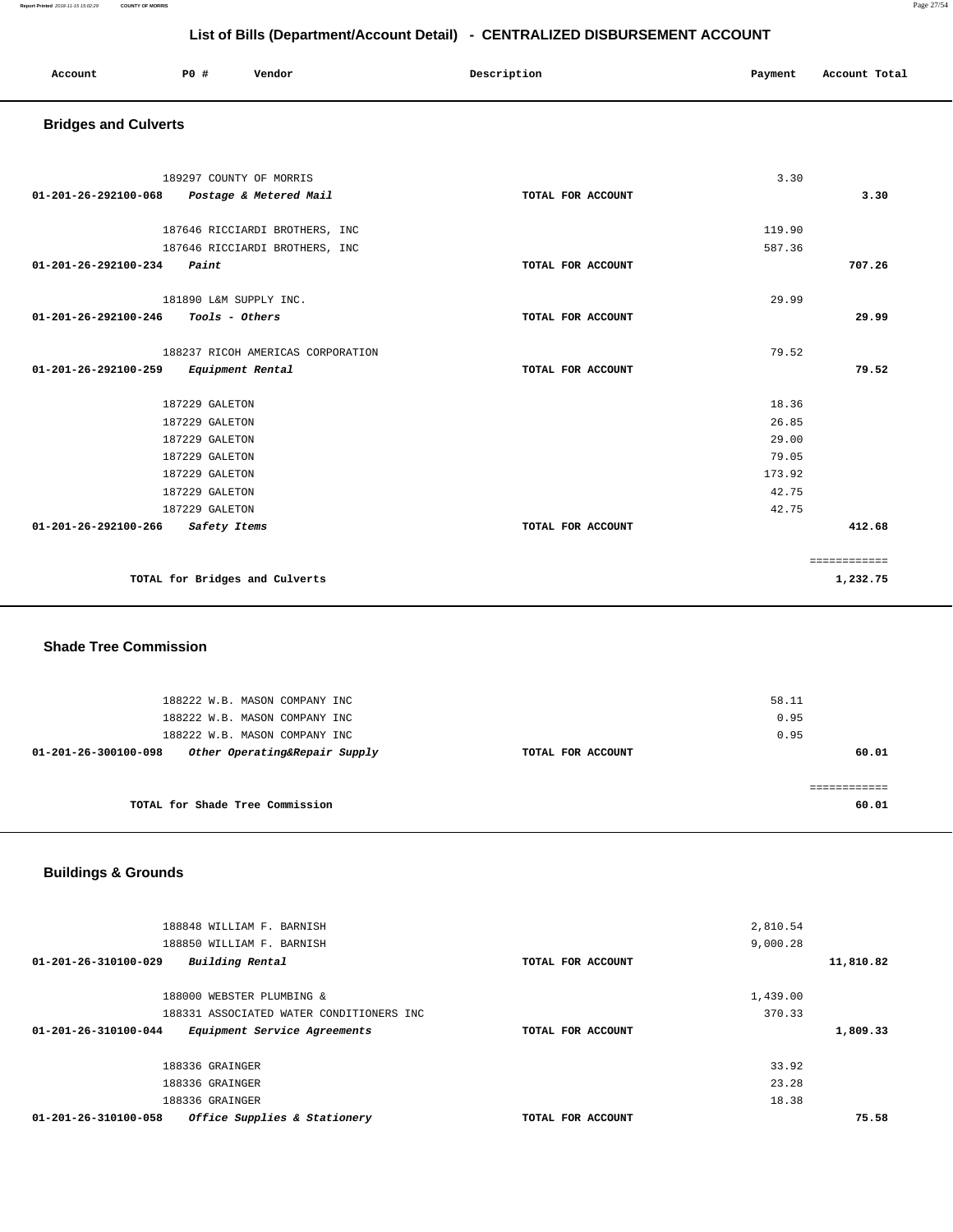| Account                                         | P0 # | Vendor                                                            | Description       | Payment  | Account Total |
|-------------------------------------------------|------|-------------------------------------------------------------------|-------------------|----------|---------------|
| <b>Buildings &amp; Grounds</b>                  |      |                                                                   |                   |          |               |
|                                                 |      | 188846 LAZ PARKING                                                |                   | 7,810.27 |               |
| 01-201-26-310100-062                            |      | Parking Lot Rental                                                | TOTAL FOR ACCOUNT |          | 13,336.27     |
|                                                 |      |                                                                   |                   | 368.00   |               |
|                                                 |      | 188007 HANOVER TOWNSHIP<br>188191 GARDEN STATE ENVIRONMENTAL INC. |                   | 1,344.05 |               |
|                                                 |      | 187762 MR. JOHN, INC.                                             |                   | 4,925.00 |               |
|                                                 |      | 188334 NEW JERSEY OVERHEAD DOOR LLC                               |                   | 640.00   |               |
|                                                 |      | 01-201-26-310100-084 Other Outside Services                       | TOTAL FOR ACCOUNT |          | 7,277.05      |
|                                                 |      | 188329 FASTENAL COMPANY                                           |                   | 290.62   |               |
|                                                 |      | 188343 GRAINGER                                                   |                   | 12.04    |               |
|                                                 |      | 01-201-26-310100-095 Other Administrative Supplies                | TOTAL FOR ACCOUNT |          | 302.66        |
|                                                 |      |                                                                   |                   |          |               |
| 01-201-26-310100-098                            |      | 188336 GRAINGER<br>Other Operating&Repair Supply                  | TOTAL FOR ACCOUNT | 859.57   | 859.57        |
|                                                 |      |                                                                   |                   |          |               |
|                                                 |      | 187609 SYSTEM ONE ALARM                                           |                   | 770.50   |               |
| 01-201-26-310100-128                            |      | <i>Security Equipment</i>                                         | TOTAL FOR ACCOUNT |          | 770.50        |
|                                                 |      | 188145 MORRIS COUNTY MUA                                          |                   | 1,600.24 |               |
|                                                 |      | 188145 MORRIS COUNTY MUA                                          |                   | 1,709.19 |               |
|                                                 |      | 01-201-26-310100-143 Rubbish & Trash Removal                      | TOTAL FOR ACCOUNT |          | 3,309.43      |
|                                                 |      | 188353 SPEEDWELL ELECTRIC MOTORS                                  |                   | 312.00   |               |
| 01-201-26-310100-204 Plant Operations           |      |                                                                   | TOTAL FOR ACCOUNT |          | 312.00        |
|                                                 |      |                                                                   |                   |          |               |
|                                                 |      | 188358 PAUL CHASE                                                 |                   | 29.99    |               |
|                                                 |      | 188337 GRAINGER                                                   |                   | 191.34   |               |
|                                                 |      | 188337 GRAINGER                                                   |                   | 1,051.48 |               |
| 01-201-26-310100-207                            |      | 189148 COREY ROSTA<br>Uniform & Clothing Allowance                | TOTAL FOR ACCOUNT | 90.00    | 1,362.81      |
|                                                 |      |                                                                   |                   |          |               |
|                                                 |      | 188187 MORRIS BRICK AND STONE CO.                                 |                   | 64.60    |               |
|                                                 |      | 188187 MORRIS BRICK AND STONE CO.                                 |                   | 47.92    |               |
|                                                 |      | 188187 MORRIS BRICK AND STONE CO.                                 |                   | 131.79   |               |
|                                                 |      | 188357 CHEROKEE GLASS INC                                         |                   | 495.00   |               |
| $01 - 201 - 26 - 310100 - 223$ Building Repairs |      | 188591 CONSOLIDATED ENVIRONMENTAL INC                             | TOTAL FOR ACCOUNT | 600.00   | 1,339.31      |
|                                                 |      |                                                                   |                   |          |               |
|                                                 |      | 188351 RICCIARDI BROTHERS, INC                                    |                   | 499.26   |               |
|                                                 |      | 188335 RICCIARDI BROTHERS, INC                                    |                   | 136.71   |               |
| $01 - 201 - 26 - 310100 - 234$ Paint            |      |                                                                   | TOTAL FOR ACCOUNT |          | 635.97        |
|                                                 |      | 188869 HOME DEPOT U.S.A., INC.                                    |                   | 1,095.89 |               |
|                                                 |      | 188589 FASTENAL COMPANY                                           |                   | 483.45   |               |
| $01-201-26-310100-235$ Pipes - Others           |      |                                                                   | TOTAL FOR ACCOUNT |          | 1,579.34      |
|                                                 |      | 188869 HOME DEPOT U.S.A., INC.                                    |                   | 247.76   |               |
|                                                 |      | 188869 HOME DEPOT U.S.A., INC.                                    |                   | 74.90    |               |
|                                                 |      | 188329 FASTENAL COMPANY                                           |                   | 820.64   |               |
|                                                 |      | 188336 GRAINGER                                                   |                   | 128.85   |               |
|                                                 |      | 188589 FASTENAL COMPANY                                           |                   | 178.97   |               |
| $01 - 201 - 26 - 310100 - 239$ Small Tools      |      |                                                                   | TOTAL FOR ACCOUNT |          | 1,451.12      |
|                                                 |      | 188869 HOME DEPOT U.S.A., INC.                                    |                   | 2,727.97 |               |
|                                                 |      | 188869 HOME DEPOT U.S.A., INC.                                    |                   | 315.36   |               |
|                                                 |      |                                                                   |                   |          |               |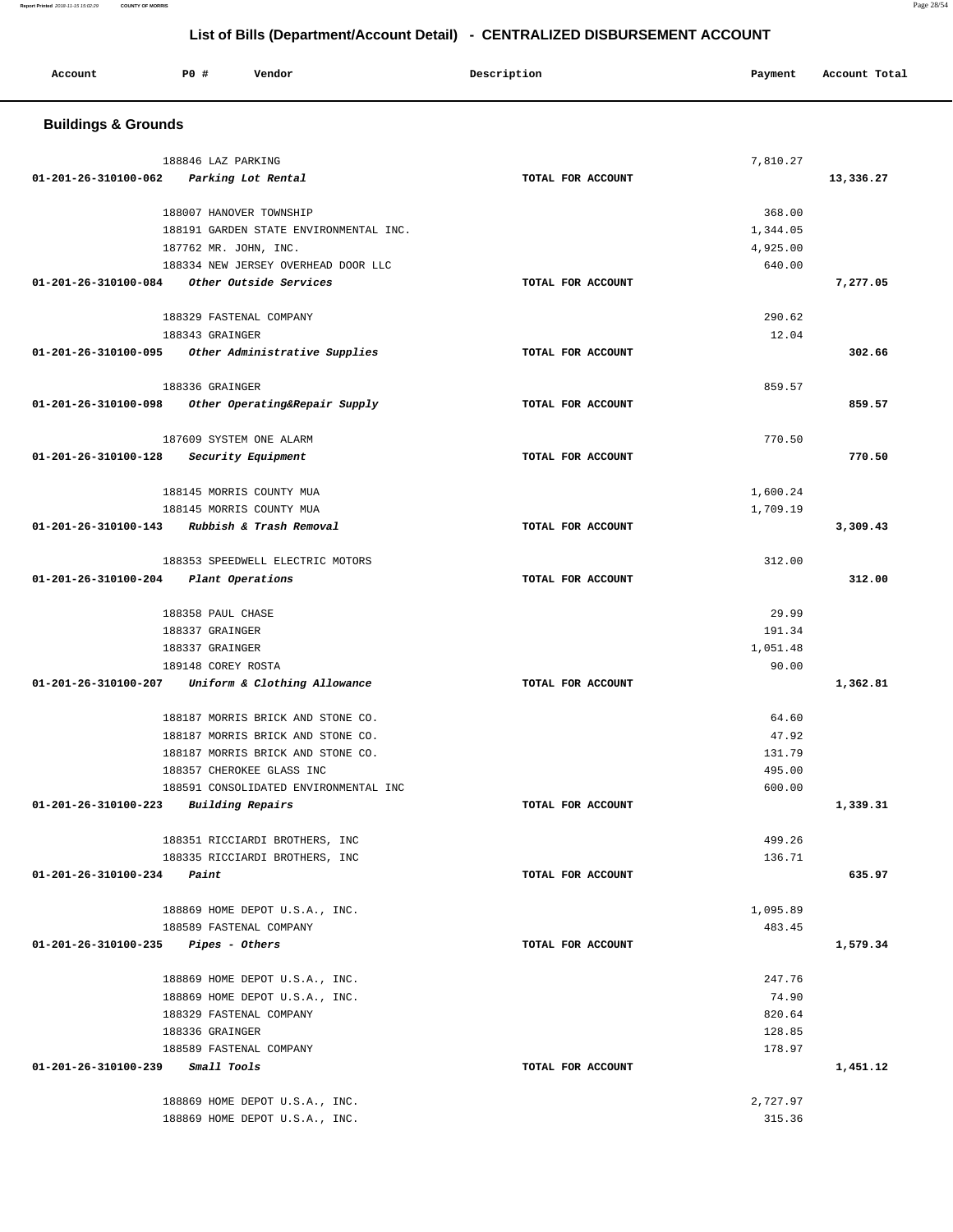**Report Printed** 2018-11-15 15:02:29 **COUNTY OF MORRIS** Page 29/54

## **List of Bills (Department/Account Detail) - CENTRALIZED DISBURSEMENT ACCOUNT**

| Account                        | <b>PO #</b><br>Vendor             | Description       | Payment  | Account Total |
|--------------------------------|-----------------------------------|-------------------|----------|---------------|
| <b>Buildings &amp; Grounds</b> |                                   |                   |          |               |
|                                | 188329 FASTENAL COMPANY           |                   | 10.86    |               |
|                                | 188333 MORRISTOWN LUMBER &        |                   | 7.99     |               |
|                                | 188343 GRAINGER                   |                   | 497.90   |               |
|                                | 188336 GRAINGER                   |                   | 256.26   |               |
|                                | 188009 BRIMAR INDUSTRIES, INC.    |                   | 316.05   |               |
|                                | 188009 BRIMAR INDUSTRIES, INC.    |                   | 10.90    |               |
| 01-201-26-310100-249           | Bldg Maintenance Supplies         | TOTAL FOR ACCOUNT |          | 4,332.21      |
|                                | 188348 EXECUTIVE POOL SERVICES    |                   | 1,120.00 |               |
| 01-201-26-310100-251           | Ground Maintenance Supplies       | TOTAL FOR ACCOUNT |          | 1,120.00      |
|                                | 188337 GRAINGER                   |                   | 363.27   |               |
| 01-201-26-310100-252           | Janitorial Supplies               | TOTAL FOR ACCOUNT |          | 363.27        |
|                                | 188874 JOHNSTONE SUPPLY           |                   | 62.61    |               |
|                                | 188874 JOHNSTONE SUPPLY           |                   | 76.64    |               |
|                                | 188874 JOHNSTONE SUPPLY           |                   | 34.28    |               |
|                                | 188874 JOHNSTONE SUPPLY           |                   | 481.08   |               |
|                                | 188874 JOHNSTONE SUPPLY           |                   | 163.88   |               |
|                                | 188874 JOHNSTONE SUPPLY           |                   | 134.04   |               |
|                                | 188874 JOHNSTONE SUPPLY           |                   | 10.47    |               |
|                                | 188343 GRAINGER                   |                   | 143.58   |               |
|                                | 188336 GRAINGER                   |                   | 100.33   |               |
| 01-201-26-310100-264           | Heat & $A/C$                      | TOTAL FOR ACCOUNT |          | 1,206.91      |
|                                | 188354 COOPER ELECTRIC SUPPLY CO. |                   | 988.74   |               |
|                                | 188354 COOPER ELECTRIC SUPPLY CO. |                   | 685.75   |               |
|                                | 188361 COOPER ELECTRIC SUPPLY CO. |                   | 347.24   |               |
|                                | 188361 COOPER ELECTRIC SUPPLY CO. |                   | 50.04    |               |
| 01-201-26-310100-265           | Electrical                        | TOTAL FOR ACCOUNT |          | 2,071.77      |
|                                |                                   |                   |          | ============  |
|                                | TOTAL for Buildings & Grounds     |                   |          | 55,325.92     |

#### **Motor Services Center**

| 188528 W.B. MASON COMPANY INC                     |                   | 11.99  |       |
|---------------------------------------------------|-------------------|--------|-------|
| 01-201-26-315100-058 Office Supplies & Stationery | TOTAL FOR ACCOUNT |        | 11.99 |
|                                                   |                   |        |       |
| 186807 SGS TESTCOM INC                            |                   | 72.54  |       |
| 186807 SGS TESTCOM INC                            |                   | 11.54  |       |
| 188100 WURTH USA INC.                             |                   | 69.99  |       |
| 188100 WURTH USA INC.                             |                   | 69.95  |       |
| 188100 WURTH USA INC.                             |                   | 29.50  |       |
| 188100 WURTH USA INC.                             |                   | 67.50  |       |
| 188101 WURTH USA INC.                             |                   | 34.97  |       |
| 188101 WURTH USA INC.                             |                   | 30.64  |       |
| 188101 WURTH USA INC.                             |                   | 32.21  |       |
| 188101 WURTH USA INC.                             |                   | 25.36  |       |
| 188101 WURTH USA INC.                             |                   | 47.78  |       |
| 188101 WURTH USA INC.                             |                   | 103.50 |       |
| 188320 WURTH USA INC.                             |                   | 14.60  |       |
| 188320 WURTH USA INC.                             |                   | 37.40  |       |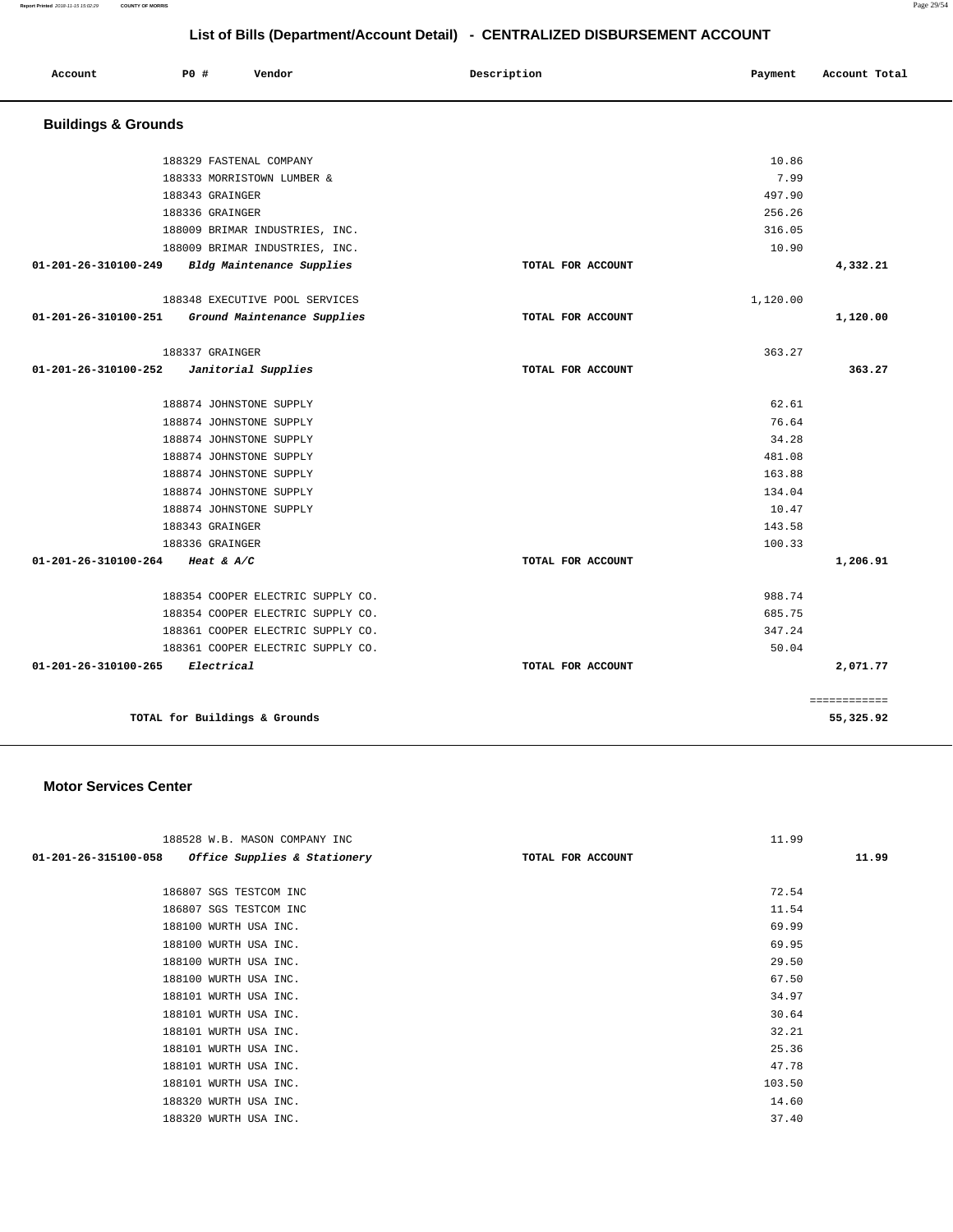**Report Printed** 2018-11-15 15:02:29 **COUNTY OF MORRIS** Page 30/54 **List of Bills (Department/Account Detail) - CENTRALIZED DISBURSEMENT ACCOUNT**

| Account                              | P0 # | Vendor                                                                       | Description       | Payment          | Account Total |
|--------------------------------------|------|------------------------------------------------------------------------------|-------------------|------------------|---------------|
| <b>Motor Services Center</b>         |      |                                                                              |                   |                  |               |
|                                      |      | 188320 WURTH USA INC.                                                        |                   | 20.50            |               |
|                                      |      | 188320 WURTH USA INC.                                                        |                   | 52.60            |               |
|                                      |      | 188320 WURTH USA INC.                                                        |                   | 49.50            |               |
|                                      |      | 188320 WURTH USA INC.                                                        |                   | 13.98            |               |
|                                      |      | 188177 LORCO PETROLEUM SERVICES                                              |                   | 86.00            |               |
|                                      |      | 188083 MOYE HANDLING SYSTEMS INC                                             |                   | 978.64           |               |
|                                      |      | 188083 MOYE HANDLING SYSTEMS INC                                             |                   | 553.62           |               |
|                                      |      | 187744 PRO-VISION, INC.                                                      |                   | 790.00           |               |
|                                      |      | 187744 PRO-VISION, INC.                                                      |                   | 20.00            |               |
|                                      |      | 187744 PRO-VISION, INC.                                                      |                   | 31.23            |               |
|                                      |      | 189055 FRANK ALOIA                                                           |                   | 85.00            |               |
| 01-201-26-315100-098                 |      | Other Operating&Repair Supply                                                | TOTAL FOR ACCOUNT |                  | 3,418.55      |
|                                      |      | 188140 AMERICAN WEAR INC.                                                    |                   | 7.98             |               |
|                                      |      | 188143 AMERICAN WEAR INC.                                                    |                   | 255.31           |               |
|                                      |      | 188142 AMERICAN WEAR INC.                                                    |                   | 7.98             |               |
|                                      |      | 188141 AMERICAN WEAR INC.                                                    |                   | 7.98             |               |
|                                      |      | 188063 AMERICAN WEAR INC.                                                    |                   | 192.54           |               |
|                                      |      | 189097 FRANK ALOIA                                                           |                   | 89.99            |               |
|                                      |      | 01-201-26-315100-207 Uniform & Clothing Allowance                            | TOTAL FOR ACCOUNT |                  | 561.78        |
|                                      |      | 188138 D & M AUTO BODY                                                       |                   | 187.50           |               |
|                                      |      | 188138 D & M AUTO BODY                                                       |                   | 1,094.50         |               |
|                                      |      | 188138 D & M AUTO BODY                                                       |                   | 131.10           |               |
|                                      |      | 188138 D & M AUTO BODY                                                       |                   | 4.00             |               |
|                                      |      | 187745 ABSOLUTE AUTO AND FLAT GLASS                                          |                   | 431.72           |               |
|                                      |      | 187743 IDEAL AUTO BODY, LLC                                                  |                   | 608.87           |               |
|                                      |      | 187743 IDEAL AUTO BODY, LLC                                                  |                   | 418.60<br>349.60 |               |
|                                      |      | 187743 IDEAL AUTO BODY, LLC<br>187743 IDEAL AUTO BODY, LLC                   |                   | 228.00           |               |
| $01 - 201 - 26 - 315100 - 234$ Paint |      |                                                                              | TOTAL FOR ACCOUNT |                  | 3,453.89      |
|                                      |      |                                                                              |                   |                  |               |
|                                      |      | 188144 BARNWELL HOUSE OF TIRES, INC.                                         |                   | 1,143.18         |               |
|                                      |      | 188144 BARNWELL HOUSE OF TIRES, INC.<br>188144 BARNWELL HOUSE OF TIRES, INC. |                   | 119.00<br>511.50 |               |
|                                      |      | 188147 BARNWELL HOUSE OF TIRES, INC.                                         |                   | 573.88           |               |
|                                      |      | 188147 BARNWELL HOUSE OF TIRES, INC.                                         |                   | 680.64           |               |
|                                      |      | 188147 BARNWELL HOUSE OF TIRES, INC.                                         |                   | 1,554.24         |               |
| $01 - 201 - 26 - 315100 - 245$ Tires |      |                                                                              | TOTAL FOR ACCOUNT |                  | 4,582.44      |
|                                      |      |                                                                              |                   |                  |               |
|                                      |      | 187477 ABSOLUTE AUTO AND FLAT GLASS                                          |                   | 215.63           |               |
|                                      |      | 188315 SANITATION TRUCK REPAIR INC                                           |                   | 444.42<br>239.64 |               |
|                                      |      | 188315 SANITATION TRUCK REPAIR INC<br>188315 SANITATION TRUCK REPAIR INC     |                   | 11.84            |               |
|                                      |      | 188315 SANITATION TRUCK REPAIR INC                                           |                   | 500.00           |               |
|                                      |      | 188311 OUALITY AUTO GLASS, INC                                               |                   | 351.11           |               |
|                                      |      | 188312 RELIABLE LIFT TRUCK SERVICES                                          |                   | 375.00           |               |
|                                      |      | 188312 RELIABLE LIFT TRUCK SERVICES                                          |                   | 145.50           |               |
|                                      |      | 188312 RELIABLE LIFT TRUCK SERVICES                                          |                   | 25.47            |               |
|                                      |      | 188312 RELIABLE LIFT TRUCK SERVICES                                          |                   | 6.58             |               |
|                                      |      | 188312 RELIABLE LIFT TRUCK SERVICES                                          |                   | 10.24            |               |
|                                      |      | 188312 RELIABLE LIFT TRUCK SERVICES                                          |                   | 21.00            |               |
|                                      |      | 188313 NAPA OF ROCKAWAY                                                      |                   | $-194.20$        |               |
|                                      |      | 188313 NAPA OF ROCKAWAY                                                      |                   | 68.20            |               |
|                                      |      | 188313 NAPA OF ROCKAWAY                                                      |                   | 242.50           |               |
|                                      |      | 188313 NAPA OF ROCKAWAY                                                      |                   | 57.36            |               |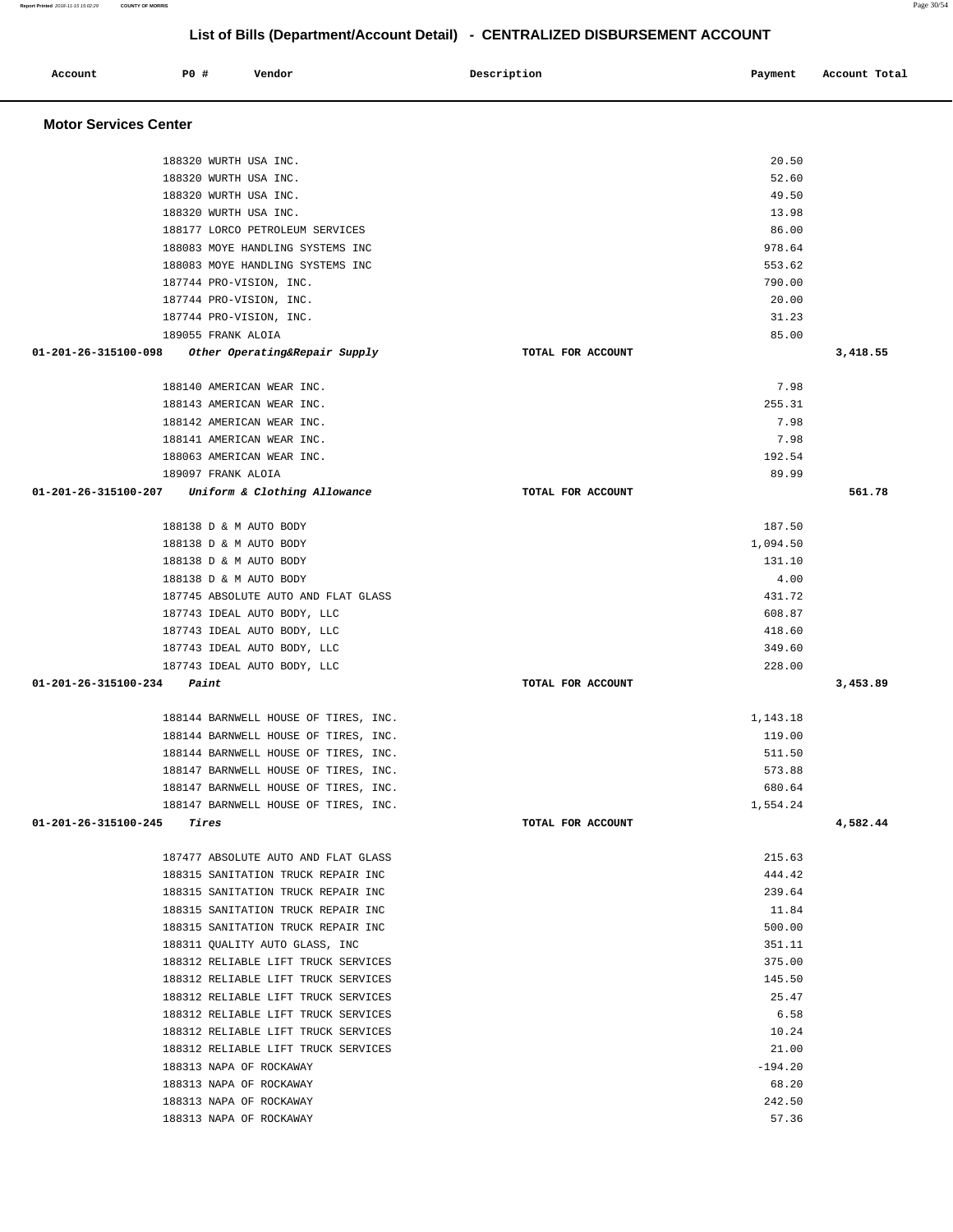| Account | PO# | Vendor | Description | Payment | Account Total |
|---------|-----|--------|-------------|---------|---------------|
|         |     |        |             |         |               |

## **Motor Services Center**

| 188150 DOVER BRAKE & CLUTCH CO INC   | 140.74    |
|--------------------------------------|-----------|
| 188091 SMITH MOTOR CO., INC.         | 61.62     |
| 188091 SMITH MOTOR CO., INC.         | 108.70    |
| 188091 SMITH MOTOR CO., INC.         | 263.16    |
| 188091 SMITH MOTOR CO., INC.         | 73.16     |
| 188182 PEIRCE EQUIPMENT CO.          | 243.63    |
| 188182 PEIRCE EQUIPMENT CO.          | 61.85     |
| 188098 WINFIELD UPHOLSTERING CO      | 379.00    |
| 188319 TRIUS, INC.                   | 80.50     |
| 188149 BROWN'S HUNTERDON             | $-172.50$ |
| 188149 BROWN'S HUNTERDON             | $-388.94$ |
| 188149 BROWN'S HUNTERDON             | 11.77     |
| 188149 BROWN'S HUNTERDON             | 11.71     |
| 188149 BROWN'S HUNTERDON             | 1,064.26  |
| 188149 BROWN'S HUNTERDON             | 359.84    |
| 188149 BROWN'S HUNTERDON             | 37.86     |
| 188149 BROWN'S HUNTERDON             | 38.90     |
| 188172 DOVER BRAKE & CLUTCH CO INC   | 233.89    |
| 188172 DOVER BRAKE & CLUTCH CO INC   | 60.00     |
| 188069 CLIFFSIDE BODY CORP           | 76.98     |
| 188069 CLIFFSIDE BODY CORP           | 2,453.99  |
| 188174 JENSON & MITCHELL INC         | 725.08    |
| 188174 JENSON & MITCHELL INC         | 48.12     |
| 188175 JENSON & MITCHELL INC         | 289.20    |
| 188073 GRAY SUPPLY CORP              | 26.68     |
| 188180 MONTAGE ENTERPRISES INC.      | 58.76     |
| 188082 MONTAGE ENTERPRISES INC.      | 254.97    |
| 188085 MID-ATLANTIC TRUCK CENTRE INC | 50.88     |
| 188176 JESCO INC.                    | 56.98     |
| 188176 JESCO INC.                    | 141.12    |
| 188176 JESCO INC.                    | 364.25    |
| 187748 AMERICAN HOSE & HYDRAULICS    | 1,060.00  |
| 187748 AMERICAN HOSE & HYDRAULICS    | 10.00     |
| 188077 HOOVER TRUCK CENTERS INC      | 163.86    |
| 188077 HOOVER TRUCK CENTERS INC      | 75.32     |
| 188077 HOOVER TRUCK CENTERS INC      | 22.34     |
| 188077 HOOVER TRUCK CENTERS INC      | 2,749.66  |
| 188077 HOOVER TRUCK CENTERS INC      | 354.20    |
| 188077 HOOVER TRUCK CENTERS INC      | 1,121.69  |
| 188077 HOOVER TRUCK CENTERS INC      | 154.23    |
| 188077 HOOVER TRUCK CENTERS INC      | 90.56     |
| 188077 HOOVER TRUCK CENTERS INC      | 19.68     |
| 188077 HOOVER TRUCK CENTERS INC      | 17.76     |
| 188547 BROWN TRUCK GROUP             | 42.20     |
| 188547 BROWN TRUCK GROUP             | 59.54     |
| 188547 BROWN TRUCK GROUP             | 36.36     |
| 188547 BROWN TRUCK GROUP             | 3.93      |
| 188547 BROWN TRUCK GROUP             | 51.90     |
| 188547 BROWN TRUCK GROUP             | 25.11     |
| 188547 BROWN TRUCK GROUP             | 88.64     |
| 188547 BROWN TRUCK GROUP             | 228.28    |
| 188086 ROUTE 23 AUTOMALL LLC         | 48.78     |
| 188086 ROUTE 23 AUTOMALL LLC         | 39.18     |
| 188086 ROUTE 23 AUTOMALL LLC         | 14.87     |
| 188086 ROUTE 23 AUTOMALL LLC         | 65.43     |
| 188086 ROUTE 23 AUTOMALL LLC         | 51.01     |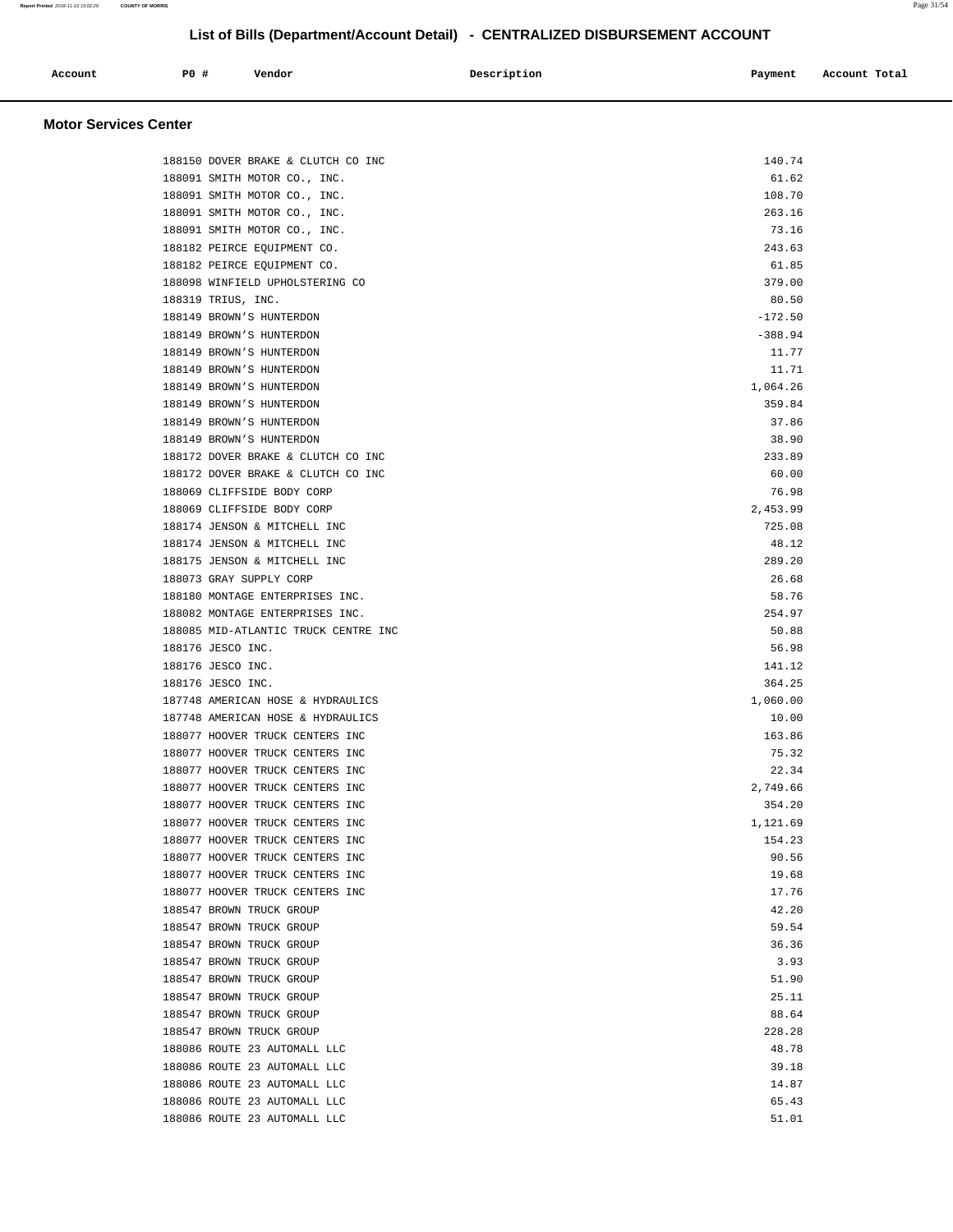| Account | P0 # | Vendor | Description | Payment | Account Total |
|---------|------|--------|-------------|---------|---------------|
|         |      |        |             |         |               |

## **Motor Services Center**

| 188314 ROUTE 23 AUTOMALL LLC                      |                   | 51.73     |
|---------------------------------------------------|-------------------|-----------|
| 01-201-26-315100-261<br>Spare Parts for Equipment | TOTAL FOR ACCOUNT | 16,682.95 |
|                                                   |                   |           |
| 188084 MORRISTOWN AUTO BODY INC                   |                   | 115.00    |
| 188097 SUNRAYS WINDOW TINTING                     |                   | 100.00    |
| 188099 SUNRAYS WINDOW TINTING                     |                   | 100.00    |
| 188092 SUNRAYS WINDOW TINTING                     |                   | 225.00    |
| 188093 SUNRAYS WINDOW TINTING                     |                   | 150.00    |
| 188094 SUNRAYS WINDOW TINTING                     |                   | 150.00    |
| 188088 RE-TRON TECHNOLOGIES INC.                  |                   | 359.40    |
| 188088 RE-TRON TECHNOLOGIES INC.                  |                   | 80.68     |
| 188088 RE-TRON TECHNOLOGIES INC.                  |                   | 75.00     |
| 188088 RE-TRON TECHNOLOGIES INC.                  |                   | $-75.00$  |
| 188181 NIELSEN DODGE - C-J-R                      |                   | $-58.46$  |
| 188181 NIELSEN DODGE - C-J-R                      |                   | 196.50    |
| 188181 NIELSEN DODGE - C-J-R                      |                   | 65.40     |
| 188068 FLEMINGTON BUICK CHEVROLET                 |                   | 11.98     |
| 188068 FLEMINGTON BUICK CHEVROLET                 |                   | 8.88      |
| 188078 MORRISTOWN AUTO BODY INC                   |                   | 225.00    |
| 188072 D&B AUTO SUPPLY                            |                   | $-129.10$ |
| 188072 D&B AUTO SUPPLY                            |                   | $-6.30$   |
| 188072 D&B AUTO SUPPLY                            |                   | 242.15    |
| 188072 D&B AUTO SUPPLY                            |                   | 595.50    |
| 188072 D&B AUTO SUPPLY                            |                   | 891.47    |
| 188072 D&B AUTO SUPPLY                            |                   | 397.04    |
| 188072 D&B AUTO SUPPLY                            |                   | 926.84    |
| 188318 SMITH MOTOR CO., INC.                      |                   | 47.43     |
| 188318 SMITH MOTOR CO., INC.                      |                   | 158.19    |
| 188318 SMITH MOTOR CO., INC.                      |                   | 296.00    |
| 01-201-26-315100-291<br>Vehicle Repairs           | TOTAL FOR ACCOUNT | 5,148.60  |
|                                                   |                   |           |

**TOTAL for Motor Services Center 33,860.20** 

============

## **Mosquito Extermination**

| 188540 W.B. MASON COMPANY INC                         |                   | 53.39  |
|-------------------------------------------------------|-------------------|--------|
| 188540 W.B. MASON COMPANY INC                         |                   | 61.58  |
| $01-201-26-320100-039$ Education Schools & Training   | TOTAL FOR ACCOUNT | 114.97 |
|                                                       |                   |        |
| 188504 W.B. MASON COMPANY INC                         |                   | 35.76  |
| 188540 W.B. MASON COMPANY INC                         |                   | 43.26  |
| Office Supplies & Stationery<br>01-201-26-320100-058  | TOTAL FOR ACCOUNT | 79.02  |
|                                                       |                   |        |
| 188540 W.B. MASON COMPANY INC                         |                   | 59.98  |
| 188540 W.B. MASON COMPANY INC                         |                   | 31.39  |
| 188540 W.B. MASON COMPANY INC                         |                   | 72.72  |
| 188540 W.B. MASON COMPANY INC                         |                   | 34.59  |
| 188540 W.B. MASON COMPANY INC                         |                   | 26.49  |
| 188540 W.B. MASON COMPANY INC                         |                   | 34.59  |
| 188540 W.B. MASON COMPANY INC                         |                   | 15.96  |
| Other Administrative Supplies<br>01-201-26-320100-095 | TOTAL FOR ACCOUNT | 275.72 |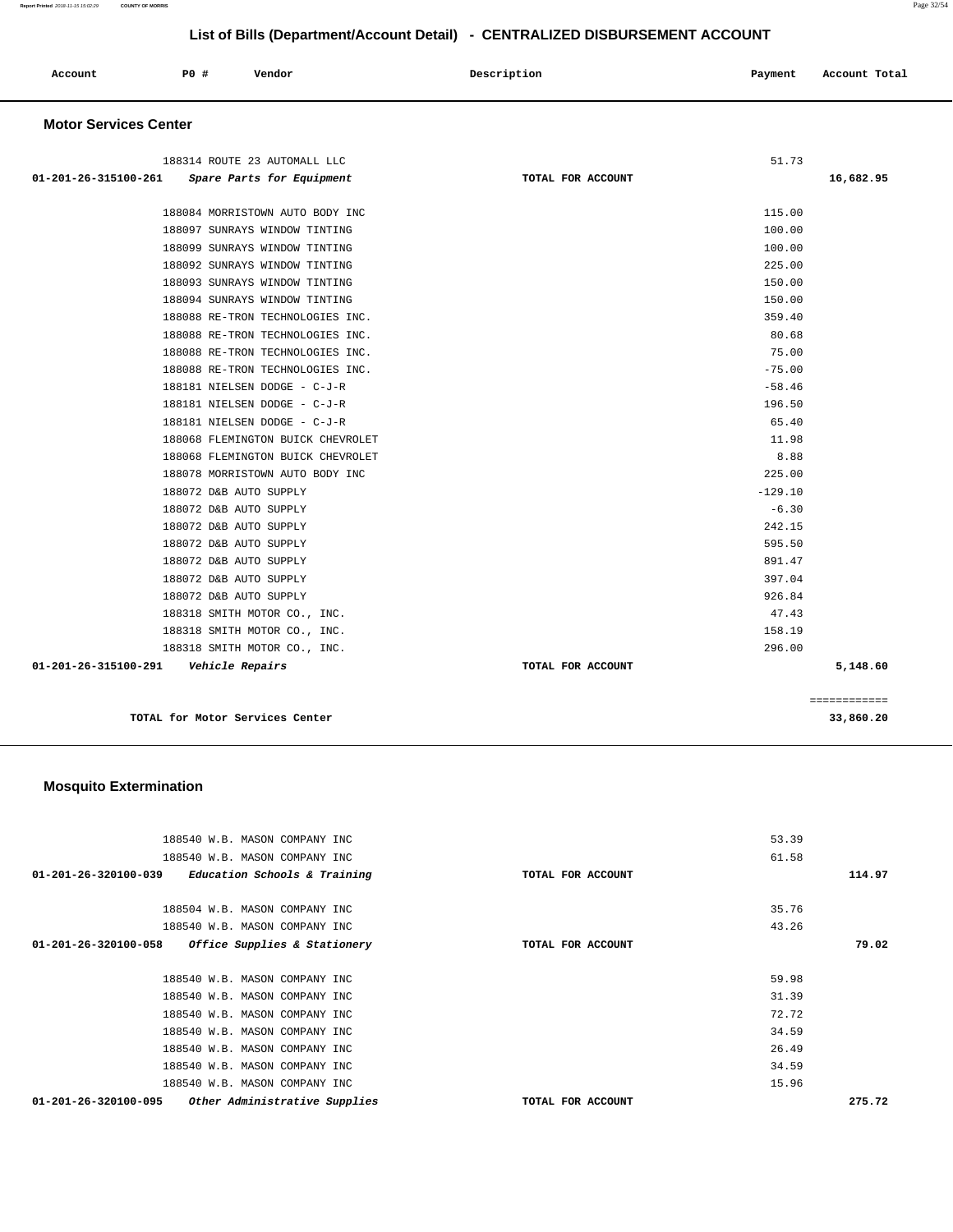============

|                               |                 |                                                                                                                                                                                                                                                                                                                                                                                                                                                                         | List of Bills (Department/Account Detail) - CENTRALIZED DISBURSEMENT ACCOUNT |                                                                                                                                                          |               |
|-------------------------------|-----------------|-------------------------------------------------------------------------------------------------------------------------------------------------------------------------------------------------------------------------------------------------------------------------------------------------------------------------------------------------------------------------------------------------------------------------------------------------------------------------|------------------------------------------------------------------------------|----------------------------------------------------------------------------------------------------------------------------------------------------------|---------------|
| Account                       | <b>PO #</b>     | Vendor                                                                                                                                                                                                                                                                                                                                                                                                                                                                  | Description                                                                  | Payment                                                                                                                                                  | Account Total |
| <b>Mosquito Extermination</b> |                 |                                                                                                                                                                                                                                                                                                                                                                                                                                                                         |                                                                              |                                                                                                                                                          |               |
| 01-201-26-320100-098          |                 | Other Operating & Repair Supply                                                                                                                                                                                                                                                                                                                                                                                                                                         | TOTAL FOR ACCOUNT                                                            |                                                                                                                                                          | 443.70        |
| 01-201-26-320100-251          |                 | 188503 ESPOSITO'S ICE SERVICE<br>188503 ESPOSITO'S ICE SERVICE<br>Ground Maintenance Supplies                                                                                                                                                                                                                                                                                                                                                                           | TOTAL FOR ACCOUNT                                                            | 24.00<br>24.00                                                                                                                                           | 48.00         |
|                               |                 | 188505 NAPA OF ROCKAWAY<br>188505 NAPA OF ROCKAWAY<br>188505 NAPA OF ROCKAWAY<br>188505 NAPA OF ROCKAWAY<br>188505 NAPA OF ROCKAWAY<br>188505 NAPA OF ROCKAWAY<br>188505 NAPA OF ROCKAWAY<br>188505 NAPA OF ROCKAWAY<br>188505 NAPA OF ROCKAWAY<br>188505 NAPA OF ROCKAWAY<br>188505 NAPA OF ROCKAWAY<br>188505 NAPA OF ROCKAWAY<br>188505 NAPA OF ROCKAWAY<br>188505 NAPA OF ROCKAWAY<br>188505 NAPA OF ROCKAWAY<br>188505 NAPA OF ROCKAWAY<br>188505 NAPA OF ROCKAWAY |                                                                              | 96.28<br>13.44<br>8.76<br>4.28<br>4.78<br>28.68<br>12.98<br>113.28<br>91.21<br>18.00<br>78.14<br>18.00<br>4.45<br>54.72<br>35.78<br>$-18.00$<br>$-18.00$ |               |
| 01-201-26-320100-291          | Vehicle Repairs |                                                                                                                                                                                                                                                                                                                                                                                                                                                                         | TOTAL FOR ACCOUNT                                                            |                                                                                                                                                          | 546.78        |

**TOTAL for Mosquito Extermination 1,508.19** 

## **Health Management**

| 188751 STEPHANIE GORMAN                          |                   | 178.23       |
|--------------------------------------------------|-------------------|--------------|
| 188751 STEPHANIE GORMAN                          |                   | 71.84        |
| 187975 GRAINGER                                  |                   | 189.28       |
| 188615 CARLO PONSICA                             |                   | 70.00        |
| 188612 CYNTHIA BELLA                             |                   | 11.47        |
| 188612 CYNTHIA BELLA                             |                   | 17.05        |
| Other Outside Services<br>01-201-27-330100-084   | TOTAL FOR ACCOUNT | 537.87       |
| 187973 RICOH USA, INC.                           |                   | 51.94        |
| 187979 RICOH USA, INC.                           |                   | 635.11       |
| 187976 RICOH USA, INC.                           |                   | 13.44        |
| 01-201-27-330100-164<br>Office Machines - Rental | TOTAL FOR ACCOUNT | 700.49       |
| 187977 RICOH USA, INC.                           |                   | 35.00        |
| 187980 RICOH USA, INC.                           |                   | 36.19        |
| 189297 COUNTY OF MORRIS                          |                   | 10.81        |
| 01-201-27-330100-210<br>Environmental Compliance | TOTAL FOR ACCOUNT | 82.00        |
| 188754 CRYSTAL SPRINGS                           |                   | 0.99         |
| 188753 W.B. MASON COMPANY INC                    |                   | 0.95         |
| 188752 W.B. MASON COMPANY INC                    |                   | 40.23        |
| 01-201-27-330100-258<br>Equipment                | TOTAL FOR ACCOUNT | 42.17        |
|                                                  |                   | ============ |
| TOTAL for Health Management                      |                   | 1,362.53     |
|                                                  |                   |              |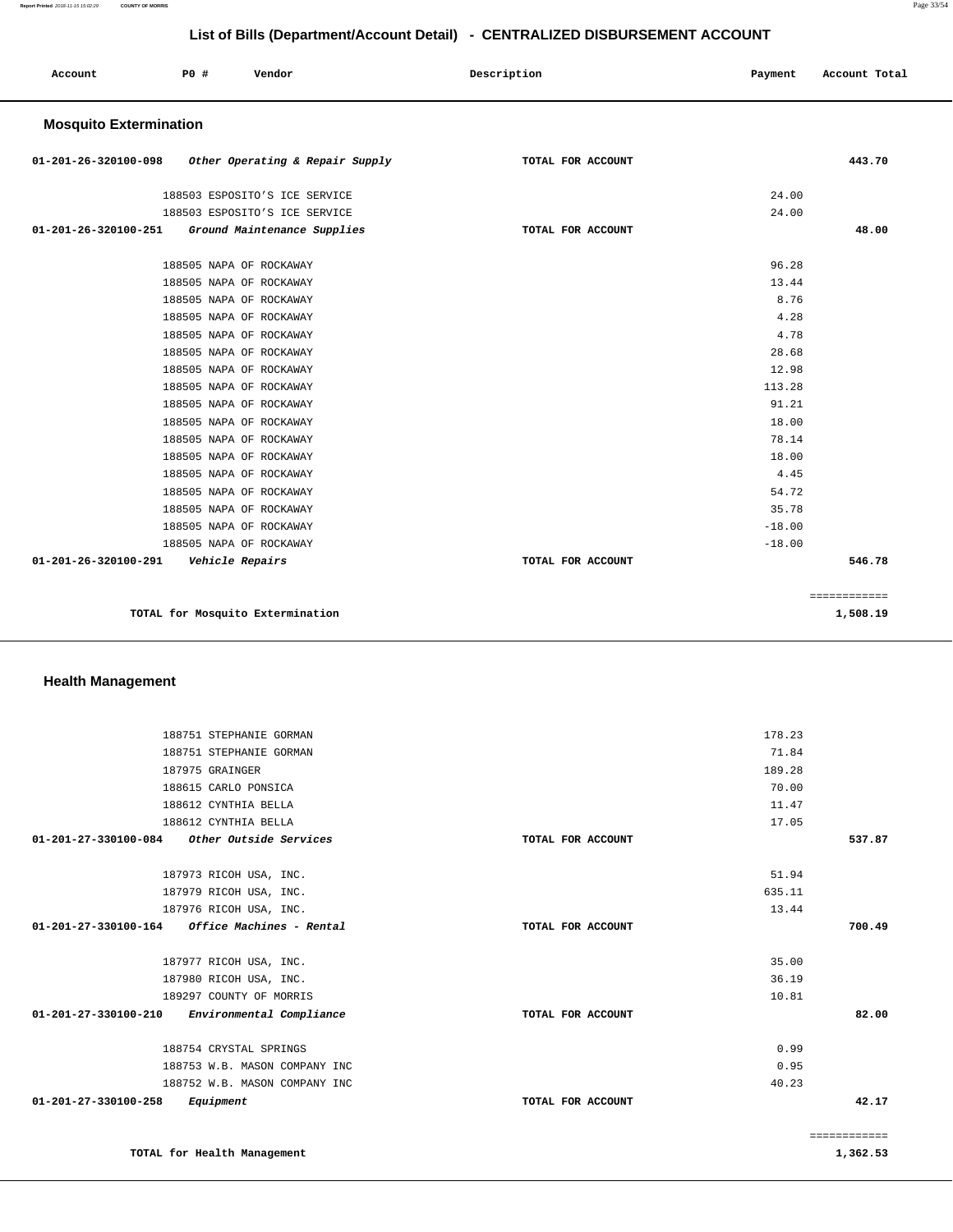| Account | P0 # | Vendor | Description | Payment | Account Total |
|---------|------|--------|-------------|---------|---------------|
|         |      |        |             |         |               |

#### **Human Services**

|                                                 | 184367 OFFICE CONCEPTS GROUP, INC. |                   | 632.40 |              |
|-------------------------------------------------|------------------------------------|-------------------|--------|--------------|
|                                                 | 188417 W.B. MASON COMPANY INC      |                   | 52.35  |              |
|                                                 | 188415 OFFICE CONCEPTS GROUP, INC. |                   | 113.49 |              |
|                                                 | 188416 OFFICE CONCEPTS GROUP, INC. |                   | 99.12  |              |
| 01-201-27-331100-058                            | Office Supplies & Stationery       | TOTAL FOR ACCOUNT |        | 897.36       |
|                                                 | 189297 COUNTY OF MORRIS            |                   | 63.75  |              |
| $01 - 201 - 27 - 331100 - 068$                  | Postage & Metered Mail             | TOTAL FOR ACCOUNT |        | 63.75        |
|                                                 | 188891 LONGFELLOWS SANDWICH DELI   |                   | 182.35 |              |
|                                                 | 188437 LONGFELLOWS SANDWICH DELI   |                   | 168.99 |              |
| 01-201-27-331100-088                            | Meeting Exp Advisory Board Etc     | TOTAL FOR ACCOUNT |        | 351.34       |
|                                                 | 188418 RICOH USA, INC.             |                   | 195.72 |              |
| $01-201-27-331100-164$ Office Machines - Rental |                                    | TOTAL FOR ACCOUNT |        | 195.72       |
|                                                 |                                    |                   |        | ------------ |
| TOTAL for Human Services                        |                                    |                   |        | 1,508.17     |

#### **Youth Shelter**

| 188791 OFFICE CONCEPTS GROUP, INC.                |                   | 47.32  |        |
|---------------------------------------------------|-------------------|--------|--------|
| 188789 W.B. MASON COMPANY INC                     |                   | 42.96  |        |
| 188108 W.B. MASON COMPANY INC                     |                   | 13.25  |        |
| 188108 W.B. MASON COMPANY INC                     |                   | 18.12  |        |
| 188107 OFFICE CONCEPTS GROUP, INC.                |                   | 43.32  |        |
| 01-201-27-331110-058 Office Supplies & Stationery | TOTAL FOR ACCOUNT |        | 164.97 |
| 187495 AGWAY MORRISTOWN                           |                   | 35.94  |        |
| 187495 AGWAY MORRISTOWN                           |                   | 6.37   |        |
| 187495 AGWAY MORRISTOWN                           |                   | 7.84   |        |
| 187495 AGWAY MORRISTOWN                           |                   | 7.84   |        |
| 187495 AGWAY MORRISTOWN                           |                   | 9.99   |        |
| 187495 AGWAY MORRISTOWN                           |                   | 9.99   |        |
| 187495 AGWAY MORRISTOWN                           |                   | 17.98  |        |
| 01-201-27-331110-059 Other General Expenses       | TOTAL FOR ACCOUNT |        | 95.95  |
| 189297 COUNTY OF MORRIS                           |                   | 1.41   |        |
| 01-201-27-331110-068 Postage and Metered Mail     | TOTAL FOR ACCOUNT |        | 1.41   |
| 188118 OFFICE CONCEPTS GROUP, INC.                |                   | 255.73 |        |
| $01-201-27-331110-162$ Furniture & Fixtures       | TOTAL FOR ACCOUNT |        | 255.73 |
| 188109 RICOH USA, INC.                            |                   | 7.42   |        |
| 01-201-27-331110-163 Office Machines              | TOTAL FOR ACCOUNT |        | 7.42   |
| 188117 W.B. MASON COMPANY INC                     |                   | 67.05  |        |
| 188117 W.B. MASON COMPANY INC                     |                   | 1.90   |        |
| 01-201-27-331110-185<br>Food                      | TOTAL FOR ACCOUNT |        | 68.95  |
| 188115 INSTITUTE FOR FORENSIC PSYCHOLOGY          |                   | 350.00 |        |
| Medical<br>01-201-27-331110-189                   | TOTAL FOR ACCOUNT |        | 350.00 |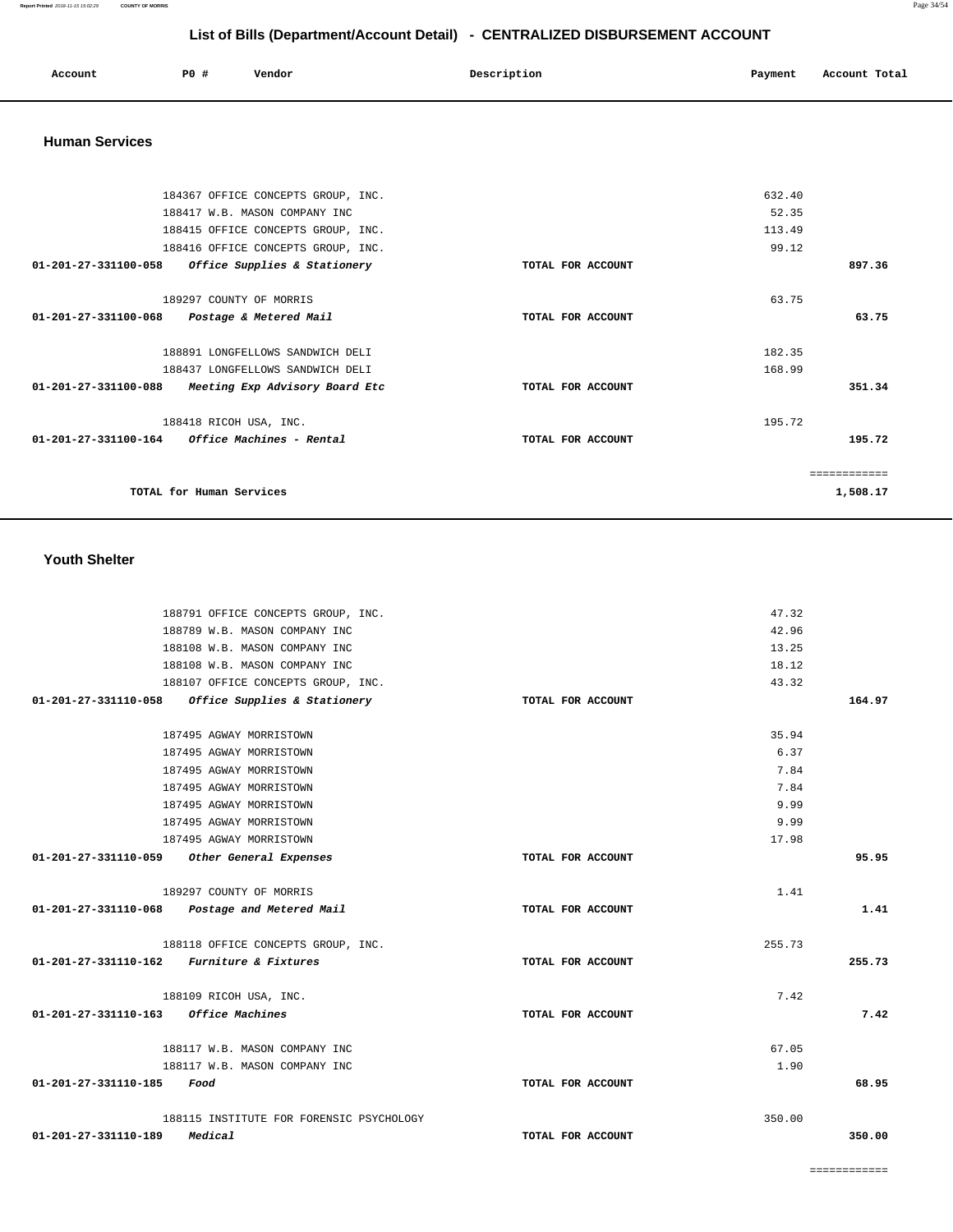| Account              | <b>PO #</b>             | Vendor | Description | Payment | Account Total |
|----------------------|-------------------------|--------|-------------|---------|---------------|
| <b>Youth Shelter</b> |                         |        |             |         |               |
|                      | TOTAL for Youth Shelter |        |             |         | 944.43        |

**Office on Aging** 

| 188596 NATL ASSOC OF AREA AGENCIES                             |                   | 905.00       |
|----------------------------------------------------------------|-------------------|--------------|
| $01 - 201 - 27 - 333100 - 023$<br>Associations and Memberships | TOTAL FOR ACCOUNT | 905.00       |
|                                                                |                   |              |
| 188738 SHAWNNA BAILEY                                          |                   | 24.00        |
| 188736 KAREN WEBSTER                                           |                   | 37.27        |
| 01-201-27-333100-048<br>Insurance                              | TOTAL FOR ACCOUNT | 61.27        |
|                                                                |                   |              |
| 189297 COUNTY OF MORRIS                                        |                   | 302.74       |
| 01-201-27-333100-068<br>Postage & Metered Mail                 | TOTAL FOR ACCOUNT | 302.74       |
|                                                                |                   |              |
| 188738 SHAWNNA BAILEY                                          |                   | 66.15        |
| 188736 KAREN WEBSTER                                           |                   | 24.00        |
| 01-201-27-333100-082<br>Travel Expense                         | TOTAL FOR ACCOUNT | 90.15        |
| 188598 JUST JIM CLEANING SERVICE                               |                   | 250.00       |
| 01-201-27-333100-084<br><i>Other Outside Services</i>          | TOTAL FOR ACCOUNT | 250.00       |
|                                                                |                   | ============ |
| TOTAL for Office on Aging                                      |                   | 1,609.16     |
|                                                                |                   |              |

#### **Grant in Aid**

|                      | TOTAL for Grant in Aid                |  |                   |           | ===========<br>41,058.00 |
|----------------------|---------------------------------------|--|-------------------|-----------|--------------------------|
| 01-201-27-342000-090 | Grant in Aid: Program Expenditures    |  | TOTAL FOR ACCOUNT |           | 41,058.00                |
|                      | 188893 PARSIPPANY CHILD DAY CARE CTR. |  |                   | 2,668.00  |                          |
|                      | 188426 ALFRE INC.                     |  |                   | 6,385.00  |                          |
|                      | 188426 ALFRE INC.                     |  |                   | 5,400.00  |                          |
|                      | 188809 COMMUNITY HOPE INC.            |  |                   | 11,544.00 |                          |
|                      | 188809 COMMUNITY HOPE INC.            |  |                   | 13,961.00 |                          |
|                      | 188808 NEWBRIDGE SERVICES INC         |  |                   | 1,100.00  |                          |
|                      |                                       |  |                   |           |                          |

## **Seniors, Disabled & Veterans**

| 188735 CORNERSTONE FAMILY<br>188886 CORNERSTONE FAMILY                   |                   | 5,488.24<br>20,894.82 |
|--------------------------------------------------------------------------|-------------------|-----------------------|
| Contracted Services - Adult Day Care<br>01-201-27-343100-036             | TOTAL FOR ACCOUNT | 26,383.06             |
| 189251 KENNETH BRENZEL<br>01-201-27-343100-059<br>Other General Expenses | TOTAL FOR ACCOUNT | 907.25<br>907.25      |
| 189251 KENNETH BRENZEL<br>01-201-27-343100-082<br>Travel Expense         | TOTAL FOR ACCOUNT | 127.40<br>127.40      |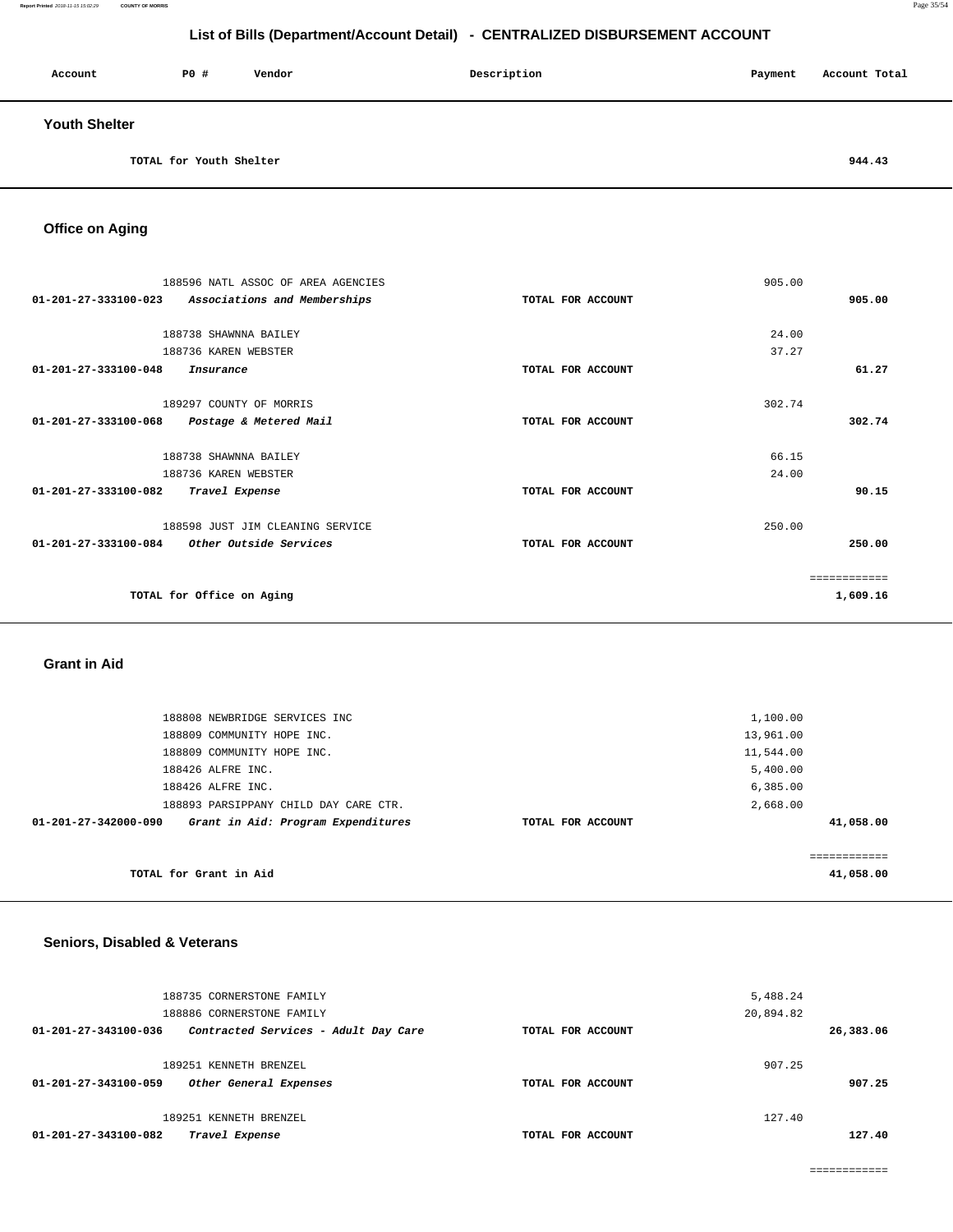**Report Printed** 2018-11-15 15:02:29 **COUNTY OF MORRIS** Page 36/54

## **List of Bills (Department/Account Detail) - CENTRALIZED DISBURSEMENT ACCOUNT**

| Account                                 | PO# | Vendor                                 | Description | Payment | Account Total |
|-----------------------------------------|-----|----------------------------------------|-------------|---------|---------------|
| <b>Seniors, Disabled &amp; Veterans</b> |     |                                        |             |         |               |
|                                         |     | TOTAL for Seniors, Disabled & Veterans |             |         | 27,417.71     |

| <b>County Board of Social Service</b> |
|---------------------------------------|
|---------------------------------------|

|                                | 187924 THOMSON REUTER-WEST               |                   | 326.46    |              |
|--------------------------------|------------------------------------------|-------------------|-----------|--------------|
|                                | 187924 THOMSON REUTER-WEST               |                   | 15.44     |              |
| 01-201-27-345100-059           | Other General Expenses                   | TOTAL FOR ACCOUNT |           | 341.90       |
|                                | 188269 MORRISTOWN, POSTMASTER            |                   | 690.00    |              |
|                                | 188269 MORRISTOWN, POSTMASTER            |                   | 225.00    |              |
| 01-201-27-345100-068           | Postage & Metered Mail                   | TOTAL FOR ACCOUNT |           | 915.00       |
|                                | 188608 CITYSIDE ARCHIVES, LLC            |                   | 948.09    |              |
| $01 - 201 - 27 - 345100 - 257$ | Rental - Other                           | TOTAL FOR ACCOUNT |           | 948.09       |
|                                | 188656 HINDSIGHT, INC                    |                   | 20,647.00 |              |
| 01-201-27-345100-325           | Special Services                         | TOTAL FOR ACCOUNT |           | 20,647.00    |
|                                | 188653 FLAGSHIP HEALTH SYSTEMS, INC.     |                   | 436.24    |              |
|                                | 188653 FLAGSHIP HEALTH SYSTEMS, INC.     |                   | 155.80    |              |
|                                | 188655 DELTA DENTAL OF NEW JERSEY, INC.  |                   | 866.70    |              |
|                                | 188655 DELTA DENTAL OF NEW JERSEY, INC.  |                   | 477.76    |              |
|                                | 188655 DELTA DENTAL OF NEW JERSEY, INC.  |                   | 29.86     |              |
| 01-201-27-345100-329           | Hospital Insurance Premiums              | TOTAL FOR ACCOUNT |           | 1,966.36     |
|                                | 189054 LASZLO CSENGETO                   |                   | 27.65     |              |
| 01-201-27-345100-332           | Mileage                                  | TOTAL FOR ACCOUNT |           | 27.65        |
|                                | 188650 DIENANE ETIENNE                   |                   | 72.00     |              |
|                                | 188986 SHARON WINSTON                    |                   | 90.00     |              |
|                                | 188993 FELICIA WILLIAMS                  |                   | 72.00     |              |
| 01-201-27-345100-333           | Other Allowances                         | TOTAL FOR ACCOUNT |           | 234.00       |
|                                |                                          |                   |           | ============ |
|                                | TOTAL for County Board of Social Service |                   |           | 25,080.00    |

| 187968 ESSEX COUNTY HOSPITAL<br>187968 ESSEX COUNTY HOSPITAL<br>187969 ESSEX COUNTY HOSPITAL |                   | 3,679.50<br>$-32.25$<br>2,330.35 |
|----------------------------------------------------------------------------------------------|-------------------|----------------------------------|
| 187969 ESSEX COUNTY HOSPITAL<br>Program Expenditures<br>01-201-27-349110-090                 | TOTAL FOR ACCOUNT | 6.00<br>5,983.60                 |
| TOTAL for DEPARTMENT 349110                                                                  |                   | 5,983.60                         |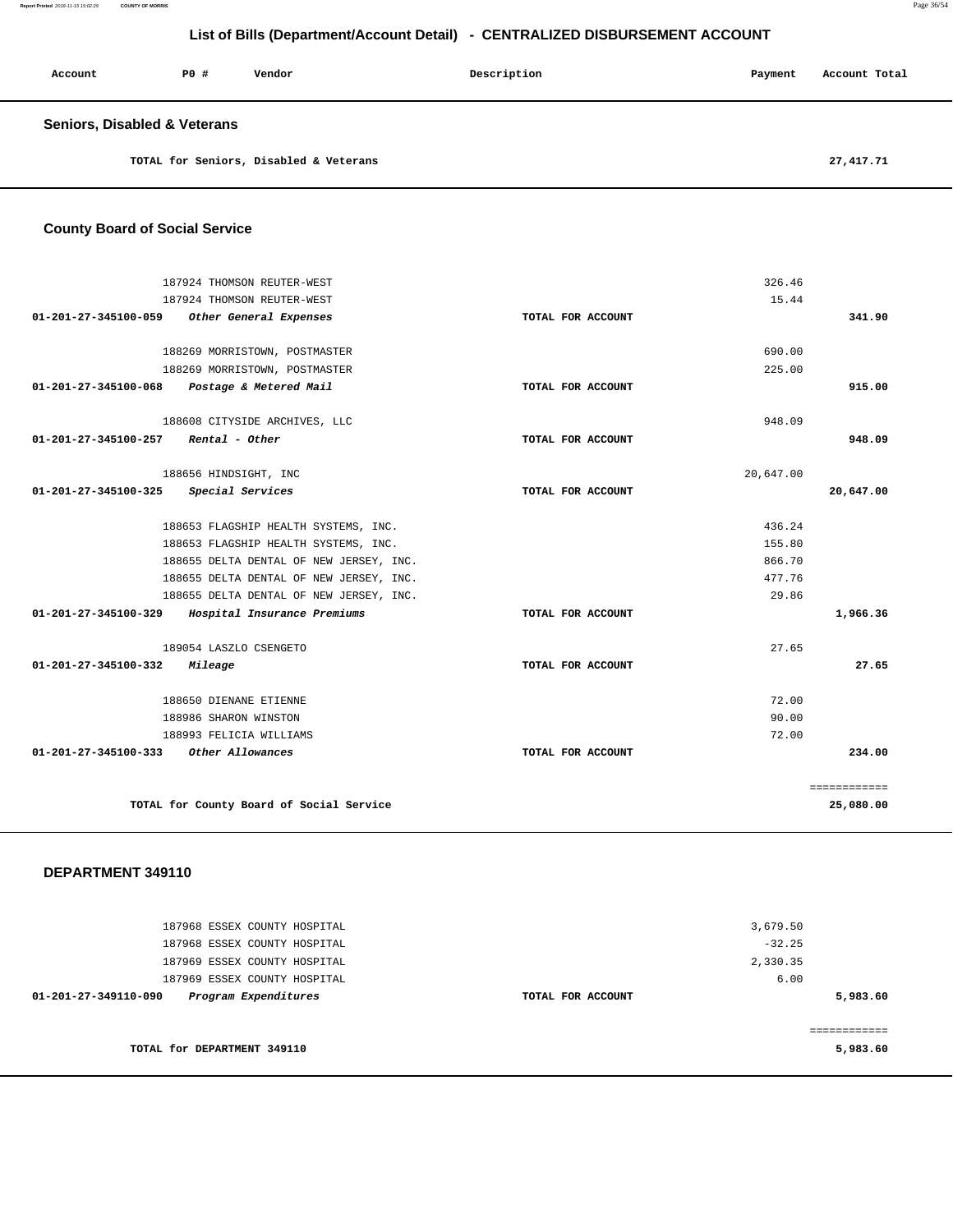**Report Printed** 2018-11-15 15:02:29 **COUNTY OF MORRIS** Page 37/54

## **List of Bills (Department/Account Detail) - CENTRALIZED DISBURSEMENT ACCOUNT**

| Account | <b>PO #</b> | Vendor | Description | Payment | Account Total |
|---------|-------------|--------|-------------|---------|---------------|
|         |             |        |             |         |               |

| 189176 INGLESINO, WEBSTER,                                                     |                   | 6,034.00             |
|--------------------------------------------------------------------------------|-------------------|----------------------|
| 189176 INGLESINO, WEBSTER,                                                     |                   | 6,141.30             |
| 01-201-27-350100-035<br>Consultation Fee                                       | TOTAL FOR ACCOUNT | 12,175.30            |
|                                                                                |                   | 337.72               |
| 187986 CROSSTOWN PLUMBING SUPPLY INC.                                          |                   |                      |
| 187986 CROSSTOWN PLUMBING SUPPLY INC.<br>187986 CROSSTOWN PLUMBING SUPPLY INC. |                   | 1,320.40             |
| 187986 CROSSTOWN PLUMBING SUPPLY INC.                                          |                   | 3,197.40<br>2,364.96 |
| 185943 TBS CONTROLS LLC                                                        |                   | 483.00               |
| 187725 FASTENAL COMPANY                                                        |                   | 119.40               |
| 187725 FASTENAL COMPANY                                                        |                   |                      |
|                                                                                |                   | 7.036.72             |
| 187725 FASTENAL COMPANY                                                        |                   | 1,147.41             |
| 187725 FASTENAL COMPANY                                                        |                   | 2,735.69             |
| 187725 FASTENAL COMPANY                                                        |                   | 4,875.30             |
| 187725 FASTENAL COMPANY                                                        |                   | 5,364.81             |
| 187725 FASTENAL COMPANY                                                        |                   | 760.51               |
| 187725 FASTENAL COMPANY                                                        |                   | 739.36               |
| 187725 FASTENAL COMPANY                                                        |                   | 1,398.78             |
| 189160 HOME DEPOT U.S.A., INC.                                                 |                   | 687.56               |
| 189160 HOME DEPOT U.S.A., INC.                                                 |                   | 118.49               |
| 187994 PORTASOFT OF MORRIS COUNTY INC                                          |                   | 2,480.00             |
| 187723 WEBSTER PLUMBING &                                                      |                   | 13,944.00            |
| 187723 WEBSTER PLUMBING &                                                      |                   | 13,356.00            |
| 187723 WEBSTER PLUMBING &                                                      |                   | 11,088.00            |
| 187723 WEBSTER PLUMBING &                                                      |                   | 8,400.00             |
| 187723 WEBSTER PLUMBING &                                                      |                   | 6,804.00             |
| 187723 WEBSTER PLUMBING &                                                      |                   | 2,352.00             |
| 187723 WEBSTER PLUMBING &                                                      |                   | 14,097.60            |
| 187723 WEBSTER PLUMBING &                                                      |                   | 8,353.60             |
| 187723 WEBSTER PLUMBING &                                                      |                   | 4,048.85             |
| 187991 CHA CONSULTING                                                          |                   | 15,000.00            |
| 187991 CHA CONSULTING                                                          |                   | 7,500.00             |
| Contracted Services<br>01-201-27-350100-036                                    | TOTAL FOR ACCOUNT | 140,111.56           |
| 189297 COUNTY OF MORRIS                                                        |                   | 2.09                 |
| 01-201-27-350100-068<br>Postage & Metered Mail                                 | TOTAL FOR ACCOUNT | 2.09                 |
|                                                                                |                   |                      |
|                                                                                |                   | ============         |
| TOTAL for MV:Administration                                                    |                   | 152,288.95           |
|                                                                                |                   |                      |

#### **MV:Nursing**

| 184345 MORRISTOWN MEDICAL CENTER       |                   | 411.66 |
|----------------------------------------|-------------------|--------|
| (2017) Medical<br>01-203-27-350130-189 | TOTAL FOR ACCOUNT | 411.66 |
| TOTAL for MV: Nursing                  |                   | 411.66 |
|                                        |                   |        |

## **County Adjuster**

189297 COUNTY OF MORRIS 403.93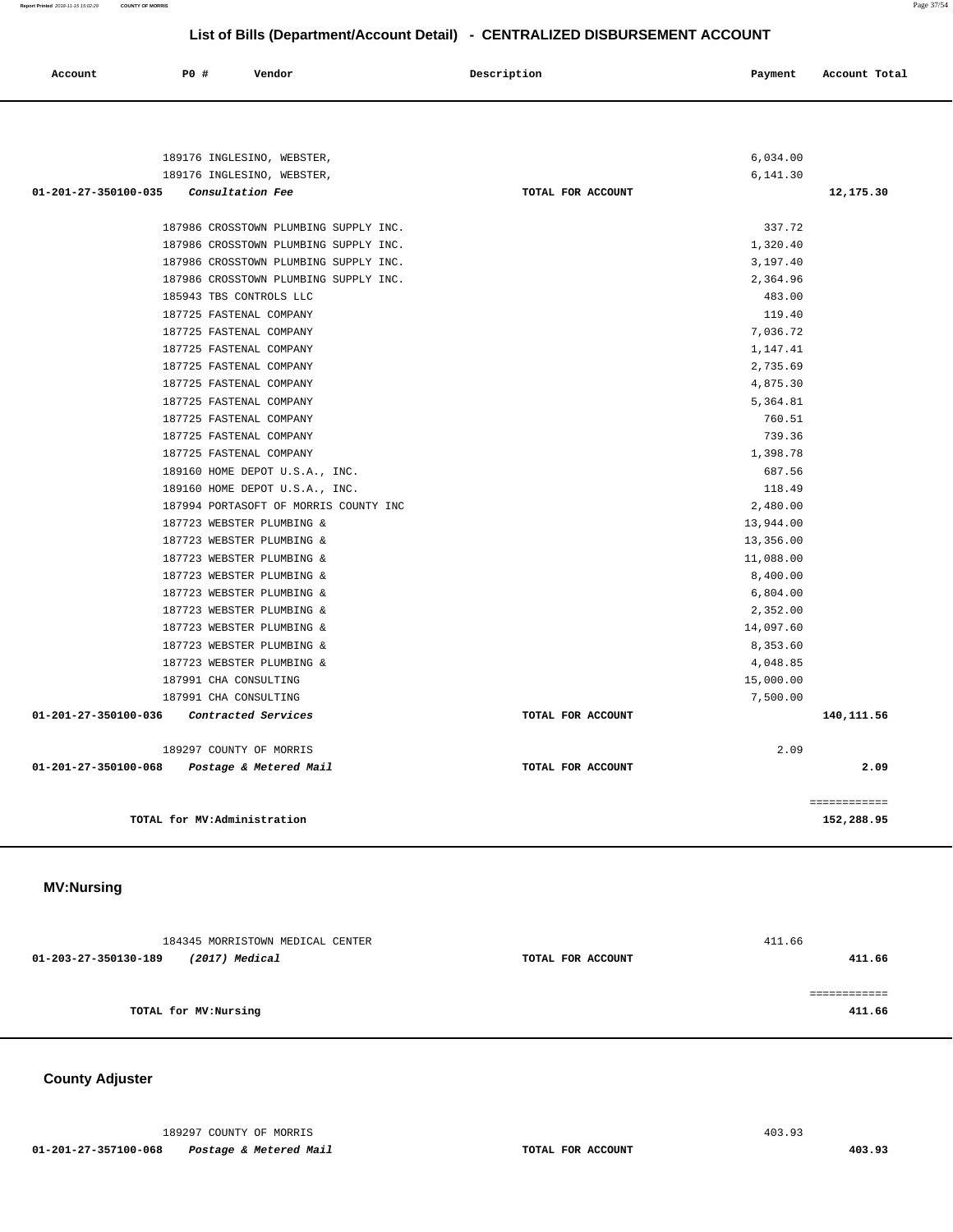| Account                | P0 #                      | Vendor | Description | Payment | Account Total |
|------------------------|---------------------------|--------|-------------|---------|---------------|
| <b>County Adjuster</b> |                           |        |             |         |               |
|                        |                           |        |             |         | ------------  |
|                        | TOTAL for County Adjuster |        |             |         | 403.93        |

**County Library** 

|                                             | 185814 THOMSON REUTERS-WEST                                                        | 1,751.00          |              |
|---------------------------------------------|------------------------------------------------------------------------------------|-------------------|--------------|
|                                             | 187800 RECORDED BOOKS LLC                                                          | 1,500.00          |              |
|                                             | 187800 RECORDED BOOKS LLC                                                          | 3,000.00          |              |
|                                             | 185804 GANN LAW BOOKS                                                              | 179.00            |              |
|                                             | 177448 CCH INC                                                                     | 3,477.60          |              |
|                                             | 177448 CCH INC                                                                     | 93.00             |              |
|                                             | 187149 EBSCO INFORMATION SERVICES                                                  | 875.00            |              |
| 01-201-29-390100-028                        | Books & Periodicals                                                                | TOTAL FOR ACCOUNT | 10,875.60    |
|                                             | 188382 W.B. MASON COMPANY INC                                                      | 939.96            |              |
|                                             |                                                                                    | 3.81              |              |
|                                             | 188382 W.B. MASON COMPANY INC<br>01-201-29-390100-058 Office Supplies & Stationery | TOTAL FOR ACCOUNT | 943.77       |
|                                             |                                                                                    |                   |              |
|                                             | 189297 COUNTY OF MORRIS                                                            | 612.84            |              |
| 01-201-29-390100-068 Postage & Metered Mail |                                                                                    | TOTAL FOR ACCOUNT | 612.84       |
|                                             | 187798 RICOH USA, INC.                                                             | 45.50             |              |
|                                             | 187798 RICOH USA, INC.                                                             | 170.38            |              |
|                                             | 187798 RICOH USA, INC.                                                             | 86.03             |              |
|                                             | 187798 RICOH USA, INC.                                                             | 151.41            |              |
| $01 - 201 - 29 - 390100 - 069$ Printing     |                                                                                    | TOTAL FOR ACCOUNT | 453.32       |
|                                             | 185127 DICK BLICK                                                                  | 10.29             |              |
|                                             | 185127 DICK BLICK                                                                  | 37.79             |              |
|                                             | 185127 DICK BLICK                                                                  | 27.79             |              |
|                                             | 185127 DICK BLICK                                                                  | 31.96             |              |
| 01-201-29-390100-095                        | Other Administrative Supplies                                                      | TOTAL FOR ACCOUNT | 107.83       |
|                                             | 164014 LEXIS NEXIS                                                                 | 1,955.00          |              |
|                                             | 01-203-29-390100-028 (2017) Books & Periodicals                                    | TOTAL FOR ACCOUNT | 1,955.00     |
|                                             |                                                                                    |                   | ============ |
|                                             | TOTAL for County Library                                                           |                   | 14,948.36    |
|                                             |                                                                                    |                   |              |

## **County Superintendent of Schoo**

| 188704 ROGER JINKS                                   |                   | 66.80 |       |
|------------------------------------------------------|-------------------|-------|-------|
| Cellular Phones/Pagers<br>01-201-29-392100-031       | TOTAL FOR ACCOUNT |       | 66.80 |
|                                                      |                   |       |       |
| 187934 W.B. MASON COMPANY INC                        |                   | 75.72 |       |
| Office Supplies & Stationery<br>01-201-29-392100-058 | TOTAL FOR ACCOUNT |       | 75.72 |
|                                                      |                   |       |       |
| 189297 COUNTY OF MORRIS                              |                   | 55.63 |       |
| Postage & Metered Mail<br>01-201-29-392100-068       | TOTAL FOR ACCOUNT |       | 55.63 |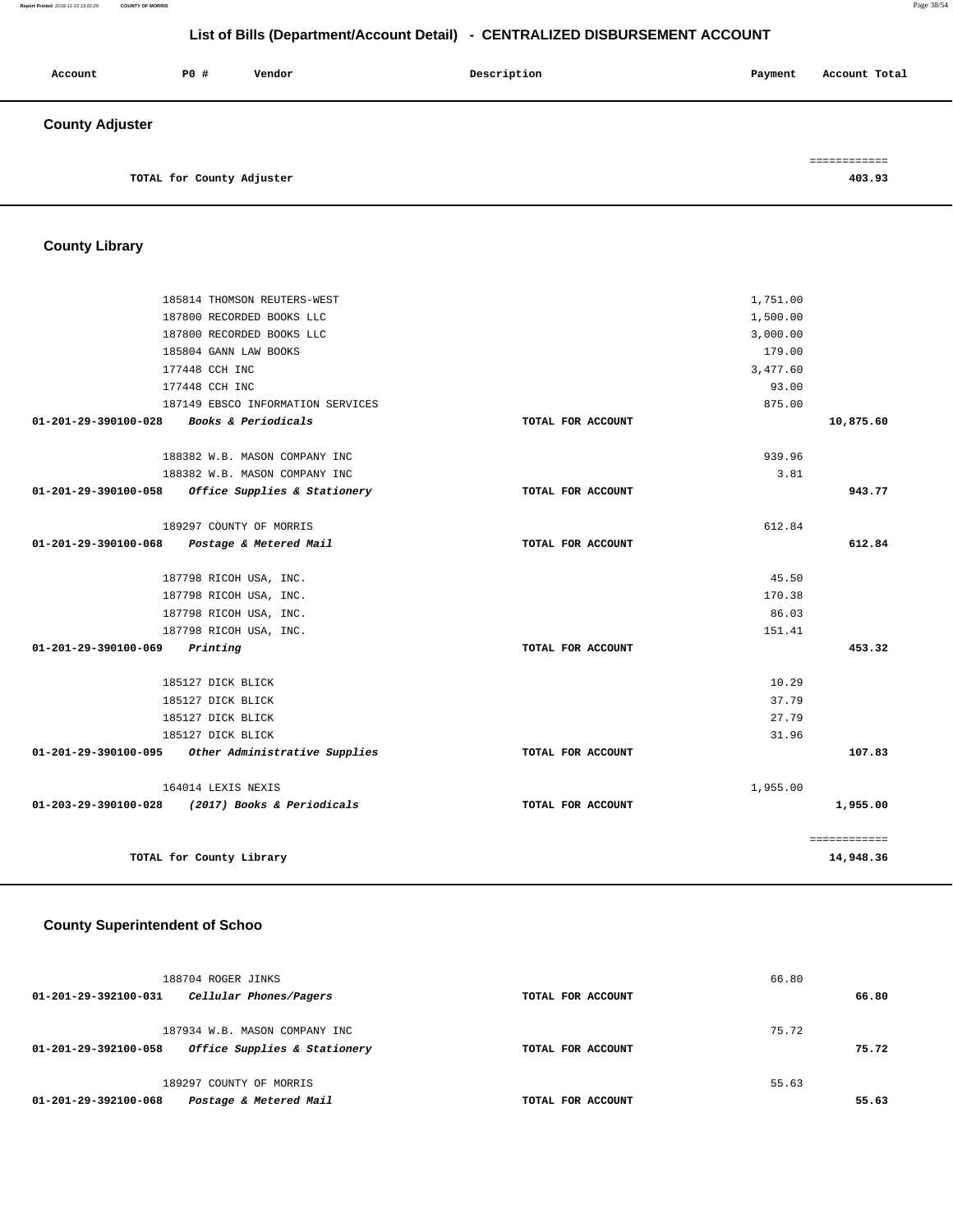**Report Printed** 2018-11-15 15:02:29 **COUNTY OF MORRIS** Page 39/54

## **List of Bills (Department/Account Detail) - CENTRALIZED DISBURSEMENT ACCOUNT**

| Account                               | PO#            | Vendor                                   | Description       | Payment | Account Total            |
|---------------------------------------|----------------|------------------------------------------|-------------------|---------|--------------------------|
| <b>County Superintendent of Schoo</b> |                |                                          |                   |         |                          |
| 01-201-29-392100-082                  | Travel Expense |                                          | TOTAL FOR ACCOUNT |         | 56.70                    |
|                                       |                | 187935 RICOH AMERICAS CORPORATION        |                   | 884.51  |                          |
| 01-201-29-392100-164                  |                | <i>Office Machines - Rental</i>          | TOTAL FOR ACCOUNT |         | 884.51                   |
|                                       |                | TOTAL for County Superintendent of Schoo |                   |         | ============<br>1,139.36 |

## **Contribution to County College**

| 189183 COUNTY COLLEGE OF MORRIS             |                   | 417,576.59 |
|---------------------------------------------|-------------------|------------|
| <i>Expenditures</i><br>01-201-29-395100-090 | TOTAL FOR ACCOUNT | 417,576.59 |
|                                             |                   |            |
|                                             |                   |            |
| TOTAL for Contribution to County College    |                   | 417,576.59 |

## **Rutgers Extension Service**

| 189297 COUNTY OF MORRIS                               |                   | 2.78   |
|-------------------------------------------------------|-------------------|--------|
| 01-201-29-396100-068<br>Postage & Metered Mail        | TOTAL FOR ACCOUNT | 2.78   |
| 188905 KATHY MURARIK                                  |                   | 293.88 |
|                                                       |                   |        |
| 188906 DAVID S LOS                                    |                   | 33.95  |
| 01-201-29-396100-082<br>Travel Expense                | TOTAL FOR ACCOUNT | 327.83 |
|                                                       |                   |        |
| 188905 KATHY MURARIK                                  |                   | 36.33  |
| Other Administrative Supplies<br>01-201-29-396100-095 | TOTAL FOR ACCOUNT | 36.33  |
|                                                       |                   |        |
|                                                       |                   |        |
| TOTAL for Rutgers Extension Service                   |                   | 366.94 |
|                                                       |                   |        |

## **Rmb Out of Cty Two Yr Coll**

| 188990 SUSSEX COUNTY COMMUNITY COLLEGE                          |                   | 1,086.96 |
|-----------------------------------------------------------------|-------------------|----------|
| Rmb Out of Cty Two Yr Coll Expenditures<br>01-201-29-397100-090 | TOTAL FOR ACCOUNT | 1,086.96 |
|                                                                 |                   |          |
|                                                                 |                   |          |
| TOTAL for Rmb Out of Cty Two Yr Coll                            |                   | 1,086.96 |

## **Fire and Police Academy**

| 188126 RICOH USA, INC.<br>01-201-29-407100-059<br>Other General Expenses | TOTAL FOR ACCOUNT | 239.05 | 305.05 |
|--------------------------------------------------------------------------|-------------------|--------|--------|
|                                                                          |                   |        |        |
| 188243 ALL COUNTY RENTAL CENTER                                          |                   | 66.00  |        |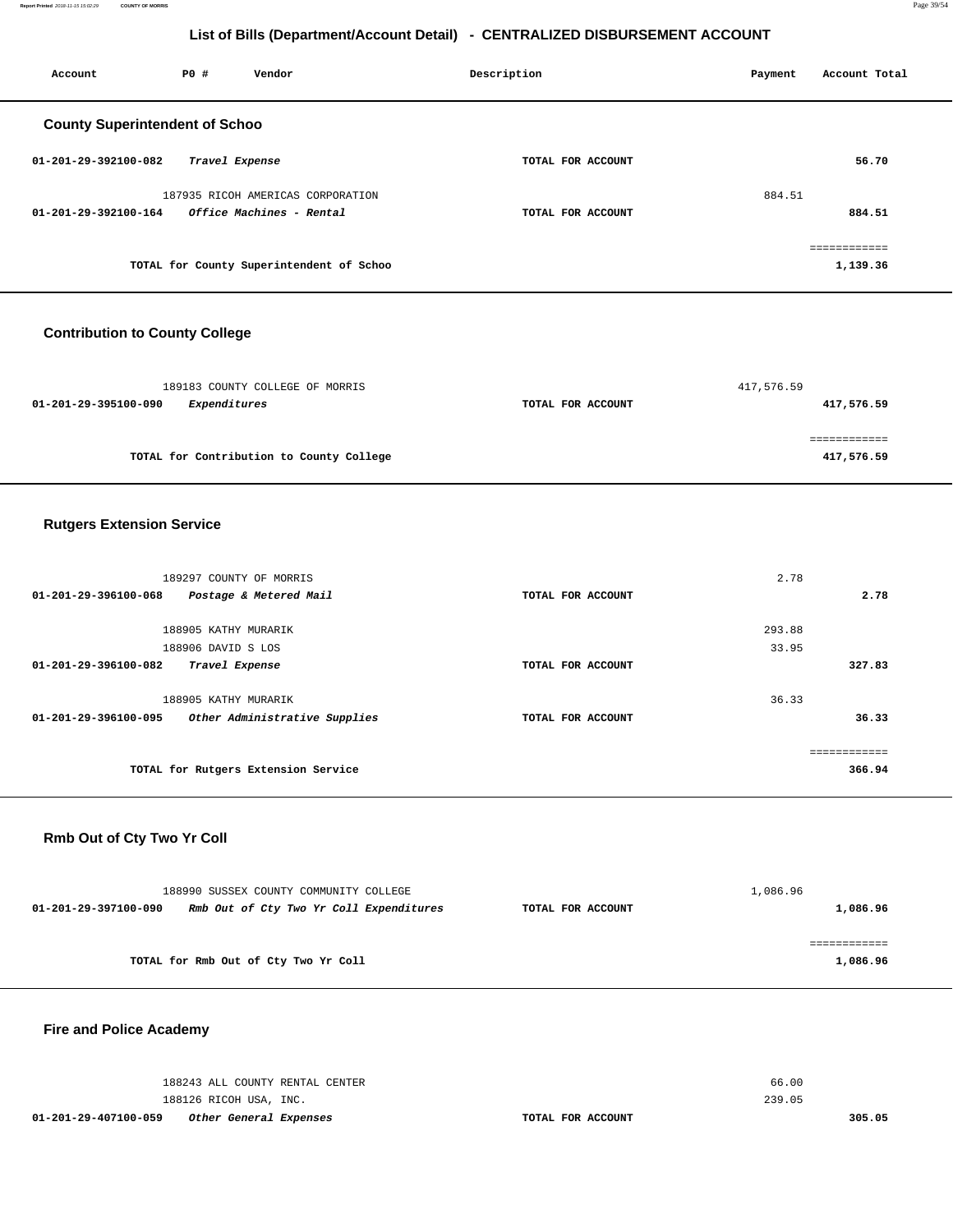**Report Printed** 2018-11-15 15:02:29 **COUNTY OF MORRIS** Page 40/54

## **List of Bills (Department/Account Detail) - CENTRALIZED DISBURSEMENT ACCOUNT**

| P0 #<br>Vendor<br>Account                       | Description       | Account Total<br>Payment |
|-------------------------------------------------|-------------------|--------------------------|
| <b>Fire and Police Academy</b>                  |                   |                          |
| 01-201-29-407100-068<br>Postage & Metered Mail  | TOTAL FOR ACCOUNT | 79.40                    |
| 187677 BOTH WORLDS SOFTWARE INC                 |                   | 1,170.00                 |
| 188250 CB2 INDUSTIRES LLC                       |                   | 2,100.00                 |
| <b>Building Repairs</b><br>01-201-29-407100-223 | TOTAL FOR ACCOUNT | 3,270.00                 |
| 188124 MORRISTOWN LUMBER &                      |                   | 7.11                     |
| 01-201-29-407100-258<br>Equipment               | TOTAL FOR ACCOUNT | 7.11                     |
|                                                 |                   |                          |
| TOTAL for Fire and Police Academy               |                   | 3,661.56                 |

## **Utilities**

| 188853 JERSEY CENTRAL POWER & LIGHT             |                   | 86, 376.29   |           |
|-------------------------------------------------|-------------------|--------------|-----------|
| 188853 JERSEY CENTRAL POWER & LIGHT             |                   | $-7, 173.54$ |           |
| 188853 JERSEY CENTRAL POWER & LIGHT             |                   | $-1,009.22$  |           |
| 188853 JERSEY CENTRAL POWER & LIGHT             |                   | $-281.21$    |           |
| 188853 JERSEY CENTRAL POWER & LIGHT             |                   | $-664.21$    |           |
| 188854 JERSEY CENTRAL POWER & LIGHT             |                   | 2,757.04     |           |
| 188875 U.S. BANK OPERATIONS CENTER              |                   | 8,150.70     |           |
| 189100 BOROUGH OF BUTLER                        |                   | 84.17        |           |
| 189100 BOROUGH OF BUTLER                        |                   | 132.57       |           |
| 189100 BOROUGH OF BUTLER                        |                   | 120.58       |           |
| $01 - 201 - 31 - 430100 - 137$ Electricity      | TOTAL FOR ACCOUNT |              | 88,493.17 |
| 189300 NATIONAL FUEL OIL INC.                   |                   | 47,098.24    |           |
| 01-201-31-430100-140<br>Gas Purchases           | TOTAL FOR ACCOUNT |              | 47,098.24 |
| 188119 SUBURBAN PROPANE -2347                   |                   | 583.99       |           |
| 188119 SUBURBAN PROPANE -2347                   |                   | 0.24         |           |
| 188119 SUBURBAN PROPANE -2347                   |                   | 3.87         |           |
| 188119 SUBURBAN PROPANE -2347                   |                   | 9.92         |           |
| 188861 DIRECT ENERGY BUSINESS MARKETING         |                   | 838.94       |           |
| 188861 DIRECT ENERGY BUSINESS MARKETING         |                   | 144.91       |           |
| 188860 DIRECT ENERGY BUSINESS MARKETING         |                   | 3,209.69     |           |
| 188857 N.J. NATURAL GAS COMPANY                 |                   | 424.25       |           |
| 188858 N.J. NATURAL GAS COMPANY                 |                   | 226.40       |           |
| 188856 N.J. NATURAL GAS COMPANY                 |                   | 64.95        |           |
| 188859 PSE&G CO                                 |                   | 3,420.51     |           |
| 188855 N.J. NATURAL GAS COMPANY                 |                   | 51.75        |           |
| 188868 N.J. NATURAL GAS COMPANY                 |                   | 97.17        |           |
| 188863 N.J. NATURAL GAS COMPANY                 |                   | 26.89        |           |
| 189174 WOODRUFF ENERGY                          |                   | 29,553.88    |           |
| 189174 WOODRUFF ENERGY                          |                   | 760.64       |           |
| 189165 PSE&G CO                                 |                   | 1,375.09     |           |
| 186974 WOODRUFF ENERGY                          |                   | 1,421.95     |           |
| 186974 WOODRUFF ENERGY                          |                   | 94.20        |           |
| 186593 WOODRUFF ENERGY                          |                   | 7,128.54     |           |
| 01-201-31-430100-141 Natural Gas                | TOTAL FOR ACCOUNT |              | 49,437.78 |
| 187990 MORRIS COUNTY MUNICIPAL                  |                   | 2,061.00     |           |
| 187990 MORRIS COUNTY MUNICIPAL                  |                   | 2,982.63     |           |
| Rubbish & Trash Removal<br>01-201-31-430100-143 | TOTAL FOR ACCOUNT |              | 5,043.63  |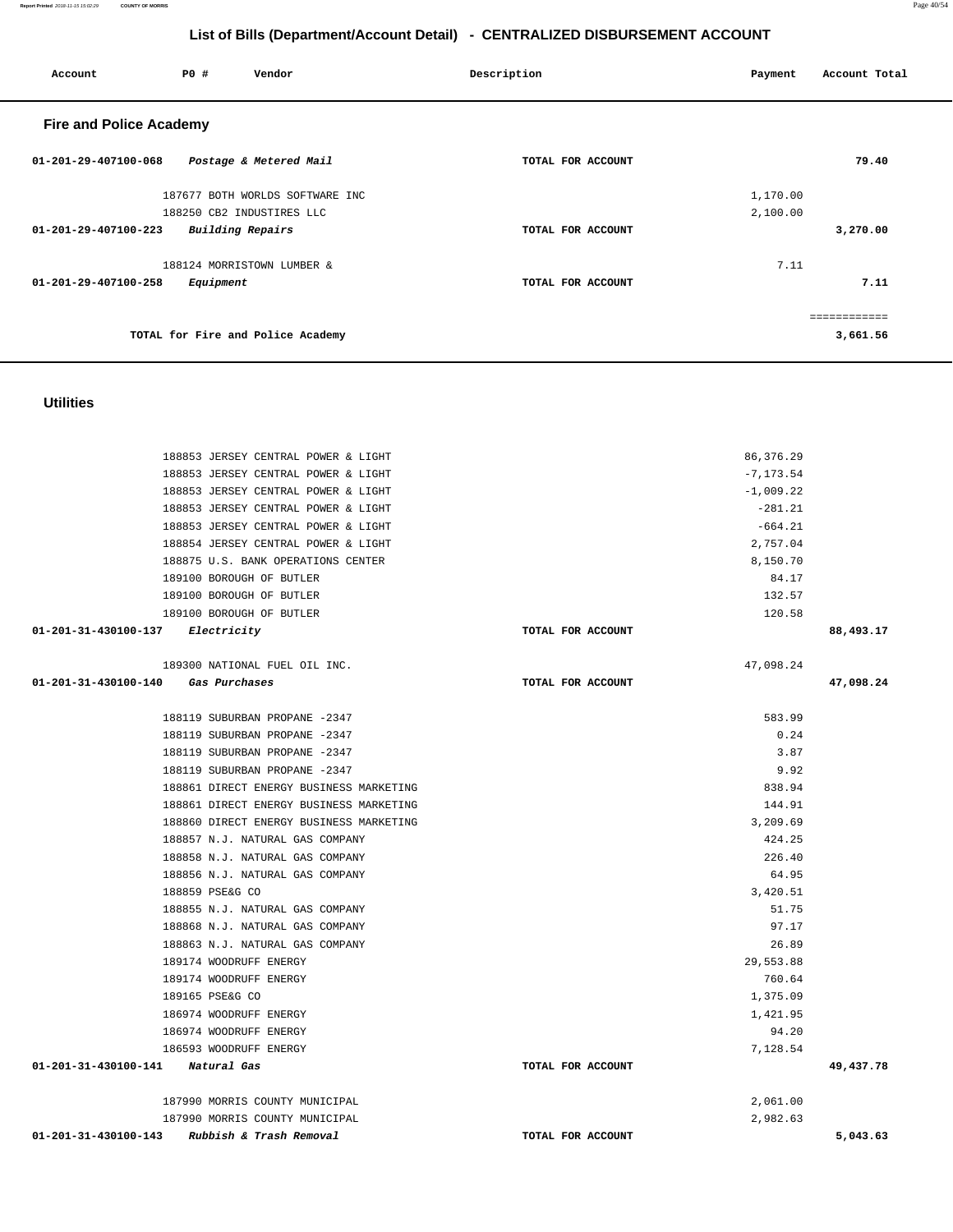#### 188593 OFFICE CONCEPTS GROUP, INC. 188593 OFFICE CONCEPTS GROUP, INC. **01-201-41-716100-058 Office Supplies & Stationery TOTAL FOR ACCOUNT**  273.78 296.90 **570.68** 188883 PATRICIA W. GIBBONS 188883 PATRICIA W. GIBBONS **01-201-41-716100-084 Other Outside Services TOTAL FOR ACCOUNT**  473.48 88.27 **561.75** 189300 NATIONAL FUEL OIL INC. **01-201-41-716100-140 Gas Purchases TOTAL FOR ACCOUNT**  3,045.38 **3,045.38** 188734 CENTURYLINK 188733 MCI COM 188595 MCI COM 46.75 33.45 33.45

**Nutrition** 

|                      | 188867 TAX COLLECTOR            | 24,013.44         |              |
|----------------------|---------------------------------|-------------------|--------------|
|                      | 188867 TAX COLLECTOR            | 126.75            |              |
|                      | 188867 TAX COLLECTOR            | 1,077.12          |              |
|                      | 188867 TAX COLLECTOR            | 126.75            |              |
|                      | 188867 TAX COLLECTOR            | 134.98            |              |
|                      | 188867 TAX COLLECTOR            | 31,025.28         |              |
| 01-201-31-430100-144 | Sewer                           | TOTAL FOR ACCOUNT | 72,407.68    |
|                      |                                 |                   |              |
|                      | 188374 VERIZON                  | 35.05             |              |
|                      | 188374 VERIZON                  | 35.10             |              |
|                      | 188719 MCI COM                  | 65.68             |              |
|                      | 188718 VERIZON                  | 35.36             |              |
|                      | 188718 VERIZON                  | 35.19             |              |
|                      | 188718 VERIZON                  | 9.19              |              |
|                      | 185064 EXTEL COMMUNICATIONS     | 965.00            |              |
|                      | 188372 VERIZON                  | 8,104.22          |              |
| 01-201-31-430100-146 | Telephone                       | TOTAL FOR ACCOUNT | 9,284.79     |
|                      |                                 |                   |              |
|                      | 188866 WHARTON WATER DEPARTMENT | 6.13              |              |
|                      | 188866 WHARTON WATER DEPARTMENT | 2.50              |              |
|                      | 188866 WHARTON WATER DEPARTMENT | 96.88             |              |
|                      | 188866 WHARTON WATER DEPARTMENT | 51.69             |              |
|                      | 188866 WHARTON WATER DEPARTMENT | 11.13             |              |
|                      | 189138 SOUTHEAST MORRIS COUNTY  | 1,956.52          |              |
|                      | 189138 SOUTHEAST MORRIS COUNTY  | 3,021.81          |              |
|                      | 189138 SOUTHEAST MORRIS COUNTY  | 5,804.82          |              |
|                      | 189138 SOUTHEAST MORRIS COUNTY  | 1,133.56          |              |
|                      | 189138 SOUTHEAST MORRIS COUNTY  | 738.80            |              |
|                      | 189164 SOUTHEAST MORRIS COUNTY  | 243.31            |              |
|                      | 189164 SOUTHEAST MORRIS COUNTY  | 407.84            |              |
|                      | 189164 SOUTHEAST MORRIS COUNTY  | 380.00            |              |
|                      | 189164 SOUTHEAST MORRIS COUNTY  | 18,018.02         |              |
| 01-201-31-430100-147 | Water                           | TOTAL FOR ACCOUNT | 31,873.01    |
|                      |                                 |                   |              |
|                      |                                 |                   | ============ |
| TOTAL for Utilities  |                                 |                   | 303,638.30   |

|                      |                                                                                                                                              |                             | List of Bills (Department/Account Detail) - CENTRALIZED DISBURSEMENT ACCOUNT |                                                                         |               |
|----------------------|----------------------------------------------------------------------------------------------------------------------------------------------|-----------------------------|------------------------------------------------------------------------------|-------------------------------------------------------------------------|---------------|
| Account              | P0 #                                                                                                                                         | Vendor                      | Description                                                                  | Payment                                                                 | Account Total |
| <b>Utilities</b>     |                                                                                                                                              |                             |                                                                              |                                                                         |               |
|                      | 188867 TAX COLLECTOR<br>188867 TAX COLLECTOR<br>188867 TAX COLLECTOR<br>188867 TAX COLLECTOR<br>188867 TAX COLLECTOR<br>188867 TAX COLLECTOR |                             |                                                                              | 24,013.44<br>126.75<br>1,077.12<br>126.75<br>134.98<br>31,025.28        |               |
| 01-201-31-430100-144 | Sewer<br>188374 VERIZON<br>188374 VERIZON<br>188719 MCI COM<br>188718 VERIZON<br>188718 VERIZON<br>188718 VERIZON<br>188372 VERIZON          | 185064 EXTEL COMMUNICATIONS | TOTAL FOR ACCOUNT                                                            | 35.05<br>35.10<br>65.68<br>35.36<br>35.19<br>9.19<br>965.00<br>8,104.22 | 72,407.68     |
| 01-201-31-430100-146 | Telephone                                                                                                                                    |                             | TOTAL FOR ACCOUNT                                                            |                                                                         | 9,284.79      |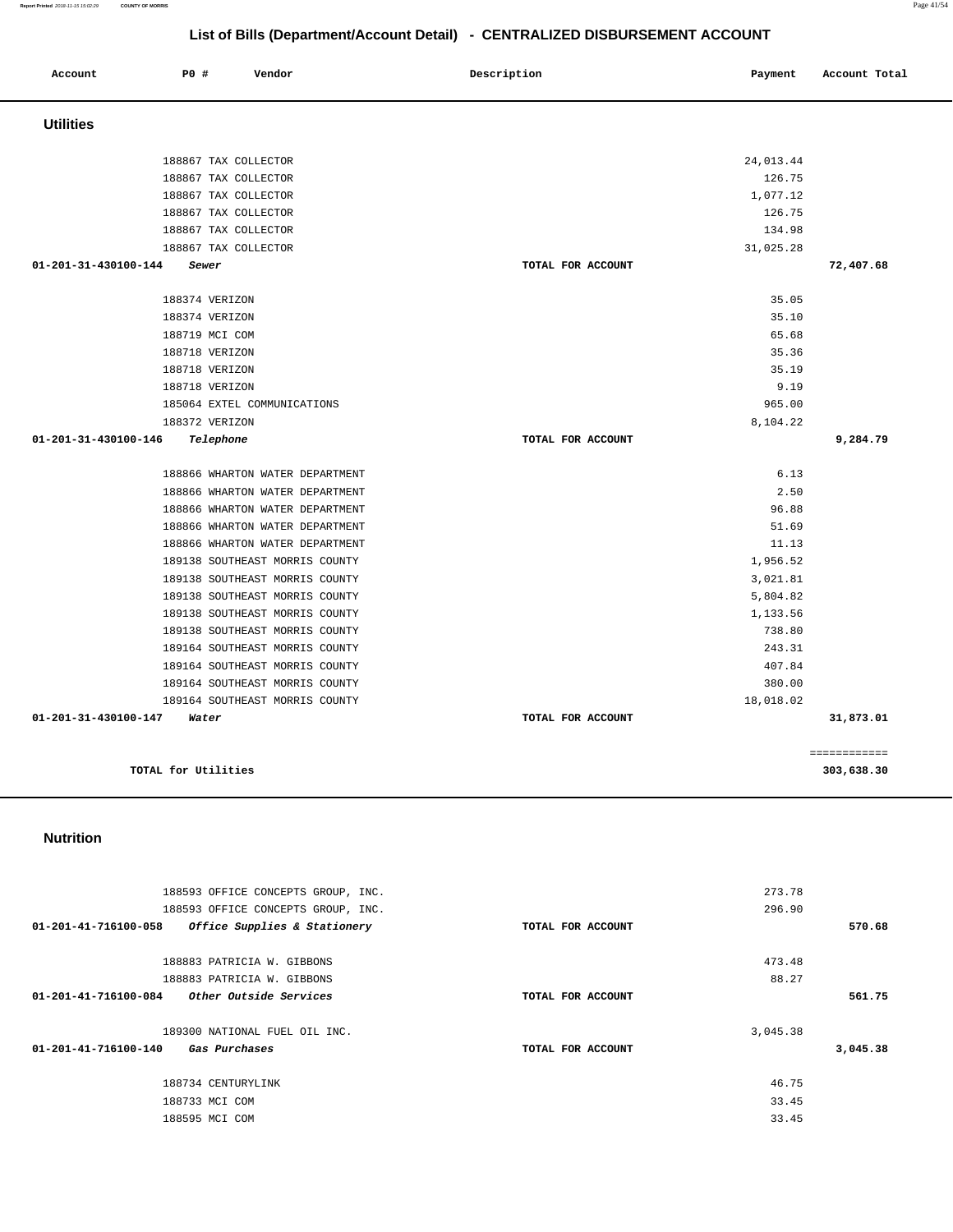| Account              | <b>PO #</b>         | Vendor                            | Description       | Payment    | Account Total |
|----------------------|---------------------|-----------------------------------|-------------------|------------|---------------|
| <b>Nutrition</b>     |                     |                                   |                   |            |               |
|                      | 188888 MCI COM      |                                   |                   | 33.45      |               |
|                      | 188887 MCI COM      |                                   |                   | 33.45      |               |
|                      | 188885 MCI COM      |                                   |                   | 33.88      |               |
|                      | 188884 MCI COM      |                                   |                   | 35.73      |               |
| 01-201-41-716100-146 | Telephone           |                                   | TOTAL FOR ACCOUNT |            | 285.84        |
|                      |                     | 188890 NU-WAY CONCESSIONAIRES INC |                   | 131,742.10 |               |
|                      |                     | 188890 NU-WAY CONCESSIONAIRES INC |                   | 9,930.30   |               |
|                      |                     | 188890 NU-WAY CONCESSIONAIRES INC |                   | 280.45     |               |
|                      |                     | 188889 NU-WAY CONCESSIONAIRES INC |                   | 6,819.26   |               |
| 01-201-41-716100-185 | Food                |                                   | TOTAL FOR ACCOUNT |            | 148,772.11    |
|                      |                     |                                   |                   |            | eessessesses  |
|                      | TOTAL for Nutrition |                                   |                   |            | 153,235.76    |

## **Area Plan Grant**

| 188590 LEGAL SERVICES OF NORTHWEST<br>188813 ZUFALL HEALTH CENTER |                   | 13,905.00<br>7,364.00 |
|-------------------------------------------------------------------|-------------------|-----------------------|
| Expenditures<br>01-201-41-716110-090                              | TOTAL FOR ACCOUNT | 21,269.00             |
| TOTAL for Area Plan Grant                                         |                   | 21,269.00             |

**ALPN** 

| 188740 EMPLOYMENT HORIZONS, INC.<br>188741 CFCS - HOPE HOUSE |                   | 19,252.00<br>3,113.00 |
|--------------------------------------------------------------|-------------------|-----------------------|
| 01-201-41-759000-063<br>ALPN Peer Grouping                   | TOTAL FOR ACCOUNT | 22,365.00             |
|                                                              |                   |                       |
| TOTAL for ALPN                                               |                   | 22,365.00             |
|                                                              |                   |                       |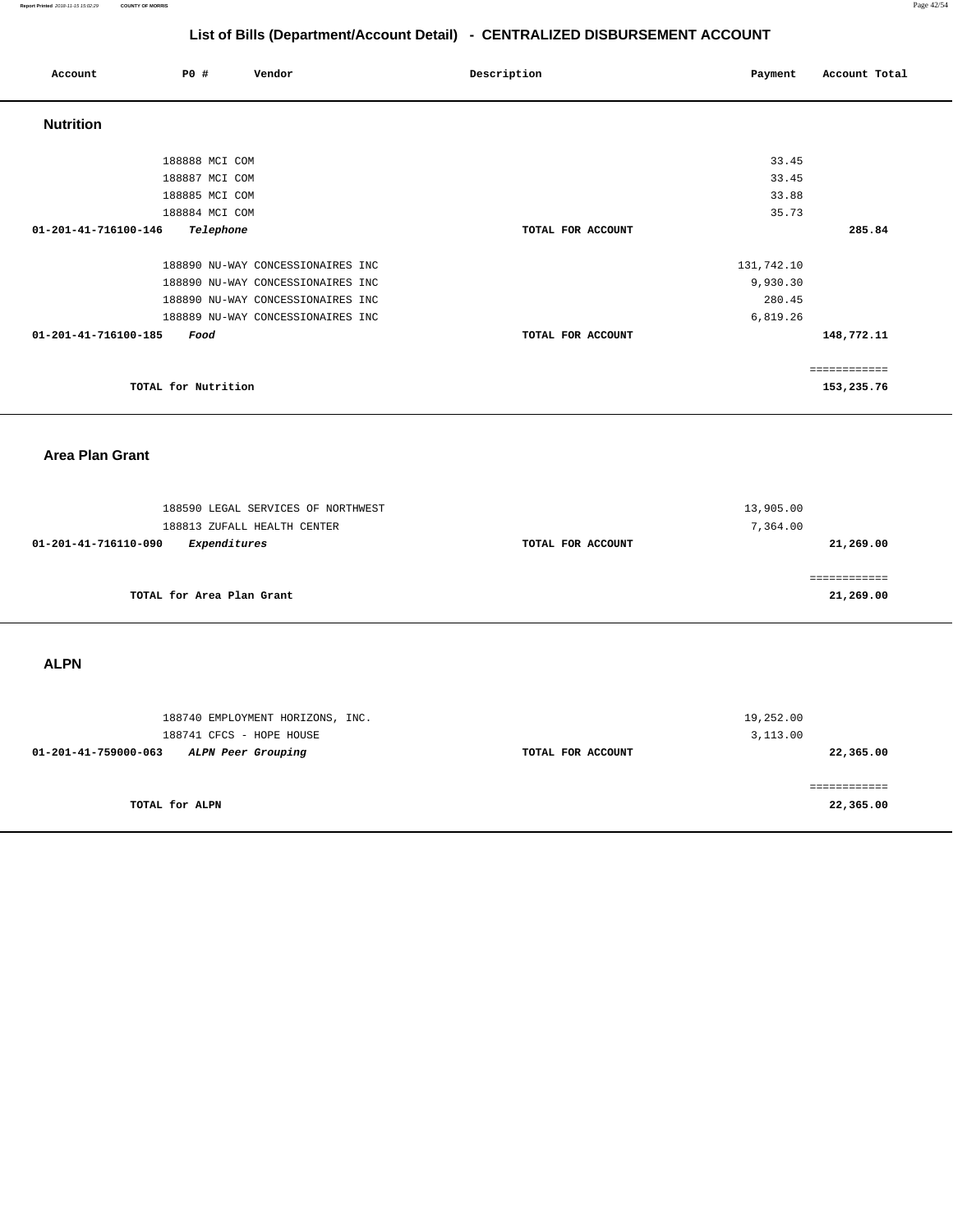**Report Printed** 2018-11-15 15:02:29 **COUNTY OF MORRIS** Page 43/54

## **List of Bills (Department/Account Detail) - CENTRALIZED DISBURSEMENT ACCOUNT**

| Account                                                       | <b>PO #</b>                   | Vendor                        |                   | Description       | Payment | Account Total |
|---------------------------------------------------------------|-------------------------------|-------------------------------|-------------------|-------------------|---------|---------------|
|                                                               |                               |                               | <b>Grant Fund</b> |                   |         |               |
| <b>BIO-TERRORISM GRANT</b>                                    |                               |                               |                   |                   |         |               |
|                                                               |                               | 188501 W.B. MASON COMPANY INC |                   |                   | 136.34  |               |
|                                                               |                               | 187974 W.B. MASON COMPANY INC |                   |                   | 61.69   |               |
|                                                               |                               | 187972 W.B. MASON COMPANY INC |                   |                   | 167.52  |               |
|                                                               |                               | 189298 COUNTY OF MORRIS       |                   |                   | 93.83   |               |
| 02-213-41-718905-391 Public Health Emer Grant(7/1/18-6/30/19) |                               |                               |                   | TOTAL FOR ACCOUNT |         | 459.38        |
|                                                               |                               |                               |                   |                   |         |               |
|                                                               |                               |                               |                   |                   |         | ============  |
|                                                               | TOTAL for BIO-TERRORISM GRANT |                               |                   |                   |         | 459.38        |

#### **DEPARTMENT 741915**

|                                                  |                               |  |                   |        | ============ |
|--------------------------------------------------|-------------------------------|--|-------------------|--------|--------------|
| 02-213-41-741915-392 WFNJ-TANF (7/1/18-12/31/19) |                               |  | TOTAL FOR ACCOUNT |        | 13,596.05    |
|                                                  | 189300 NATIONAL FUEL OIL INC. |  |                   | 41.42  |              |
|                                                  | 187191 TELESEARCH INC         |  |                   | 897.75 |              |
|                                                  | 187191 TELESEARCH INC         |  |                   | 642.60 |              |
|                                                  | 187191 TELESEARCH INC         |  |                   | 756.68 |              |
|                                                  | 187191 TELESEARCH INC         |  |                   | 718.20 |              |
|                                                  | 188570 DONNA BUCHANAN         |  |                   | 8.20   |              |
|                                                  | 187811 TELESEARCH INC         |  |                   | 245.70 |              |
|                                                  | 187811 TELESEARCH INC         |  |                   | 897.75 |              |
|                                                  | 187811 TELESEARCH INC         |  |                   | 897.75 |              |
|                                                  | 187811 TELESEARCH INC         |  |                   | 803.25 |              |
|                                                  | 187811 TELESEARCH INC         |  |                   | 897.75 |              |
|                                                  | 188577 TELESEARCH INC         |  |                   | 245.70 |              |
|                                                  | 188577 TELESEARCH INC         |  |                   | 897.75 |              |
|                                                  | 188577 TELESEARCH INC         |  |                   | 897.75 |              |
|                                                  | 188577 TELESEARCH INC         |  |                   | 642.60 |              |
|                                                  | 188577 TELESEARCH INC         |  |                   | 718.20 |              |
|                                                  | 187809 FRED PRYOR SEMINARS    |  |                   | 99.00  |              |
|                                                  | 187809 FRED PRYOR SEMINARS    |  |                   | 99.00  |              |
|                                                  | 187809 FRED PRYOR SEMINARS    |  |                   | 99.00  |              |
|                                                  | 188600 RICOH USA, INC.        |  |                   | 2.48   |              |
|                                                  | 188277 TELESEARCH INC         |  |                   | 245.70 |              |
|                                                  | 188277 TELESEARCH INC         |  |                   | 718.20 |              |
|                                                  | 188277 TELESEARCH INC         |  |                   | 718.20 |              |
|                                                  | 188277 TELESEARCH INC         |  |                   | 642.60 |              |
|                                                  | 188277 TELESEARCH INC         |  |                   | 718.20 |              |
|                                                  | 187840 W.B. MASON COMPANY INC |  |                   | 44.62  |              |

| 188576 LINCOLN TECHNICAL INSTITUTE | 698.56 |
|------------------------------------|--------|
| 187840 W.B. MASON COMPANY INC      | 100.39 |
| 188600 RICOH USA, INC.             | 5.59   |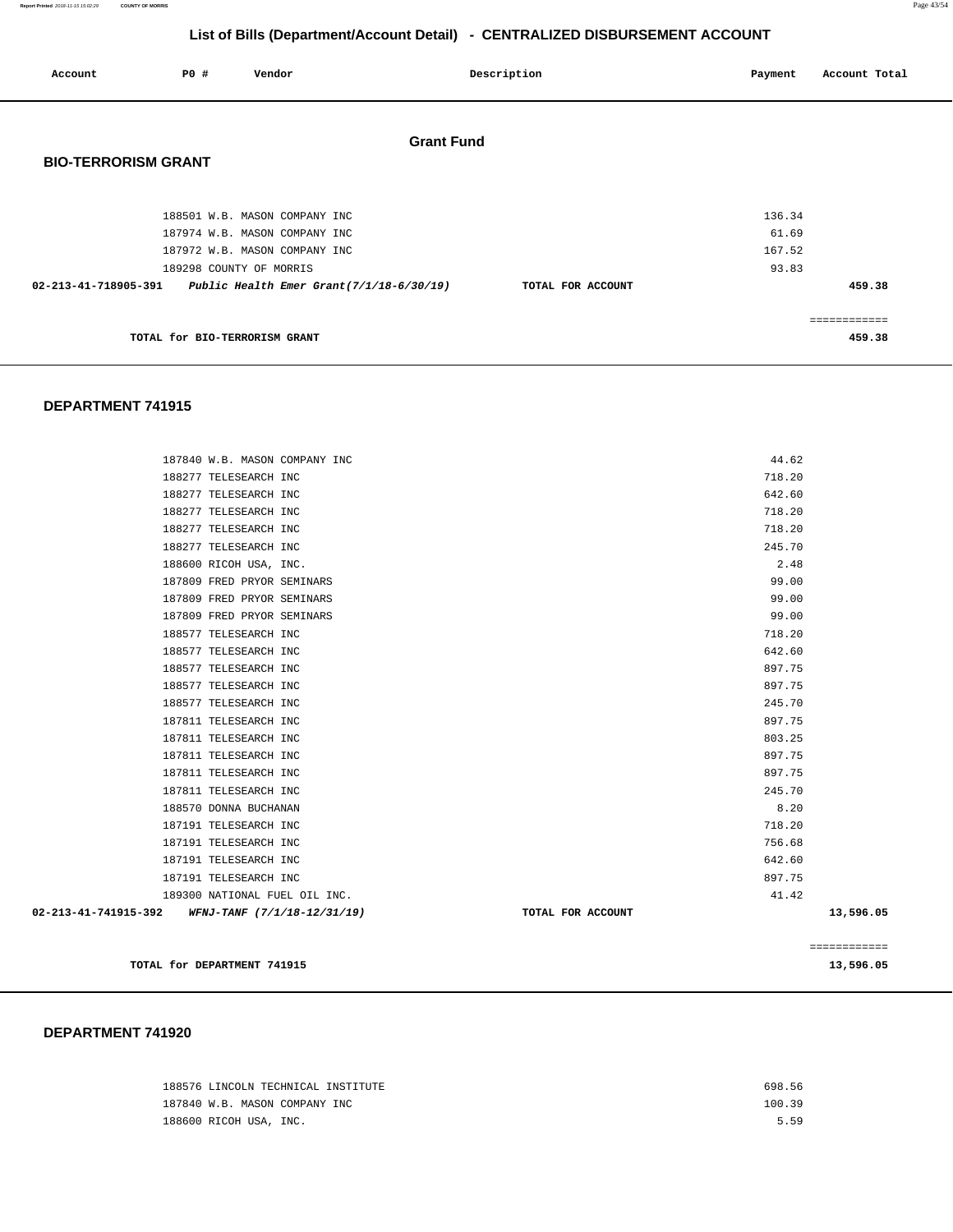**Report Printed** 2018-11-15 15:02:29 **COUNTY OF MORRIS** Page 44/54

## **List of Bills (Department/Account Detail) - CENTRALIZED DISBURSEMENT ACCOUNT**

| PO#<br>Vendor<br>Account                                                                  | Description       | Payment  | Account Total             |
|-------------------------------------------------------------------------------------------|-------------------|----------|---------------------------|
| DEPARTMENT 741920                                                                         |                   |          |                           |
| 188570 DONNA BUCHANAN<br>WFNJ-General Assistance(7/1/18-12/31/19)<br>02-213-41-741920-392 | TOTAL FOR ACCOUNT | 18.44    | 921.98                    |
| TOTAL for DEPARTMENT 741920                                                               |                   |          | ============<br>921.98    |
| DEPARTMENT 741930                                                                         |                   |          |                           |
|                                                                                           |                   |          |                           |
| 188601 NADINE SCALA                                                                       |                   | 245.12   |                           |
| 188257 W.B. MASON COMPANY INC<br>02-213-41-741930-392<br>WFNJ-WLLP (7/1/18-12/31/19)      | TOTAL FOR ACCOUNT | 259.17   | 504.29                    |
|                                                                                           |                   |          | ============              |
| TOTAL for DEPARTMENT 741930                                                               |                   |          | 504.29                    |
| <b>WIA: Incentive Grant</b>                                                               |                   |          |                           |
| 188742 WILLIAM PATERSON UNIVERSITY                                                        |                   | 718.11   |                           |
| 188743 JERSEY TRACTOR TRAILER                                                             |                   | 3,200.00 |                           |
| 188744 EZ WHEELS DRIVING SCHOOL                                                           |                   | 1,599.60 |                           |
| 188745 LASCOMP INSTITUTE                                                                  |                   | 3,200.00 |                           |
| 188746 LASCOMP INSTITUTE                                                                  |                   | 3,200.00 |                           |
| 188898 LASCOMP INSTITUTE                                                                  |                   | 4,000.00 |                           |
| 02-213-41-742030-391<br>WIOA Dislocated Worker (7/1/18-6/30/20)                           | TOTAL FOR ACCOUNT |          | 15,917.71                 |
| TOTAL for WIA: Incentive Grant                                                            |                   |          | 15,917.71                 |
|                                                                                           |                   |          |                           |
| DEPARTMENT 742040                                                                         |                   |          |                           |
|                                                                                           |                   |          |                           |
| 188706 NEWBRIDGE SERVICES INC                                                             |                   | 389.12   |                           |
| 188602 NEWBRIDGE SERVICES INC                                                             |                   | 3,913.00 |                           |
| 188602 NEWBRIDGE SERVICES INC                                                             |                   | 2,276.00 |                           |
| 188602 NEWBRIDGE SERVICES INC                                                             |                   | 2,276.00 |                           |
| 188571 EZ WHEELS DRIVING SCHOOL                                                           |                   | 1,069.32 |                           |
| 188575 FORTIS INSTITUTE                                                                   |                   | 934.76   |                           |
| 02-213-41-742040-391<br>WIOA Youth (7/1/18-6/30/20)                                       | TOTAL FOR ACCOUNT |          | 10,858.20                 |
| TOTAL for DEPARTMENT 742040                                                               |                   |          | ============<br>10,858.20 |

#### **WIA/ARRA Adult**

188580 NEW EDUCARE INC. 3,080.00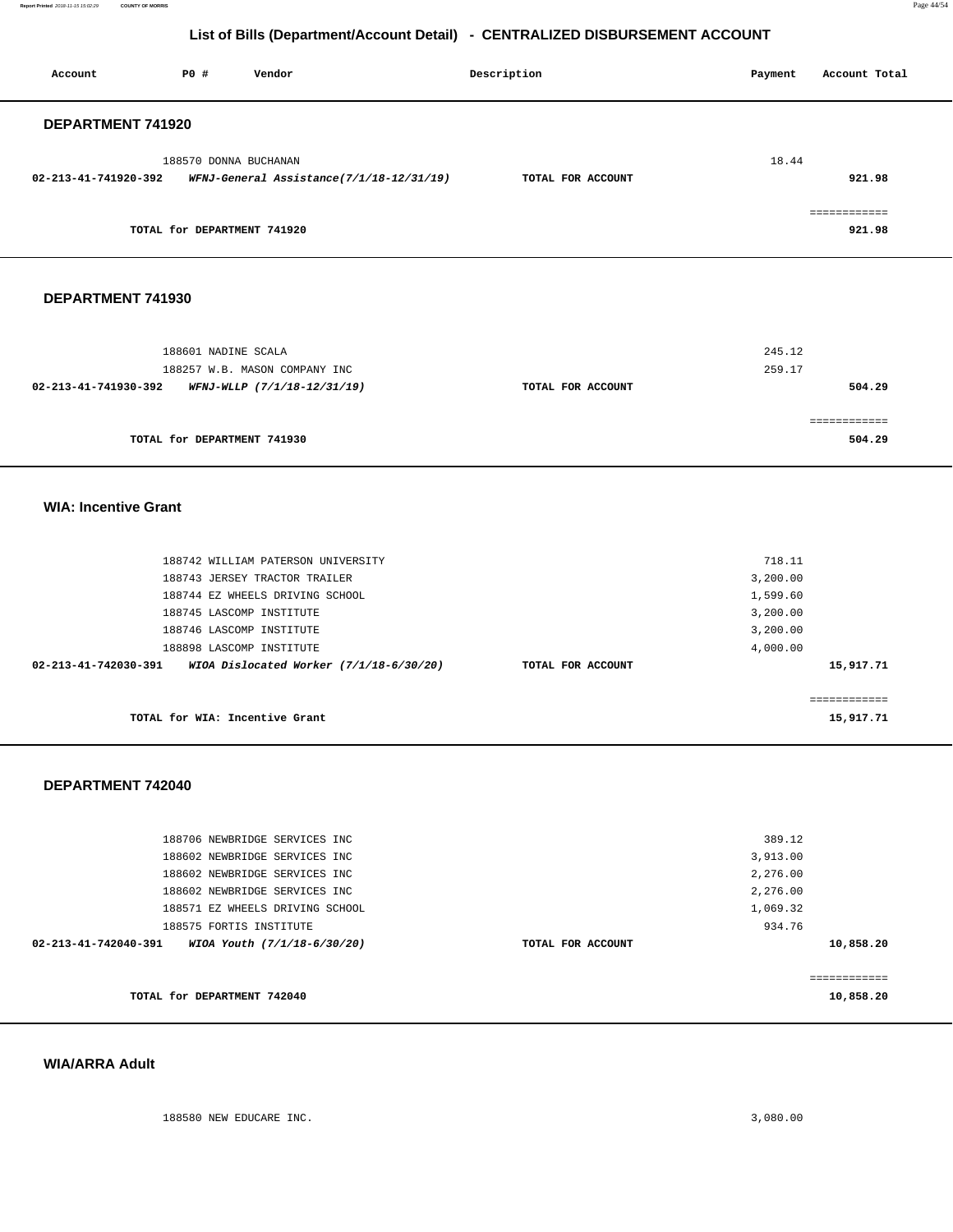**Report Printed** 2018-11-15 15:02:29 **COUNTY OF MORRIS** Page 45/54

## **List of Bills (Department/Account Detail) - CENTRALIZED DISBURSEMENT ACCOUNT**

| Account               | P0 #                     | Vendor                           | Description       | Payment  | Account Total |
|-----------------------|--------------------------|----------------------------------|-------------------|----------|---------------|
| <b>WIA/ARRA Adult</b> |                          |                                  |                   |          |               |
|                       |                          | 188578 M.C. SCHOOL OF TECHNOLOGY |                   | 800.00   |               |
|                       | 188277 TELESEARCH INC    |                                  |                   | 158.00   |               |
|                       | 188600 RICOH USA, INC.   |                                  |                   | 8.07     |               |
|                       | 187811 TELESEARCH INC    |                                  |                   | 197.50   |               |
|                       | 188570 DONNA BUCHANAN    |                                  |                   | 26.64    |               |
|                       | 187191 TELESEARCH INC    |                                  |                   | 197.50   |               |
|                       |                          | 188896 EZ WHEELS DRIVING SCHOOL  |                   | 1,572.94 |               |
| 02-213-41-742905-391  |                          | WIOA Adult (7/1/17-6/30/19)      | TOTAL FOR ACCOUNT |          | 6,185.66      |
|                       |                          |                                  |                   |          | ============  |
|                       | TOTAL for WIA/ARRA Adult |                                  |                   |          | 6,185.66      |

#### **WIA/ARRA Dislocated Worker**

| TOTAL for WIA/ARRA Dislocated Worker                             |                   |          | 8,986.24    |
|------------------------------------------------------------------|-------------------|----------|-------------|
|                                                                  |                   |          | =========== |
| 02-213-41-742910-391     WIOA Dislocated Worker (7/1/17-6/30/19) | TOTAL FOR ACCOUNT |          | 8,986.24    |
| 189298 COUNTY OF MORRIS                                          |                   | 58.56    |             |
| 188895 EZ WHEELS DRIVING SCHOOL                                  |                   | 399.90   |             |
| 188897 LASCOMP INSTITUTE                                         |                   | 4,000.00 |             |
| 187191 TELESEARCH INC                                            |                   | 700.25   |             |
| 188570 DONNA BUCHANAN                                            |                   | 86.05    |             |
| 187811 TELESEARCH INC                                            |                   | 700.25   |             |
| 188600 RICOH USA, INC.                                           |                   | 26.06    |             |
| 188277 TELESEARCH INC                                            |                   | 560.20   |             |
| 188579 EZ WHEELS DRIVING SCHOOL                                  |                   | 387.00   |             |
| 187840 W.B. MASON COMPANY INC                                    |                   | 468.49   |             |
| 188573 RUTGERS CENTER FOR CONTINUING                             |                   | 699.00   |             |
| 188572 EZ WHEELS DRIVING SCHOOL                                  |                   | 900.48   |             |
|                                                                  |                   |          |             |

#### **WIA/ARRA Youth**

| 187840 W.B. MASON COMPANY INC<br>188600 RICOH USA, INC. |                   | 356.94<br>19.86 |
|---------------------------------------------------------|-------------------|-----------------|
| 188570 DONNA BUCHANAN                                   |                   | 65.56           |
| 02-213-41-742920-391<br>WIOA Youth (7/1/17-6/30/19)     | TOTAL FOR ACCOUNT | 442.36          |
|                                                         |                   |                 |
|                                                         |                   |                 |
| TOTAL for WIA/ARRA Youth                                |                   | 442.36          |

| 188443 WHARTON BORO MUNICIPAL<br>189142 TOWN OF BOONTON       |                   | 2,540.26<br>9,646.00 |
|---------------------------------------------------------------|-------------------|----------------------|
| Municipal Alliance $(7/1/17-6/30/18)$<br>02-213-41-758810-392 | TOTAL FOR ACCOUNT | 12,186.26            |
| TOTAL for DEPARTMENT 758810                                   |                   | 12,186.26            |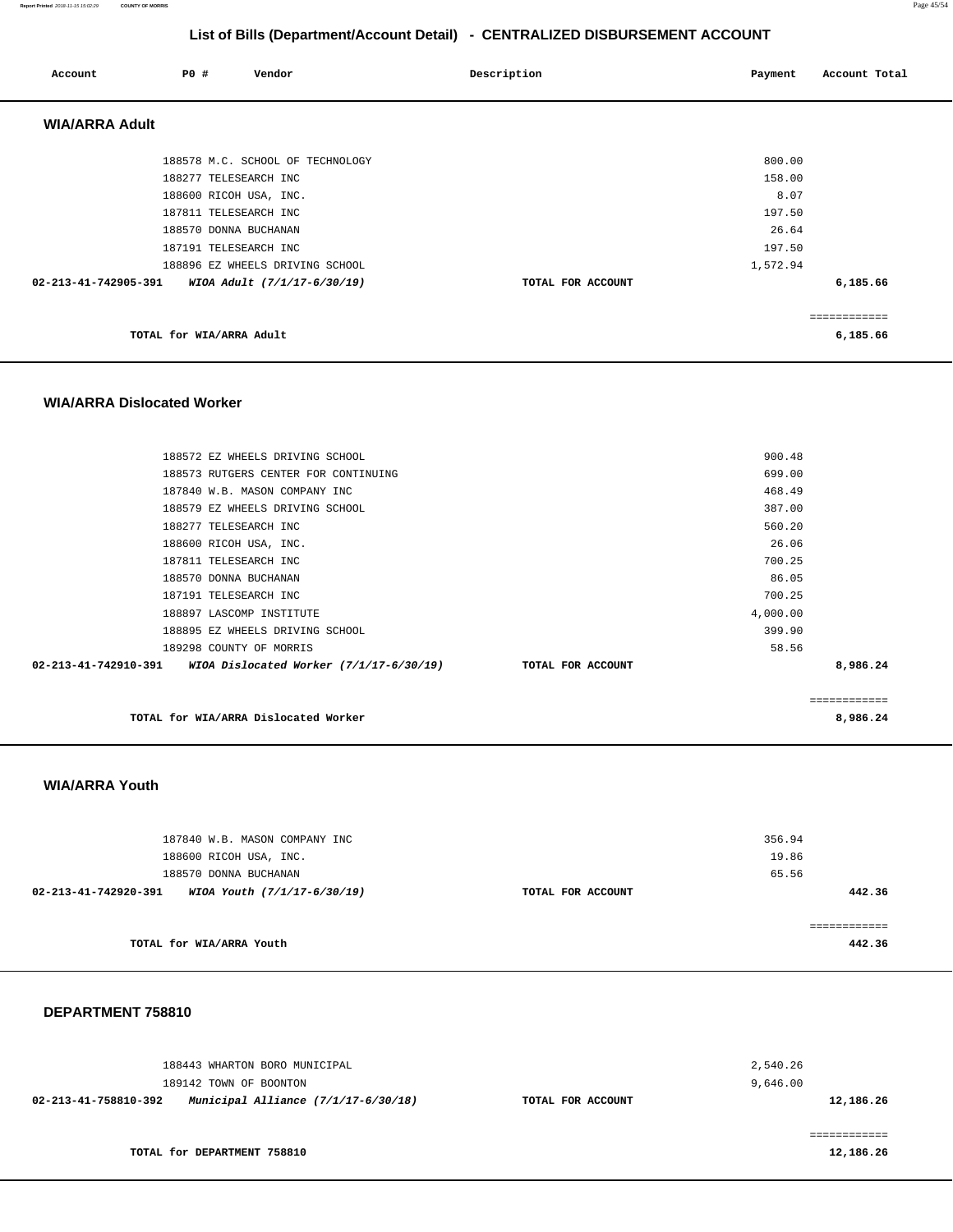| Account | P0# | Vendor | Description | Payment | Account Total |
|---------|-----|--------|-------------|---------|---------------|
|         |     |        |             |         |               |

#### **DEPARTMENT 774805**

| 188040 WASHINGTON TWP POLICE DEPT                      |                   | 220.00   |              |
|--------------------------------------------------------|-------------------|----------|--------------|
| 188040 WASHINGTON TWP POLICE DEPT                      |                   | 220.00   |              |
| 188040 WASHINGTON TWP POLICE DEPT                      |                   | 220.00   |              |
| 188047 HANOVER TOWNSHIP                                |                   | 165.00   |              |
| 188037 MOUNT OLIVE TOWNSHIP                            |                   | 770.00   |              |
| 188037 MOUNT OLIVE TOWNSHIP                            |                   | 165.00   |              |
| 188034 MORRIS COUNTY PARK POLICE                       |                   | 1,512.50 |              |
| 188034 MORRIS COUNTY PARK POLICE                       |                   | 550.00   |              |
| 188034 MORRIS COUNTY PARK POLICE                       |                   | 2,172.50 |              |
| 188034 MORRIS COUNTY PARK POLICE                       |                   | 220.00   |              |
| 188034 MORRIS COUNTY PARK POLICE                       |                   | 1,870.00 |              |
| 188034 MORRIS COUNTY PARK POLICE                       |                   | 1,870.00 |              |
| 188034 MORRIS COUNTY PARK POLICE                       |                   | 2,585.00 |              |
| 188034 MORRIS COUNTY PARK POLICE                       |                   | 4,812.50 |              |
| 188034 MORRIS COUNTY PARK POLICE                       |                   | 687.50   |              |
| 188039 MENDHAM TOWNSHIP POLICE DEPT.                   |                   | 495.00   |              |
| 188039 MENDHAM TOWNSHIP POLICE DEPT.                   |                   | 440.00   |              |
| 188039 MENDHAM TOWNSHIP POLICE DEPT.                   |                   | 495.00   |              |
| 188046 BOROUGH OF KINNELON                             |                   | 220.00   |              |
| 188042 PEOUANNOCK POLICE DEPARTMENT                    |                   | 220.00   |              |
| 188042 PEQUANNOCK POLICE DEPARTMENT                    |                   | 220.00   |              |
| 02-213-41-774805-391<br>DRE Call Out (10/1/17-9/30/18) | TOTAL FOR ACCOUNT |          | 20,130.00    |
|                                                        |                   |          |              |
|                                                        |                   |          | ============ |
| TOTAL for DEPARTMENT 774805                            |                   |          | 20,130.00    |

#### **DEPARTMENT 784020**

| 186194 COHEN TRAINING & CONSULTING, LLC              |                   | 5,000.00 |
|------------------------------------------------------|-------------------|----------|
| 02-213-41-784020-391<br>FY17 UASI (10/10/17-8/31/20) | TOTAL FOR ACCOUNT | 5,000.00 |
|                                                      |                   |          |
|                                                      |                   |          |
| TOTAL for DEPARTMENT 784020                          |                   | 5,000.00 |
|                                                      |                   |          |

| 1,274.06          |          |
|-------------------|----------|
| TOTAL FOR ACCOUNT | 1,274.06 |
| 637.04            |          |
| TOTAL FOR ACCOUNT | 637.04   |
| 637.04            |          |
| TOTAL FOR ACCOUNT | 637.04   |
|                   |          |
|                   | 2,548.14 |
|                   |          |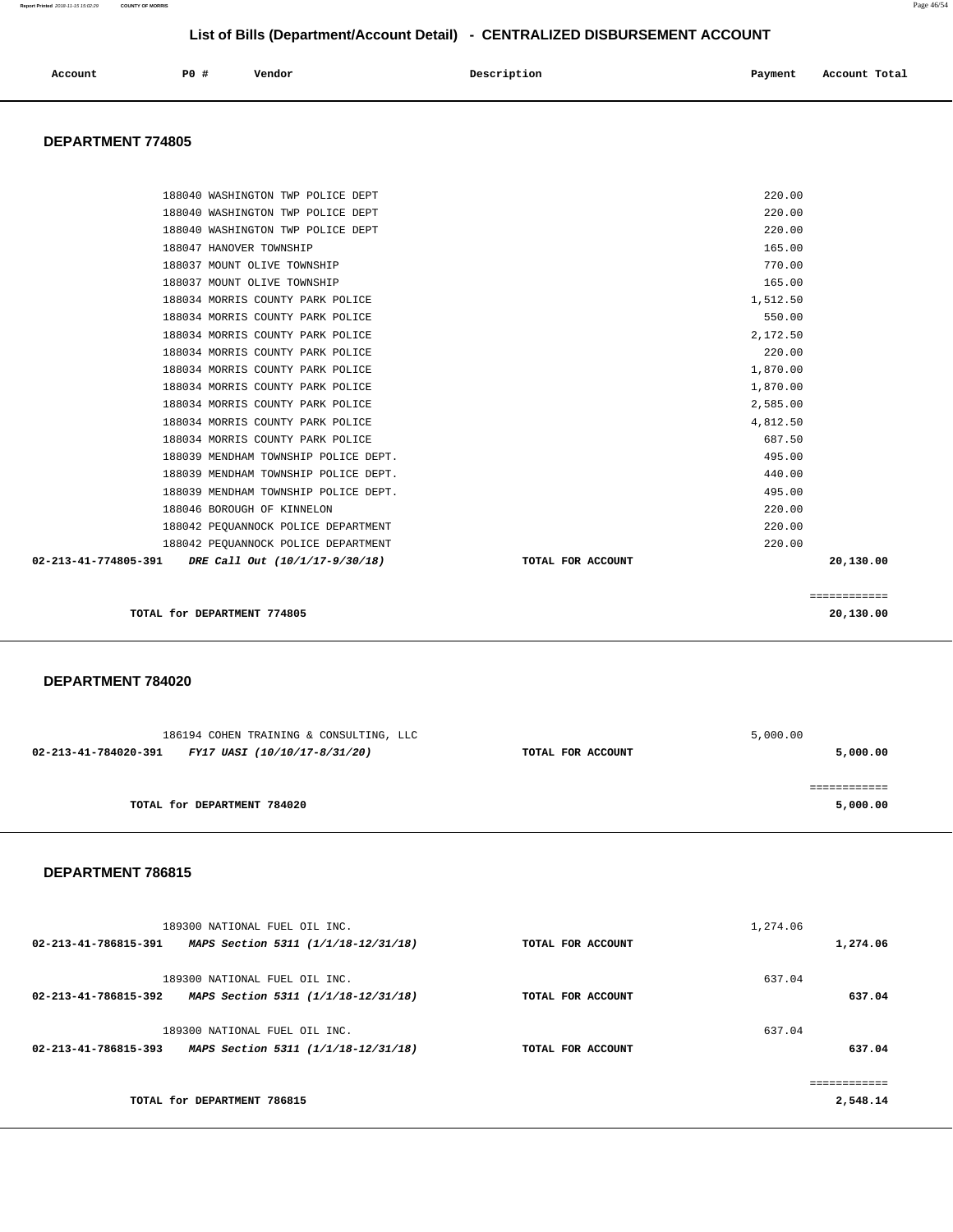| Account              | P0 #                        | Vendor                           | Description       | Account Total<br>Payment |
|----------------------|-----------------------------|----------------------------------|-------------------|--------------------------|
|                      |                             |                                  |                   |                          |
|                      |                             | 189300 NATIONAL FUEL OIL INC.    |                   | 7,304.20                 |
| 02-213-41-786825-392 |                             | MAPS (1/1/18-12/31/18)           | TOTAL FOR ACCOUNT | 7,304.20                 |
|                      |                             | 188805 SENIOR SERVICES CENTER OF |                   | 1,350.00                 |
|                      |                             | 188737 MORRISTOWN CAR WASH       |                   | 300.00                   |
| 02-213-41-786825-394 |                             | MAPS (1/1/18-12/31/18)           | TOTAL FOR ACCOUNT | 1,650.00                 |
|                      |                             |                                  |                   | ============             |
|                      | TOTAL for DEPARTMENT 786825 |                                  |                   | 8,954.20                 |

#### **DEPARTMENT 864795**

|                      | 188750 SCHIFANO CONSTRUCTION CORP.      |                   | 289,104.97 |
|----------------------|-----------------------------------------|-------------------|------------|
| 02-213-41-864795-391 | 2017 ATP - County Aid (4/14/17-4/14/20) | TOTAL FOR ACCOUNT | 289,104.97 |
|                      |                                         |                   |            |
|                      |                                         |                   |            |
|                      | TOTAL for DEPARTMENT 864795             |                   | 289,104.97 |

#### **DEPARTMENT 864895**

|                                                                 | 188749 SCHIFANO CONSTRUCTION CORP. |                   | 686,974.74 |
|-----------------------------------------------------------------|------------------------------------|-------------------|------------|
| 2018 ATP - County Aid (3/13/18-3/13/21)<br>02-213-41-864895-391 |                                    | TOTAL FOR ACCOUNT | 686,974.74 |
|                                                                 |                                    |                   |            |
|                                                                 |                                    |                   |            |
|                                                                 | TOTAL for DEPARTMENT 864895        |                   | 686,974.74 |
|                                                                 |                                    |                   |            |

|                      | 188900 COLONNELLI BROTHERS INC         |                   | 27,748.27 |
|----------------------|----------------------------------------|-------------------|-----------|
| 02-213-41-864903-392 | Ridgedale Ave Bridge (9/22/17-9/22/19) | TOTAL FOR ACCOUNT | 27,748.27 |
|                      |                                        |                   |           |
|                      |                                        |                   |           |
|                      | TOTAL for DEPARTMENT 864903            |                   | 27,748.27 |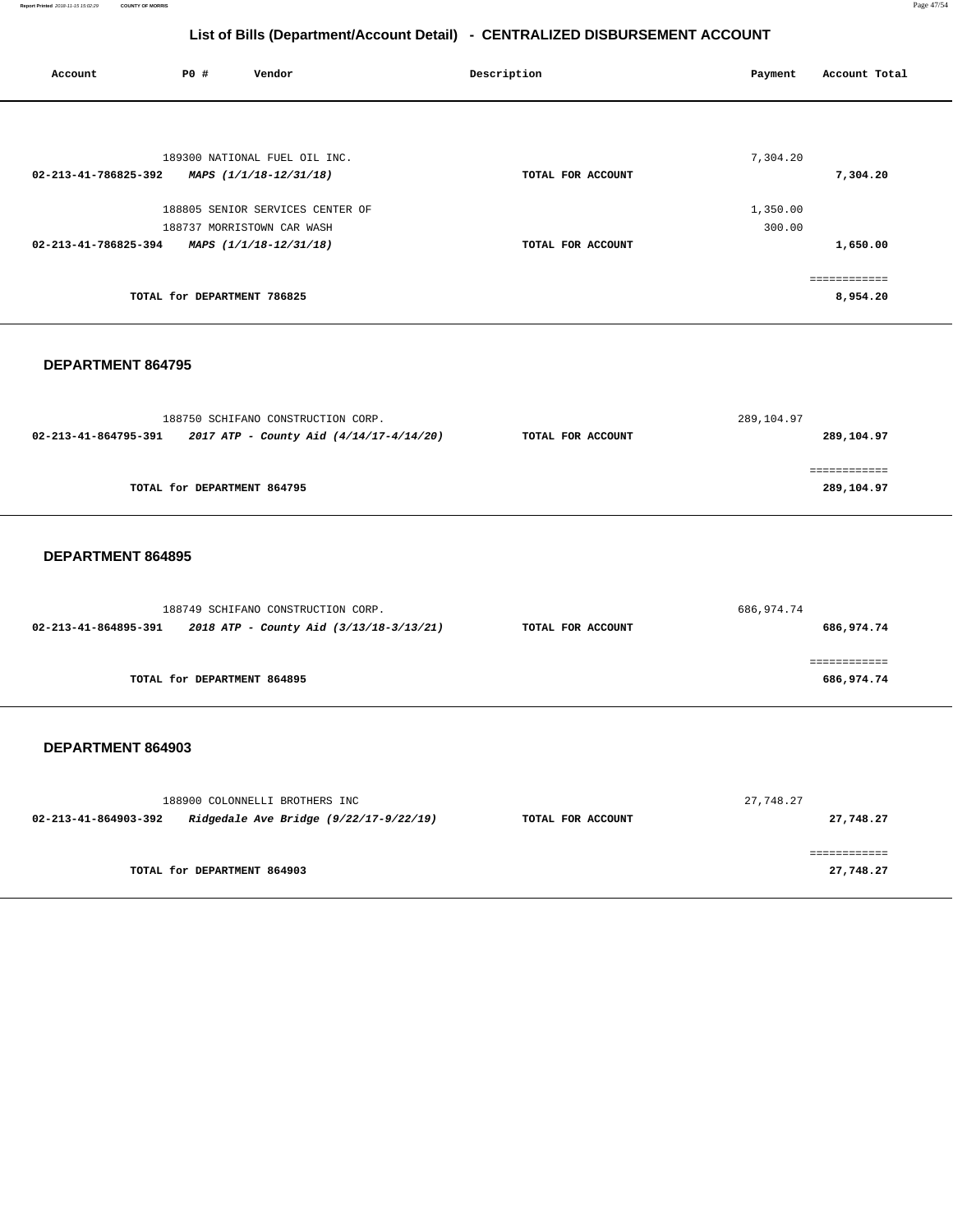| Report Printed 2018-11-15 15:02:29 | <b>COUNTY OF MORRIS</b>               |             |        |                                                                              |         | Page 48/54    |
|------------------------------------|---------------------------------------|-------------|--------|------------------------------------------------------------------------------|---------|---------------|
|                                    |                                       |             |        | List of Bills (Department/Account Detail) - CENTRALIZED DISBURSEMENT ACCOUNT |         |               |
| Account                            |                                       | <b>PO #</b> | Vendor | Description                                                                  | Payment | Account Total |
|                                    | <b>Improvemnts Historic Speedwell</b> |             |        | <b>County Capital</b>                                                        |         |               |

## **Improvemnts Historic Speedwell**

| 187620 CHARLES MANN GENERAL CONTRACTING IN |                   | 60,523.73 |
|--------------------------------------------|-------------------|-----------|
| 04-216-55-951159-940<br>Hard Costs         | TOTAL FOR ACCOUNT | 60,523.73 |
|                                            |                   |           |
|                                            |                   |           |
| TOTAL for Improvemnts Historic Speedwell   |                   | 60,523.73 |

## **Analy dam condition,rehab dams**

| 187557 GZA GEOENVIRONMENTAL, INC.<br>186654 GZA GEOENVIRONMENTAL, INC. |                   | 1,101.51<br>6,265.68 |
|------------------------------------------------------------------------|-------------------|----------------------|
| Miscellaneous - Other<br>04-216-55-953113-909                          | TOTAL FOR ACCOUNT | 7,367.19             |
|                                                                        |                   |                      |
| TOTAL for Analy dam condition, rehab dams                              |                   | 7,367.19             |

## **Analysis/Rehab Dam Conditions**

| 187558 GZA GEOENVIRONMENTAL, INC.<br>186056 MOTT MACDONALD LLC |                   | 237.50<br>3,328.00 |
|----------------------------------------------------------------|-------------------|--------------------|
| <i>Miscellaneous - Other</i><br>04-216-55-953158-909           | TOTAL FOR ACCOUNT | 3,565.50           |
|                                                                |                   |                    |
| TOTAL for Analysis/Rehab Dam Conditions                        |                   | 3,565.50           |

## **Cty Road Drainage Improvements**

| 188559 TREASURER-STATE OF NJ                  |                   | 2,716.18 |
|-----------------------------------------------|-------------------|----------|
| 04-216-55-953178-909<br>Miscellaneous - Other | TOTAL FOR ACCOUNT | 2,716.18 |
|                                               |                   |          |
|                                               |                   |          |
| TOTAL for Cty Road Drainage Improvements      |                   | 2,716.18 |

|                                                                                       | 186653 CHALLENGER FENCE INC. | 7,450.00 |
|---------------------------------------------------------------------------------------|------------------------------|----------|
| InstalTurfFields/PhaseIICentrlPk-PblcWrk<br>04-216-55-953320-951<br>TOTAL FOR ACCOUNT |                              | 7,450.00 |
|                                                                                       |                              |          |
|                                                                                       | TOTAL for DEPARTMENT 953320  | 7,450.00 |
|                                                                                       |                              |          |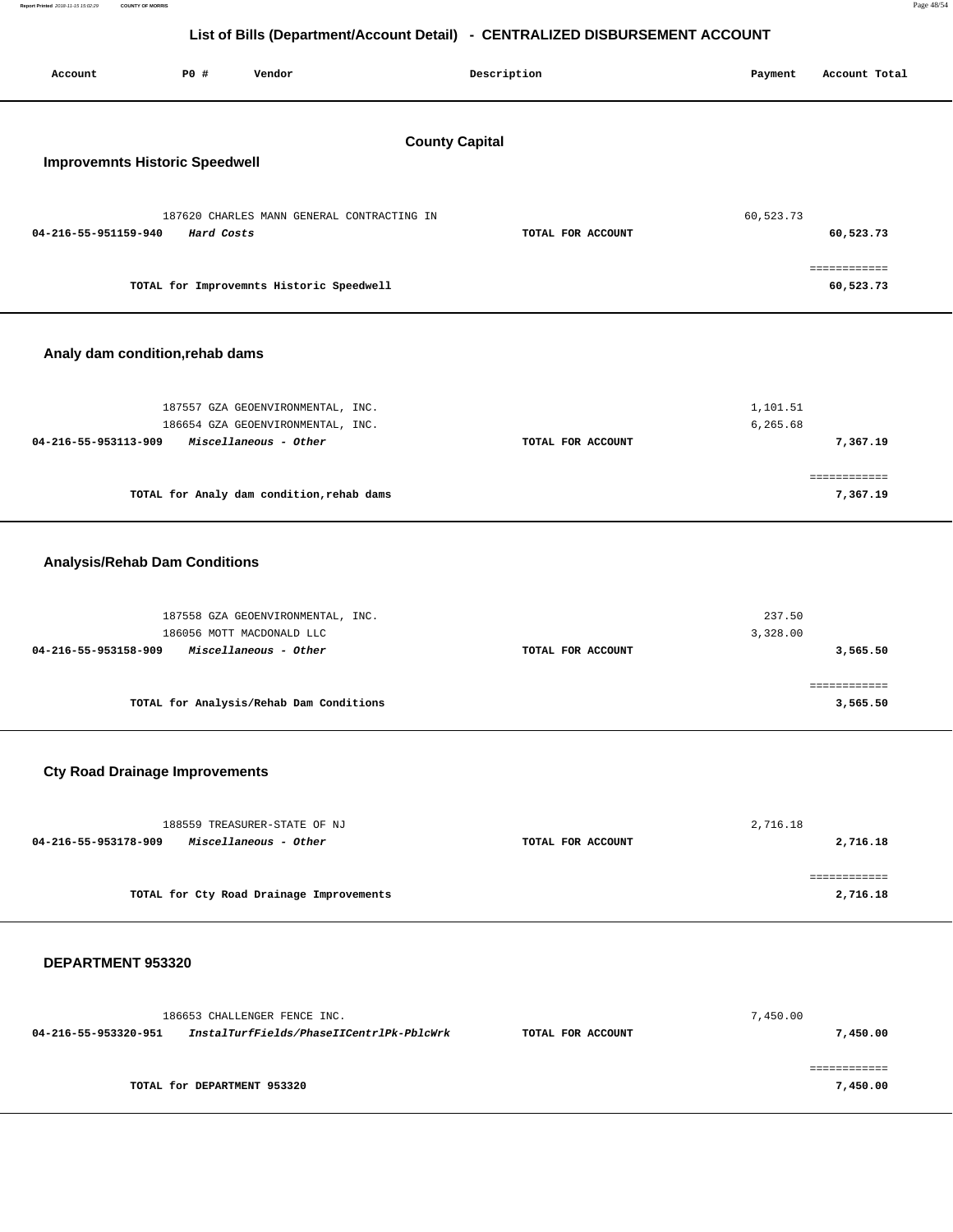**Report Printed** 2018-11-15 15:02:29 **COUNTY OF MORRIS** Page 49/54

## **List of Bills (Department/Account Detail) - CENTRALIZED DISBURSEMENT ACCOUNT**

| Account              | <b>PO #</b>                 | Vendor                         | Description       | Account Total<br>Payment |
|----------------------|-----------------------------|--------------------------------|-------------------|--------------------------|
|                      |                             |                                |                   |                          |
| 04-216-55-953341-956 | 187592 HANOVER SUPPLY       | Replace Motors, Fans and Pumps | TOTAL FOR ACCOUNT | 123.69<br>123.69         |
|                      |                             |                                |                   |                          |
|                      |                             |                                |                   | ============             |
|                      | TOTAL for DEPARTMENT 953341 |                                |                   | 123.69                   |

#### **DEPARTMENT 953382**

| 836.31            |                        |
|-------------------|------------------------|
| TOTAL FOR ACCOUNT | 836.31                 |
|                   |                        |
|                   |                        |
|                   |                        |
| TOTAL FOR ACCOUNT | 68,524.54              |
|                   |                        |
|                   | ===========            |
|                   | 69,360.85              |
|                   | 36,937.50<br>31,587.04 |

#### **DEPARTMENT 953383**

| 187662 TRANE<br>187662 TRANE |                                    |                   | 745.00<br>318.09 |
|------------------------------|------------------------------------|-------------------|------------------|
| 04-216-55-953383-940         | B&G Interior Building Improvements | TOTAL FOR ACCOUNT | 1,063.09         |
|                              |                                    |                   |                  |
|                              |                                    |                   |                  |
| TOTAL for DEPARTMENT 953383  |                                    |                   | 1,063.09         |

#### **DEPARTMENT 953384**

| 189180 T & M ASSOCIATES                            |                   | 4,947.58 |
|----------------------------------------------------|-------------------|----------|
| 04-216-55-953384-909<br>Greystone/CAC Improvements | TOTAL FOR ACCOUNT | 4,947.58 |
|                                                    |                   |          |
|                                                    |                   |          |
| TOTAL for DEPARTMENT 953384                        |                   | 4,947.58 |
|                                                    |                   |          |

| 188900 COLONNELLI BROTHERS INC<br>188902 DIACO CONTRACTING INC. | 11,618.46<br>15,497.26          |  |
|-----------------------------------------------------------------|---------------------------------|--|
| Various Bridge Replacement<br>04-216-55-953387-940              | 27, 115.72<br>TOTAL FOR ACCOUNT |  |
| TOTAL for DEPARTMENT 953387                                     | 27, 115.72                      |  |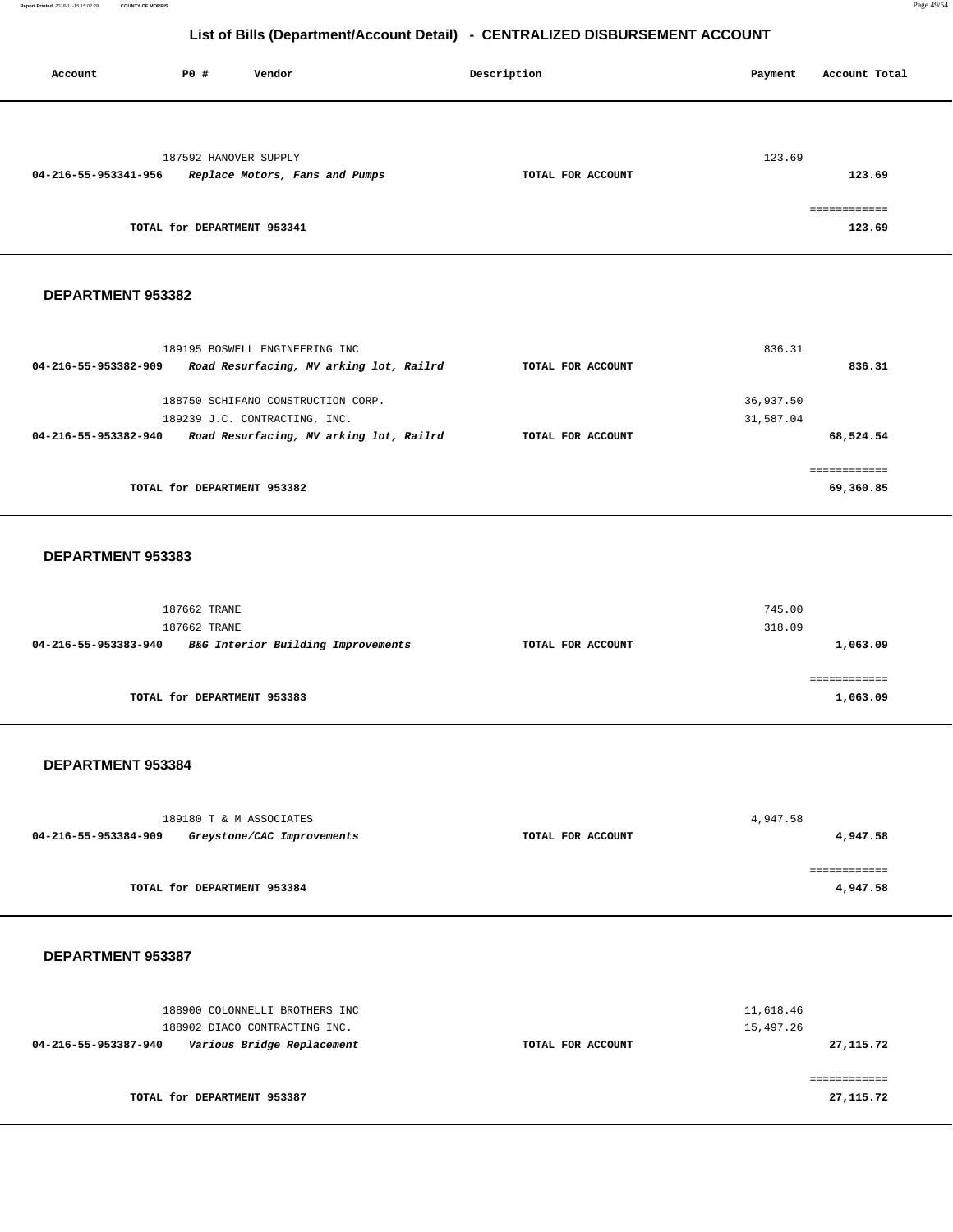**Report Printed** 2018-11-15 15:02:29 **COUNTY OF MORRIS** Page 50/54

## **List of Bills (Department/Account Detail) - CENTRALIZED DISBURSEMENT ACCOUNT**

 **Account P0 # Vendor Description Payment Account Total**

| 188190 R.D. SALES DOOR & HARDWARE LLC                            |                   | 7,495.00  |              |
|------------------------------------------------------------------|-------------------|-----------|--------------|
| 188189 R.D. SALES DOOR & HARDWARE LLC                            |                   | 3,303.00  |              |
| 04-216-55-953416-951 B&G - Exterior Building Projects            | TOTAL FOR ACCOUNT |           | 10,798.00    |
|                                                                  |                   |           |              |
|                                                                  |                   |           | ============ |
| TOTAL for DEPARTMENT 953416                                      |                   |           | 10,798.00    |
|                                                                  |                   |           |              |
|                                                                  |                   |           |              |
|                                                                  |                   |           |              |
| DEPARTMENT 953418                                                |                   |           |              |
|                                                                  |                   |           |              |
|                                                                  |                   |           |              |
| 188559 TREASURER-STATE OF NJ                                     |                   | 2,143.82  |              |
| 04-216-55-953418-909<br>PublicWork-Bridge/DrainDesign&Recon/Repl | TOTAL FOR ACCOUNT |           | 2,143.82     |
|                                                                  |                   |           |              |
|                                                                  |                   |           | ============ |
| TOTAL for DEPARTMENT 953418                                      |                   |           | 2,143.82     |
|                                                                  |                   |           |              |
|                                                                  |                   |           |              |
| DEPARTMENT 953419                                                |                   |           |              |
|                                                                  |                   |           |              |
|                                                                  |                   |           |              |
| 188240 R.S. KNAPP CO. INC.                                       |                   | 103.20    |              |
| 182481 VAN CLEEF ENGINEERING ASSOC                               |                   | 1,034.90  |              |
| 180402 FRENCH & PARRELLO ASSOCIATES                              |                   |           |              |
|                                                                  |                   | 12,477.02 |              |
| 180594 BOSWELL ENGINEERING INC                                   |                   | 2,000.00  |              |
| 04-216-55-953419-909<br>PublicWorks-Railroad&Road Constr/Resurf  | TOTAL FOR ACCOUNT |           | 15,615.12    |
|                                                                  |                   |           |              |
| 185724 ROAD SAFETY SYSTEMS LLC                                   |                   | 3,000.00  |              |
| 185724 ROAD SAFETY SYSTEMS LLC                                   |                   | 125.00    |              |
| 188749 SCHIFANO CONSTRUCTION CORP.                               |                   | 43,284.11 |              |
| 04-216-55-953419-951<br>PublicWorks-Railroad&Road Constr/Resurf  | TOTAL FOR ACCOUNT |           | 46,409.11    |
|                                                                  |                   |           |              |
|                                                                  |                   |           | ============ |
| TOTAL for DEPARTMENT 953419                                      |                   |           | 62,024.23    |
|                                                                  |                   |           |              |
|                                                                  |                   |           |              |
| DEPARTMENT 953421                                                |                   |           |              |
|                                                                  |                   |           |              |
|                                                                  |                   |           |              |
| 180884 KEYBOARD CONSULTANTS INC                                  |                   | 8,046.14  |              |
| 04-216-55-953421-951<br>B&G-Constrc, Upgrd&Equip CrimnlJustRef   | TOTAL FOR ACCOUNT |           | 8,046.14     |
|                                                                  |                   |           |              |
|                                                                  |                   |           | ============ |
| TOTAL for DEPARTMENT 953421                                      |                   |           | 8,046.14     |
|                                                                  |                   |           |              |
|                                                                  |                   |           |              |
|                                                                  |                   |           |              |
| DEPARTMENT 953454                                                |                   |           |              |
|                                                                  |                   |           |              |
|                                                                  |                   |           |              |
| 175671 FRENCH & PARRELLO ASSOCIATES                              |                   | 4,035.11  |              |
|                                                                  |                   |           |              |

| RoadResurf/IntersectConstr&RR-PublicWrks<br>04-216-55-953454-909 | TOTAL FOR ACCOUNT | 15, 414. 11 |
|------------------------------------------------------------------|-------------------|-------------|
| 183395 MOTT MACDONALD LLC                                        | 300.00            |             |
| 185201 MOTT MACDONALD LLC                                        | 11,079.00         |             |
| 175671 FRENCH & PARRELLO ASSOCIATES                              | 4,035.11          |             |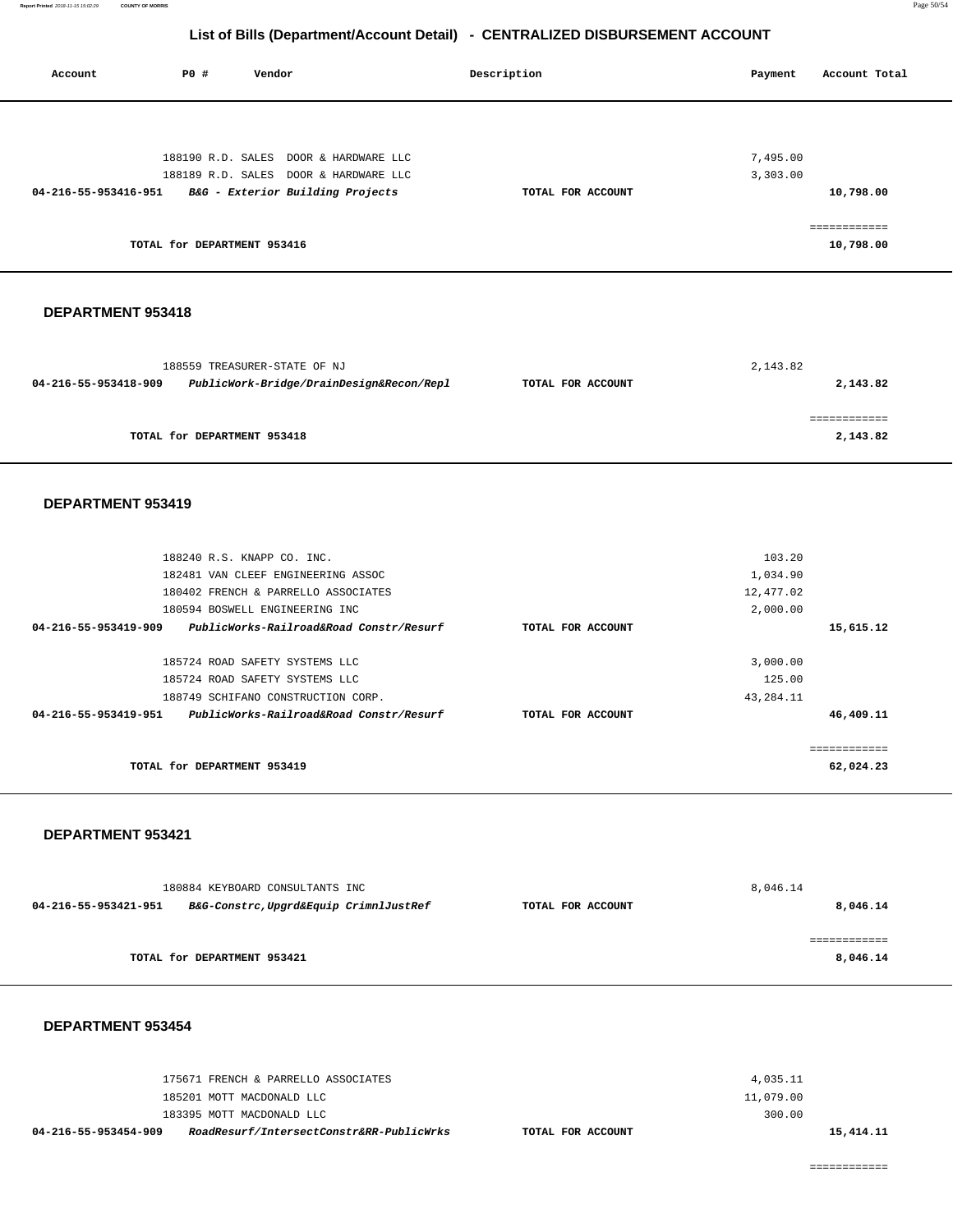| Account                  | P0 #                        | Vendor | Description | Payment | Account Total |
|--------------------------|-----------------------------|--------|-------------|---------|---------------|
| <b>DEPARTMENT 953454</b> |                             |        |             |         |               |
|                          | TOTAL for DEPARTMENT 953454 |        |             |         | 15,414.11     |

#### **DEPARTMENT 953464**

|                      | 187592 HANOVER SUPPLY                    |                   | 11,516.61 |
|----------------------|------------------------------------------|-------------------|-----------|
| 04-216-55-953464-951 | Interior Bldg Upgrades - Bldgs & Grounds | TOTAL FOR ACCOUNT | 11,516.61 |
|                      |                                          |                   |           |
|                      | TOTAL for DEPARTMENT 953464              |                   | 11,516.61 |
|                      |                                          |                   |           |

#### **DEPARTMENT 953466**

|                      | 188873 PANCIELLO CONSTRUCTION LLC      |                   | 11,720.00 |
|----------------------|----------------------------------------|-------------------|-----------|
| 04-216-55-953466-940 | ExterBldgUpgrVehcl/EquipRplcmnt-BldGrd | TOTAL FOR ACCOUNT | 11,720.00 |
|                      |                                        |                   |           |
|                      |                                        |                   |           |
|                      | TOTAL for DEPARTMENT 953466            |                   | 11,720.00 |
|                      |                                        |                   |           |

#### **DEPARTMENT 953487**

| 188240 R.S. KNAPP CO. INC.                                      |                   | 36.41    |
|-----------------------------------------------------------------|-------------------|----------|
| 188506 R.S. KNAPP CO. INC.                                      |                   | 207.07   |
| RR, RoadConst/Resurf &Design-PublicWrks<br>04-216-55-953487-909 | TOTAL FOR ACCOUNT | 243.48   |
|                                                                 |                   |          |
| 187513 DIAMONDBACK SIGNAL                                       |                   | 1,026.00 |
| 187512 DIAMONDBACK SIGNAL                                       |                   | 6,812.00 |
| RR, RoadConst/Resurf &Design-PublicWrks<br>04-216-55-953487-940 | TOTAL FOR ACCOUNT | 7,838,00 |
|                                                                 |                   |          |
| TOTAL for DEPARTMENT 953487                                     |                   | 8,081.48 |

#### **DEPARTMENT 953488**

|                      | 188344 HANNON FLOOR COVERING CORP<br>181698 BFI |                   | 18,636.56<br>2,197.06 |
|----------------------|-------------------------------------------------|-------------------|-----------------------|
| 04-216-55-953488-951 | Sheriff Div Upgrades - Bldgs & Grnds            | TOTAL FOR ACCOUNT | 20,833.62             |
|                      | TOTAL for DEPARTMENT 953488                     |                   | .<br>20,833.62        |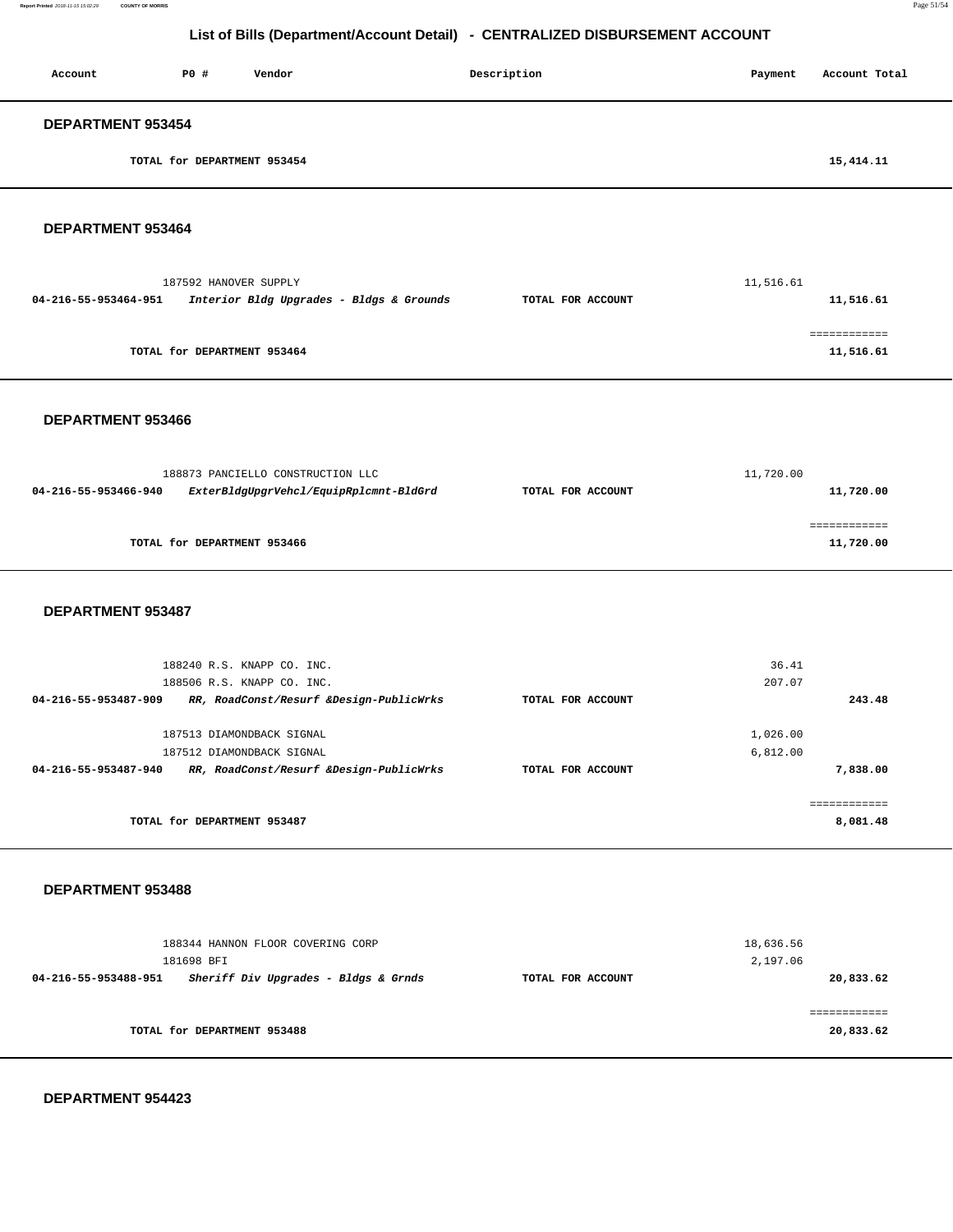**Report Printed** 2018-11-15 15:02:29 **COUNTY OF MORRIS** Page 52/54

## **List of Bills (Department/Account Detail) - CENTRALIZED DISBURSEMENT ACCOUNT**

| Account                  | PO#                         | Vendor                                   | Description       | Payment | Account Total              |
|--------------------------|-----------------------------|------------------------------------------|-------------------|---------|----------------------------|
| <b>DEPARTMENT 954423</b> |                             |                                          |                   |         |                            |
| 04-216-55-954423-951     |                             | Corrections-Shower/Kitchen Floor Upgrade | TOTAL FOR ACCOUNT |         | 111,392.10                 |
|                          | TOTAL for DEPARTMENT 954423 |                                          |                   |         | ============<br>111,392.10 |

#### **DEPARTMENT 954486**

|                      | 184380 FIRST PRIORITY EMERGENCY          |                   | 71,926.46 |
|----------------------|------------------------------------------|-------------------|-----------|
| 04-216-55-954486-957 | Vehicle Fleet Replacemnt Var Div-Sheriff | TOTAL FOR ACCOUNT | 71,926.46 |
|                      |                                          |                   |           |
|                      |                                          |                   |           |
|                      | TOTAL for DEPARTMENT 954486              |                   | 71,926.46 |

#### **DEPARTMENT 955460**

| 187134 HERBST-MUSCIANO, LLC                                      |                   | 9,196.00 |
|------------------------------------------------------------------|-------------------|----------|
| Upgrade FireAlarmSys MorrisView-RiskMgmt<br>04-216-55-955460-909 | TOTAL FOR ACCOUNT | 9,196.00 |
|                                                                  |                   |          |
|                                                                  |                   |          |
| TOTAL for DEPARTMENT 955460                                      |                   | 9,196.00 |

#### **DEPARTMENT 962462**

| 181506 DELL MARKETING L.P.<br>181506 DELL MARKETING L.P.          |                   | 6,475.26<br>3,082.44 |
|-------------------------------------------------------------------|-------------------|----------------------|
| 181506 DELL MARKETING L.P.                                        |                   | 74.97                |
| 181506 DELL MARKETING L.P.                                        |                   | 1,124.85             |
| Upgrades-Network, Computer, Wiring etc-IT<br>04-216-55-962462-940 | TOTAL FOR ACCOUNT | 10,757.52            |
|                                                                   |                   |                      |
| TOTAL for DEPARTMENT 962462                                       |                   | 10,757.52            |
|                                                                   |                   |                      |

| 185124 TELE-MEASUREMENTS, INC. | 18,360.00 |
|--------------------------------|-----------|
| 185124 TELE-MEASUREMENTS, INC. | 1,467.00  |
| 185124 TELE-MEASUREMENTS, INC. | 1,200.00  |
| 185124 TELE-MEASUREMENTS, INC. | 750.00    |
| 185124 TELE-MEASUREMENTS, INC. | 244.50    |
| 185124 TELE-MEASUREMENTS, INC. | 1,500.00  |
| 185124 TELE-MEASUREMENTS, INC. | 250.00    |
| 186592 TELE-MEASUREMENTS, INC. | 5,526.00  |
| 186592 TELE-MEASUREMENTS, INC. | 500.00    |
| 186592 TELE-MEASUREMENTS, INC. | 3,750.00  |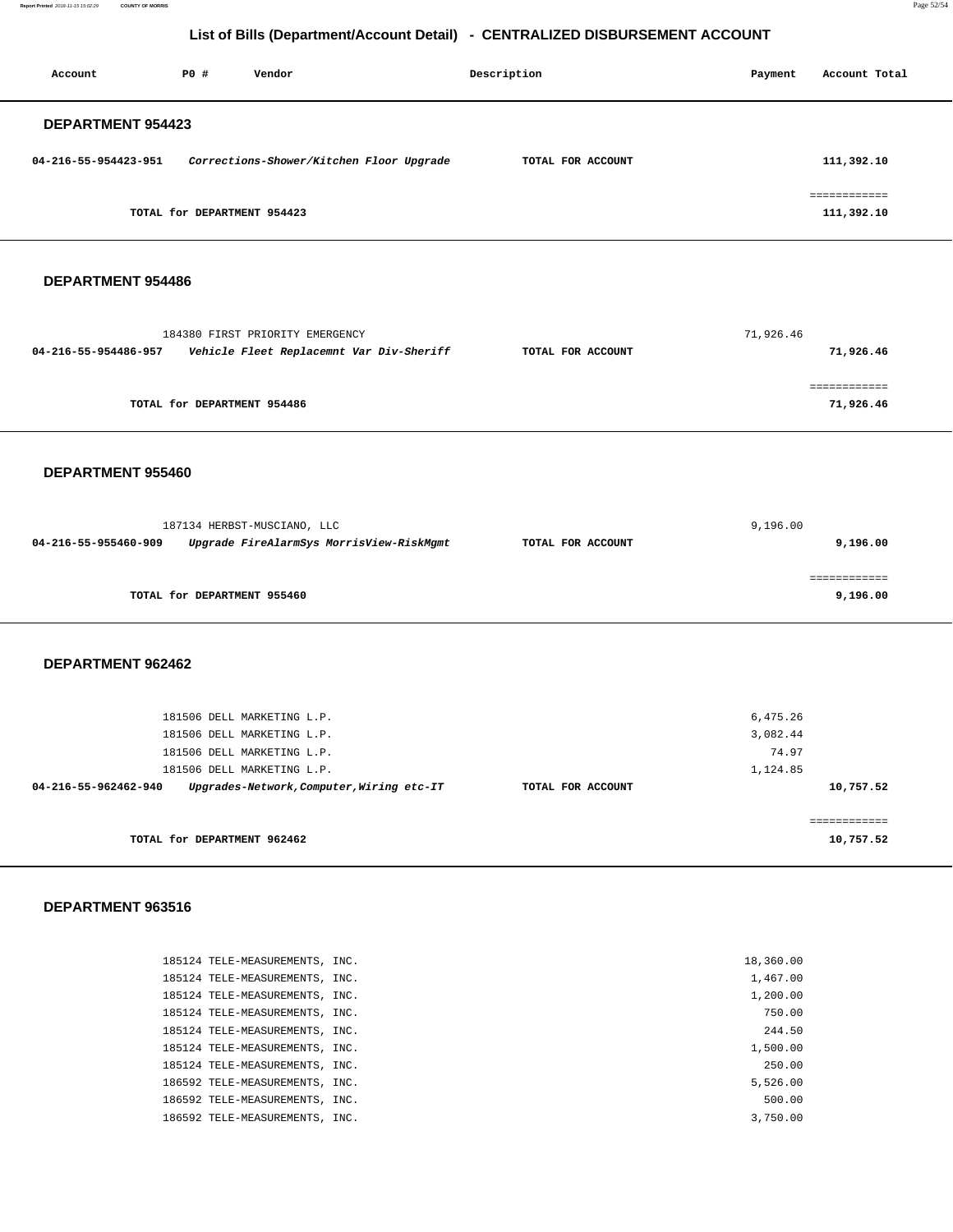| Account              | <b>PO #</b>                 | Vendor                         |                                          | Description       | Payment  | Account Total |
|----------------------|-----------------------------|--------------------------------|------------------------------------------|-------------------|----------|---------------|
| DEPARTMENT 963516    |                             |                                |                                          |                   |          |               |
|                      |                             | 187055 TELE-MEASUREMENTS, INC. |                                          |                   | 3,800.00 |               |
|                      |                             | 187055 TELE-MEASUREMENTS, INC. |                                          |                   | 975.00   |               |
|                      |                             | 187055 TELE-MEASUREMENTS, INC. |                                          |                   | 487.50   |               |
|                      |                             | 187055 TELE-MEASUREMENTS, INC. |                                          |                   | 525.00   |               |
|                      |                             | 187055 TELE-MEASUREMENTS, INC. |                                          |                   | 1,800.00 |               |
|                      |                             | 187055 TELE-MEASUREMENTS, INC. |                                          |                   | 225.00   |               |
|                      |                             | 187055 TELE-MEASUREMENTS, INC. |                                          |                   | 250.00   |               |
| 04-216-55-963516-940 |                             |                                | PSTA Facility Upgrades-Law&Public Safety | TOTAL FOR ACCOUNT |          | 40,735.00     |
|                      |                             |                                |                                          |                   |          | ===========   |
|                      | TOTAL for DEPARTMENT 963516 |                                |                                          |                   |          | 40,735.00     |